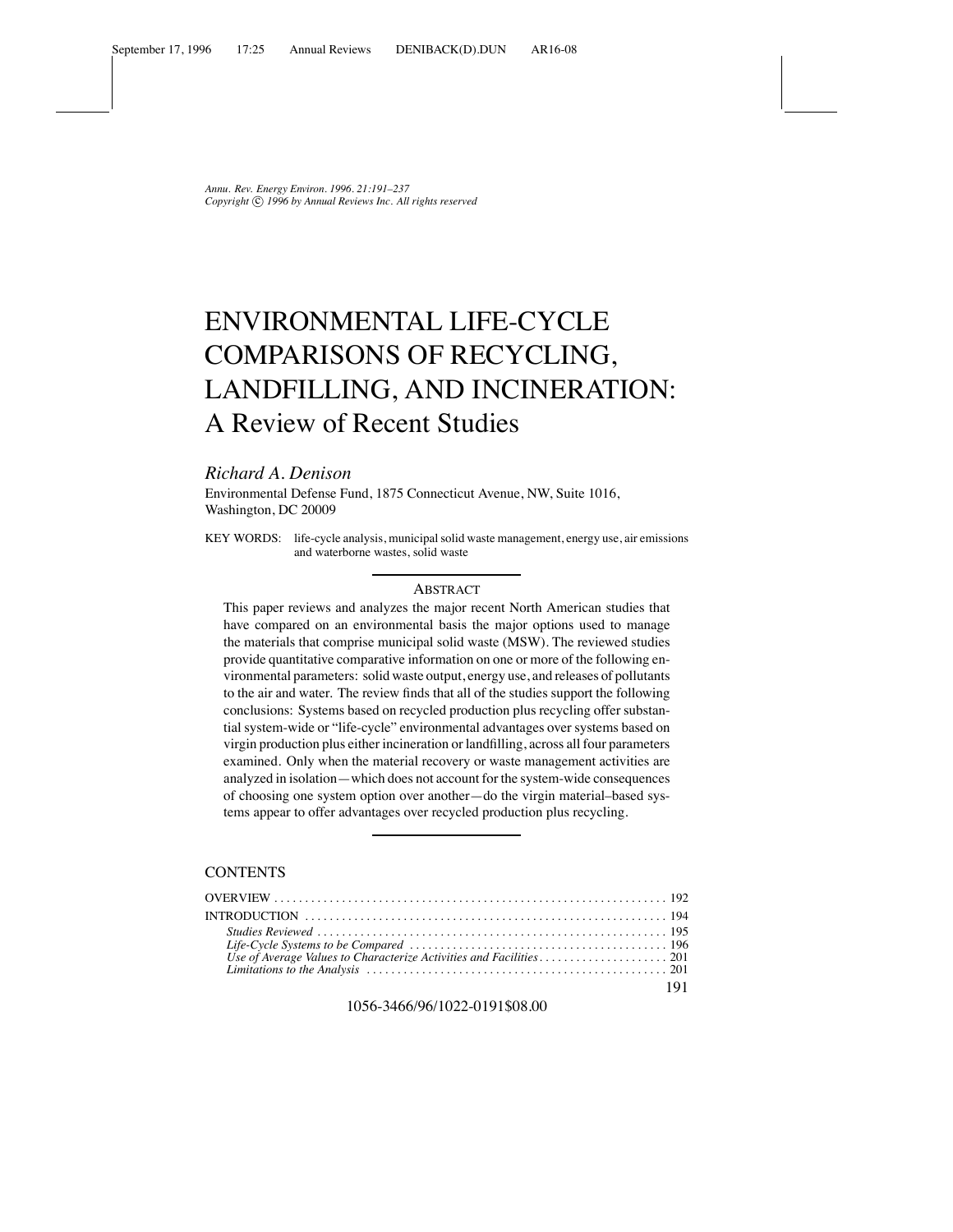| Differential Access to Materials Recovery and Waste Management Options  205      |  |  |  |
|----------------------------------------------------------------------------------|--|--|--|
|                                                                                  |  |  |  |
|                                                                                  |  |  |  |
|                                                                                  |  |  |  |
|                                                                                  |  |  |  |
|                                                                                  |  |  |  |
|                                                                                  |  |  |  |
|                                                                                  |  |  |  |
|                                                                                  |  |  |  |
| Significance of Recycling's Energy Use and Environmental Release Reductions  233 |  |  |  |

## OVERVIEW

This paper reviews and analyzes the major recent North American studies that have compared the energy use and environmental releases associated with each of the following three material acquisition, production, and management systems, as applied to the major material categories that comprise municipal solid waste (MSW):

- 1. recycled production plus recycling: material production processes that use recovered materials, coupled with recovery of the materials for recycling after use;
- 2. virgin production plus landfilling: material acquisition and production processes that use virgin materials, plus landfilling of such materials (after use) as part of MSW;
- 3. virgin production plus incineration: material acquisition and production processes that use virgin materials, plus incineration of such materials (after use) as part of MSW.

The reviewed studies provide quantitative comparative information on these systems for one or more of the following environmental parameters: solid waste output, energy use, and releases of pollutants to the air and water. Despite numerous differences in the methodology, assumptions, and data sources used by the authors of these studies, all of them support the following conclusions: Systems based on recycled production plus recycling offer substantial system-wide or life-cycle environmental advantages over systems based on virgin production plus either incineration or landfilling, across all four parameters examined. Only when the material recovery or waste management activities<sup>1</sup> are analyzed in isolation—which does not account for the system-wide consequences of

<sup>1</sup>Throughout this paper, recycling and materials recovery activities are distinguished from waste management; because materials collected and recovered for recycling serve as raw material for the production of new materials, they are not considered waste.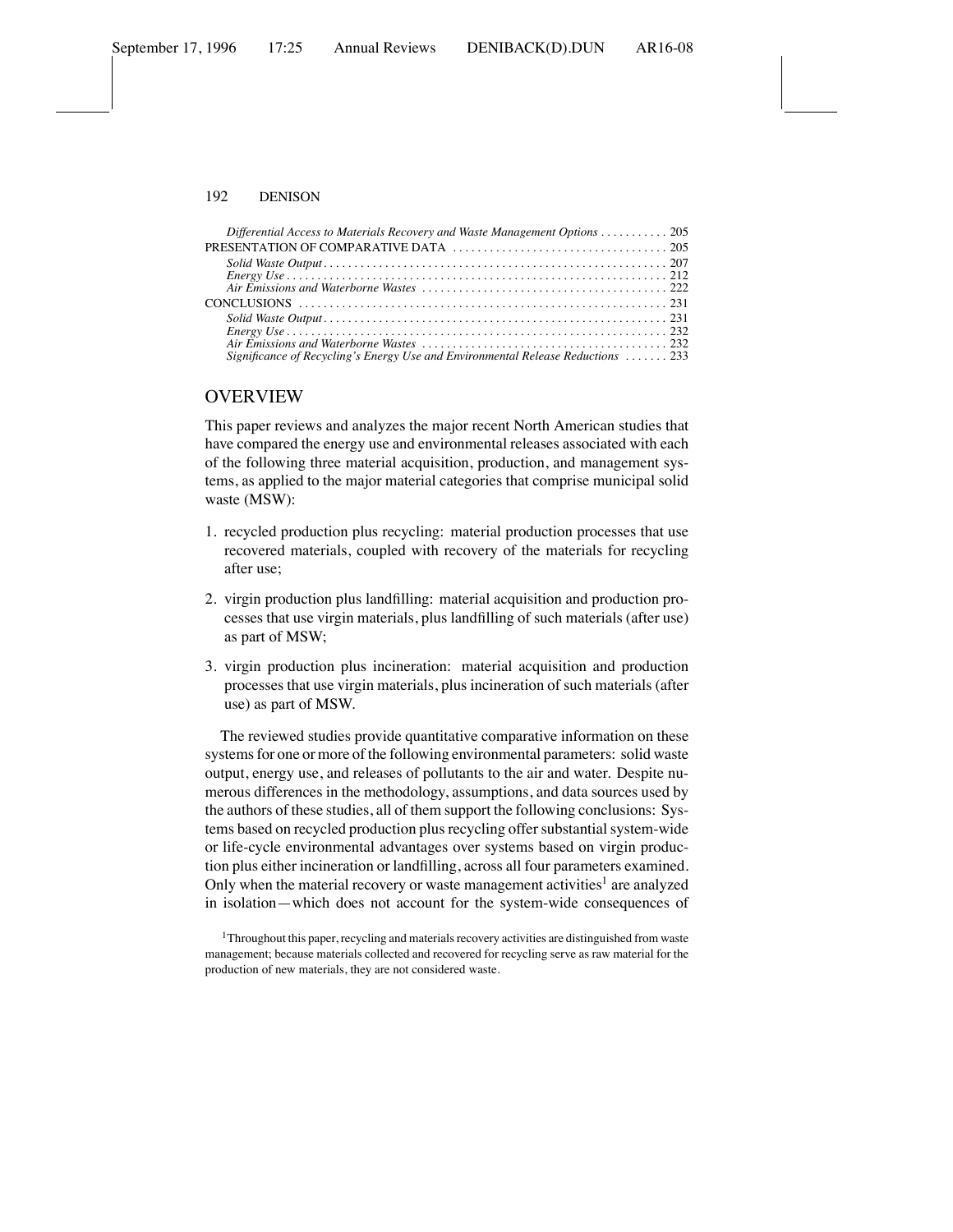choosing one system option over another—do the virgin material–based systems appear to offer advantages over recycled production plus recycling.

Data from the most comprehensive study reviewed (1) show that when each parameter is summed across all of the material acquisition, production, and management activities that comprise each system, the three systems compare as follows: Recycled production plus recycling results in almost 1300 pounds less solid waste than virgin production plus incineration, and more than 2800 pounds less solid waste than virgin production plus landfilling, per ton of material processed. The reduction in energy use for the system based on recycled production plus recycling is more than three times greater than the net energy generated by virgin production plus incineration of MSW. Virgin production plus landfilling uses over 17 million Btus more energy per ton of material processed than does recycled production plus recycling and over 5 million Btus more per ton than does virgin production plus incineration.

Recycled production plus recycling results in the lowest air emissions of the three systems in 9 of 10 major pollutant categories. Virgin production plus incineration results in the lowest emissions in the remaining category. For all 10 categories, virgin production plus landfilling results in greater emissions than does recycled production plus recycling. Virgin production plus incineration results in the highest emissions of carbon dioxide of the three options, and for three of the other categories its emissions are only slightly lower than those from virgin production plus landfilling.

Recycled production plus recycling results in the lowest waterborne waste releases of the three options in six of eight major pollutant categories, while virgin production plus incineration results in the lowest releases in the remaining two categories. For all eight categories, virgin production plus landfilling results in greater releases than does recycled production plus recycling or virgin production plus incineration.

Relative to a composite virgin production plus waste management system comprised of a weighted average of the landfilling- and incineration-based virgin systems, recycled production plus recycling achieves the following relative reductions in energy use and environmental releases:

- 1. Recycling at the current rate of 26% reduces solid waste output by an amount equivalent to 32.9% of the total amount of MSW annually generated in the United States.
- 2. Recycling reduces energy use by an amount equal to the energy used by 8.95 million households.
- 3. Recycling reduces atmospheric emissions of several gases by amounts equal to the following percentages of the total emissions of such gases from all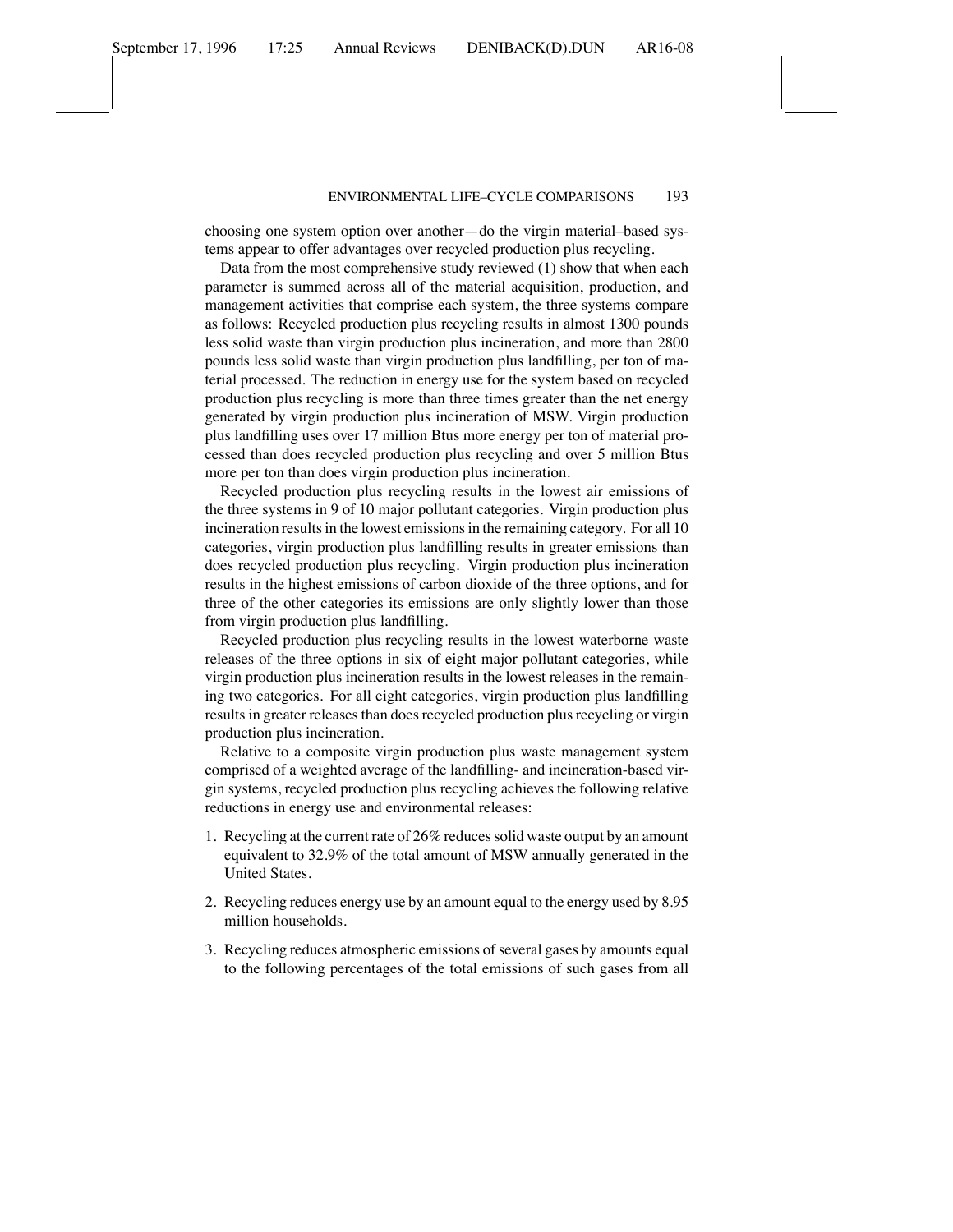sources in the United States:  $CO_2$ :  $1.5\%$ :  $CH_4$ :  $9.0\%$ :  $CO$ :  $0.83\%$ :  $NO_x$ :  $1.3\%$ ; SO<sub>2</sub>:  $1.5\%$ .

4. Recycling at the current rate of 26% reduces emissions of methane by an amount equal to 24.2% of the total emissions of methane from all MSW landfills in the United States.

This review reveals that all of the major recent comparative studies of recycling and waste management options demonstrate significant environmental advantages of recycling over landfilling and incineration, when the options are viewed from an appropriate system-wide perspective. This consistent finding stands in contrast to a more clouded public debate in which some observers have questioned the merits of recycling. Such questioning, however, is frequently based on assessments limited to material recovery and waste management activities, hence excluding the environmental impacts associated with material production activities.2

## INTRODUCTION

As a social phenomenon and as an industry, recycling has grown dramatically in the past decade. In 1984, citizens, businesses, and trash haulers separated 10% of the nation's MSW for the purpose of recycling or composting it. A decade later, this percentage had more than doubled to make recycling the second most prominent MSW management method, after landfilling (2).

Despite this rapid growth, recycling is still under attack. Early opponents included solid waste officials who were resistant to change, and trash haulers and incinerator operators who resented the new competition, but the recent assault is led by a group of think tanks that, in response to what they see as the intrusive legislation and market distortion accompanying implementation of municipal recycling programs, have questioned the environmental benefits of recycling (see, for example, 3, 4).

Given this context, this paper provides a timely review of the major recent North American studies<sup>3</sup> that allow a life-cycle comparison of material acquisition, production, and management systems based on recycling, landfilling, and

2Some economists would justify this exclusion of the "upstream" impacts of materials acquisition and production by arguing that the market, i.e. the cost or price of materials and products, already incorporates or internalizes these impacts by including the costs incurred to control or mitigate them; others argue that the market is far from perfect in its ability to translate such environmental impacts into economic terms.

3The author is also a coauthor of another, more recent study that provides a similar life-cycle comparison of materials acquisition, production, and management systems, focused specifically on five major grades of paper (5).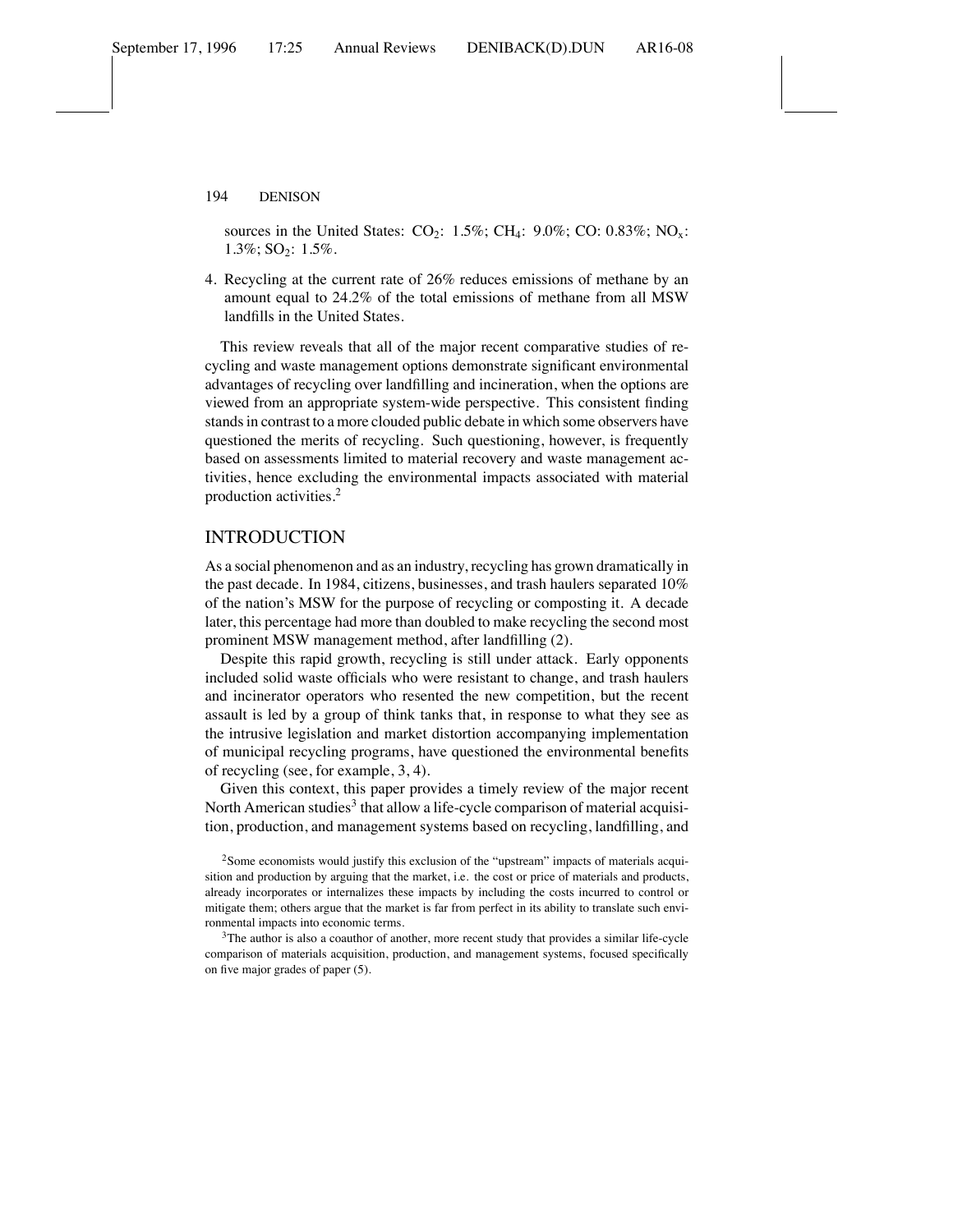| Material category            | % of all materials<br>present in MSW | $\%$ recovered | % of all materials<br>recovered from<br>MSW <sup>b</sup> |
|------------------------------|--------------------------------------|----------------|----------------------------------------------------------|
| Paper and paperboard         | 38.9                                 | 35.3           | 68.7                                                     |
| Corrugated boxes/kraft paper | 13.6                                 | 55.3           | 37.6                                                     |
| Newpapers                    | 6.5                                  | 45.3           | 14.7                                                     |
| Office/computer paper        | 3.2                                  | 42.5           | 6.9                                                      |
| Mixed paper                  | 7.1                                  | 17.6           | 6.3                                                      |
| Glass                        | 6.3                                  | 23.4           | 7.4                                                      |
| Ferrous metals               | 5.5                                  | 32.3           | 8.9                                                      |
| Aluminum                     | 1.5                                  | 37.6           | 2.9                                                      |
| Plastics                     | 19.8                                 | 4.7            | 2.2                                                      |
| <b>PET<sup>c</sup></b>       | 0.5                                  | 31.0           | 0.8                                                      |
| ${\rm HDPE^c}$               | 1.9                                  | 9.0            | 0.8                                                      |

**Table 1** Major categories of recovered materials present in MSW: Percentage of all MSW, percentage recovered, and percentage of all materials recovered from MSWa

aSource: Based on Franklin Associates (2).

<sup>b</sup>Materials recovered from MSW are those in products, and exclude composted materials (yard trimmings and food waste).  $C$ <sup>e</sup>PET = polyethylene terephthalate; HDPE = high-density polyethylene.

incineration, across one or more of the following four environmental parameters: solid waste output, energy use, and release of air emissions and waterborne wastes. The comparisons focus on a collection of specific material components of MSW that are potentially recyclable and hence could be either recovered for recycling or managed as waste materials. These materials include various grades of paper, glass, steel cans, aluminum cans, and some types of plastic containers, all of which are materials commonly diverted and recovered from MSW for recycling. Table 1 shows the relative amounts of these materials present in MSW, the percentage of each currently recovered, and their relative contribution to all materials recovered from MSW for recycling.

### *Studies Reviewed*

Each study reviewed here uses a life-cycle perspective in order to account for the full cycle of production of potentially recyclable materials and their management after use. The studies include the following:

1. Franklin Associates (FA) conducted a study for the Keep America Beautiful organization that provided estimates of energy use and environmental releases for systems based on landfilling, incineration, or recycling of various potentially recyclable materials (1). The materials were assumed to be collected from residences through a curbside collection program and managed in recycling or waste management facilities assumed to be typical of the United States as a whole, on the basis of national averages.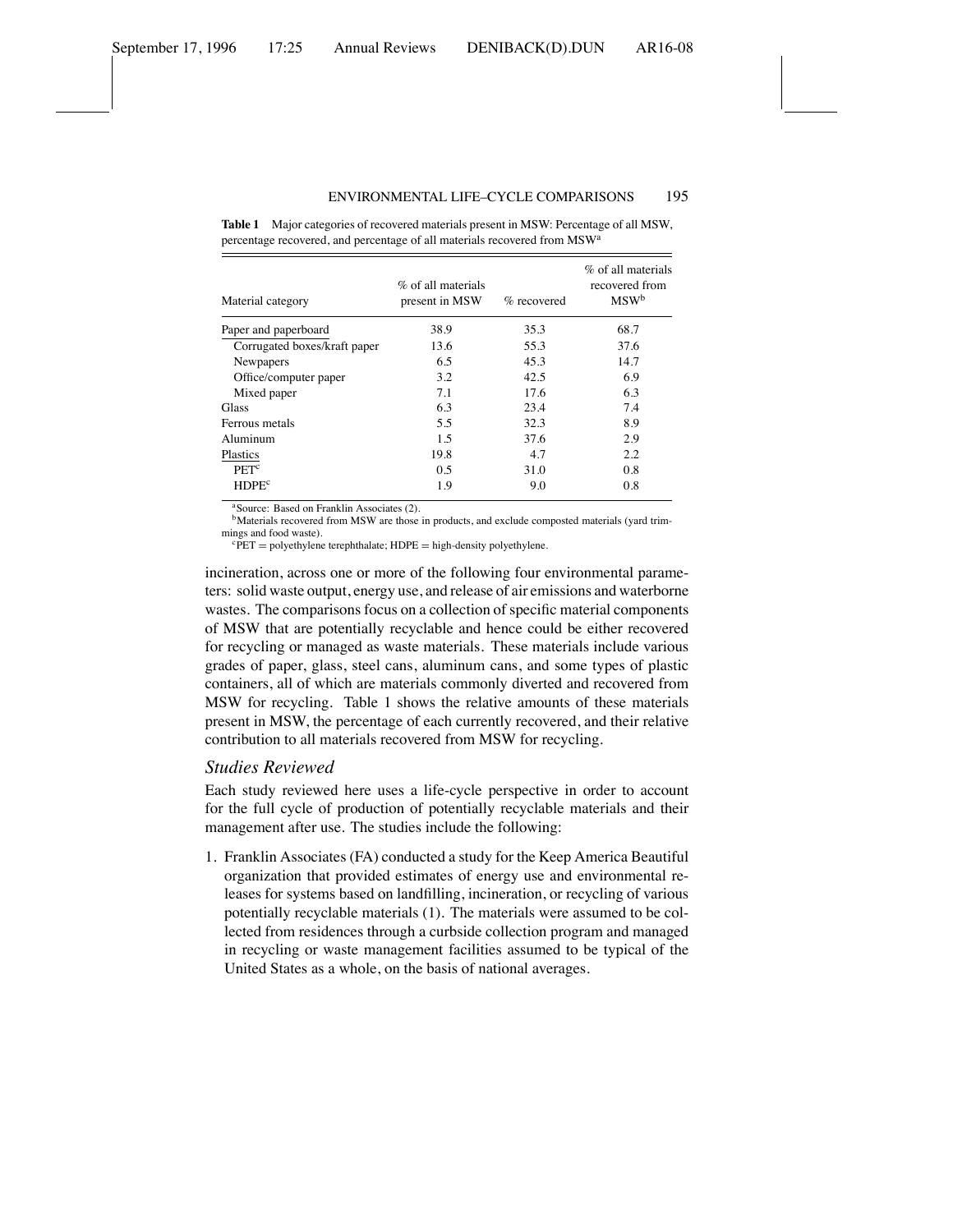- 2. Tellus Institute conducted a study for the New York State Energy Research and Development Authority, based largely on conditions associated with recyclable material and MSW management in and around New York City (6). The Tellus study analyzed four different scenarios involving landfilling, incineration, and recycling of varying amounts of MSW. Unlike the FA study, this study included institutional and commercial as well as residential wastes<sup>4</sup>
- 3. The US Department of Energy (DOE) commissioned a study by Stanford Research Institute, based on recyclable material and MSW management conditions for Palo Alto, California (7). As with FA, a curbside residential collection program was modeled.
- 4. A study examining incineration and recycling was done by Sound Resource Management Group (SRMG), based on recyclables and MSW management conditions in Ontario, Canada (8). SRMG's analysis is also based on residential curbside collection of recyclables.

Table 2 indicates the environmental parameters examined in each study and compares the mix of potentially recyclable materials collected through the programs modeled in each of the studies.

Where appropriate in this paper, other studies that examined only portions of the life cycles of the systems (e.g. manufacturing using virgin vs recycled materials) are reviewed to provide additional perspective.

## *Life-Cycle Systems to be Compared*

The systems examined in the studies reviewed here are based on the three primary methods of managing MSW or components of MSW: landfilling, incineration (with energy recovery), and recycling. These three management methods are used to manage the overwhelming majority of materials found in MSW in the United States today.<sup>5</sup> Two recent reports that quantify materials recovery and waste management support this statement, although they use different methodologies and definitions of MSW and therefore arrive at somewhat different estimates of the fraction of MSW managed by each of the

4The values reported herein for a given component activity of a waste management option represent the average of the values determined for each of the four scenarios.

<sup>5</sup>The comparison here is limited to methods for managing materials that have already been generated. Other strategies, such as source reduction, increased efficiency of material production and use, and material reuse can reduce the amount of material generated that later requires management. These approaches are critical elements in reducing the overall environmental impact of material production, use, and postuse management, but they are beyond the scope of the studies reviewed here.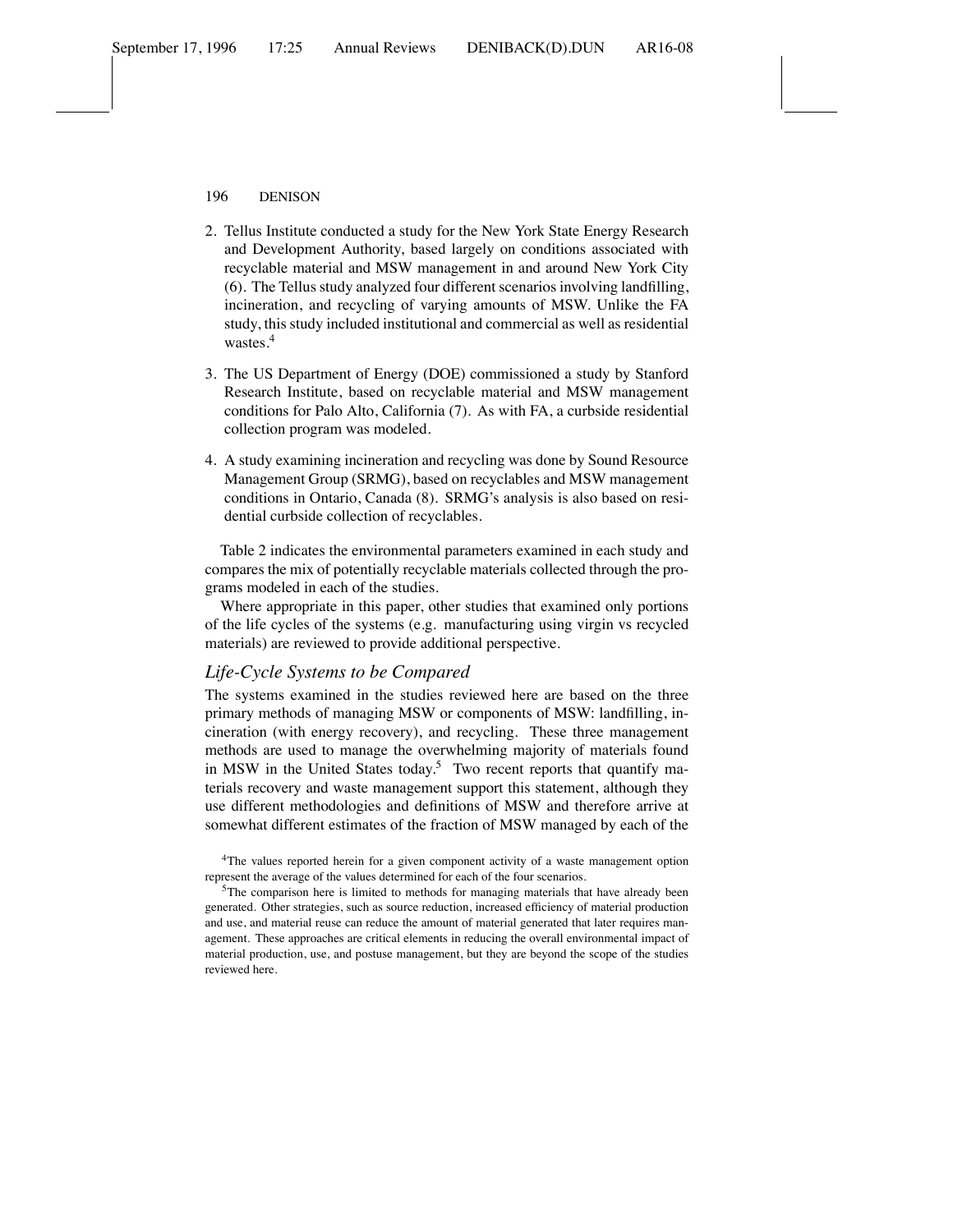|                                      |                           | Franklin Associates                                   | Tellus                     |                 |                           | DOE/SRI                       | <b>SRMG</b>                            |                 |
|--------------------------------------|---------------------------|-------------------------------------------------------|----------------------------|-----------------|---------------------------|-------------------------------|----------------------------------------|-----------------|
| Environmental parameters<br>examined | Energy use                | Air emissions Waterborne wastes<br>Solid waste output | Energy use                 |                 |                           | Energy use Solid waste output | Energy use                             |                 |
| Material category                    | recyclables<br>$%$ of all | $%$ of paper                                          | $\%$ of all<br>recyclables | $\%$ of paper   | recyclables<br>$%$ of all | $%$ of paper                  | recyclables <sup>a</sup><br>$%$ of all | $%$ of paper    |
| Paper                                | 50                        |                                                       | 80                         |                 | 64.5                      |                               | 36                                     |                 |
| Corrugated boxes/kraft               |                           | I                                                     |                            | ╤               |                           |                               |                                        | $\frac{4}{2}$   |
| paper                                |                           |                                                       |                            |                 |                           |                               |                                        |                 |
| Newspapers                           |                           | 100                                                   |                            | $\overline{0}$  |                           | 93                            |                                        | 28              |
| Office/computer paper                |                           | I                                                     |                            | $\overline{18}$ |                           | $\mid$                        |                                        | $\overline{17}$ |
| Mixed paper                          |                           | $\mid$                                                |                            | 22              |                           | $\mid$                        |                                        | $\overline{1}$  |
| Plastic                              |                           |                                                       |                            |                 | $\widetilde{\mathcal{L}}$ |                               | 7.5                                    |                 |
| Glass                                | 32                        |                                                       |                            |                 | $\mathcal{S}$             |                               | 7.8                                    |                 |
| Aluminum                             | 3.5                       |                                                       | 2                          |                 | 2.5                       |                               | 0.5                                    |                 |
| Steel                                | 8.5                       |                                                       | Ó                          |                 | 2.5                       |                               | $\overline{10}$                        |                 |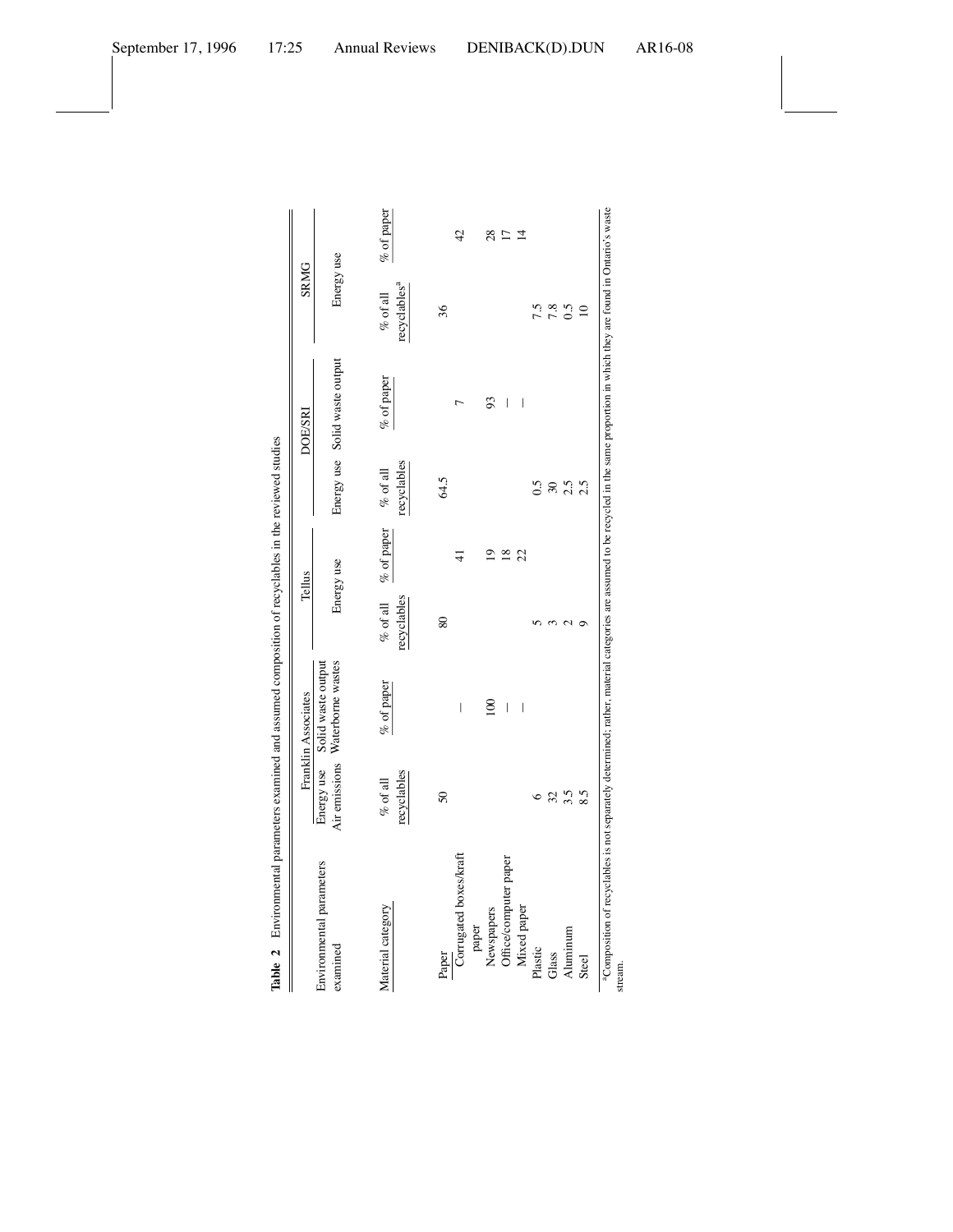three methods. FA estimates that, of the 209 million tons of MSW discarded in 1994, about 20% was recovered for recycling, 61% was landfilled, about 15.5% was burned in incinerators, and the remaining 3.5% was composted (2). *Biocycle*'s annual survey of recycling and waste management (for 1995) arrived at a higher estimate of MSW generated: 327 million tons. Of that total, an estimated 27% was recycled or composted, 63% landfilled, and 10% incinerated  $(9).^{6}$ 

BOUNDARIES OF THE SYSTEMS TO BE COMPARED To provide a consistent basis for comparison of the material acquisition, production, and management systems based on recycling and waste management methods, this analysis begins with an examination of the materials recovery and MSW management system components themselves: i.e. the analysis starts with the discard or recovery of potentially recyclable materials in MSW and follows them to the point where they are either (*a*) disposed of in a landfill, (*b*) burned in a MSW incinerator and the resulting ash residue disposed of in a landfill, or (*c*) processed and transported back to the site of remanufacture.

These boundary conditions do not provide a complete picture of environmental impacts associated with landfilling, incineration, and recycling, however. Indeed, such a limited perspective has the potential to distort one's view of actual environmental impacts, because of the close interplay between activities occurring within the immediate materials recovery and MSW management systems and certain activities lying outside those systems. For example, in tallying the amount of solid waste associated with recycling of used paper, we need to account not only for the amount of material diverted from disposal within the MSW management system (less any residuals generated during preparation of the material for remanufacturing), but also for the sludge produced during the manufacturing process, because processing recycled fibers generally produces more sludge than processing virgin fibers.

A full understanding of the environmental impacts of the various options, therefore, requires consideration of certain activities occurring outside of the immediate materials recovery andMSW management systems themselves. Two expansions of our view are needed:

1. Options that generate energy—namely, incineration at facilities that recover energy, and landfilling at facilities that employ methane recovery systems are credited with reducing the amount of energy that would otherwise need

<sup>6</sup>*Biocycle*'s waste generation estimate is higher primarily because it is based on state-level generation data, and many states include industrial waste in their estimates if it is managed at the same facilities as MSW. This survey did not provide separate estimates for recycling and composting.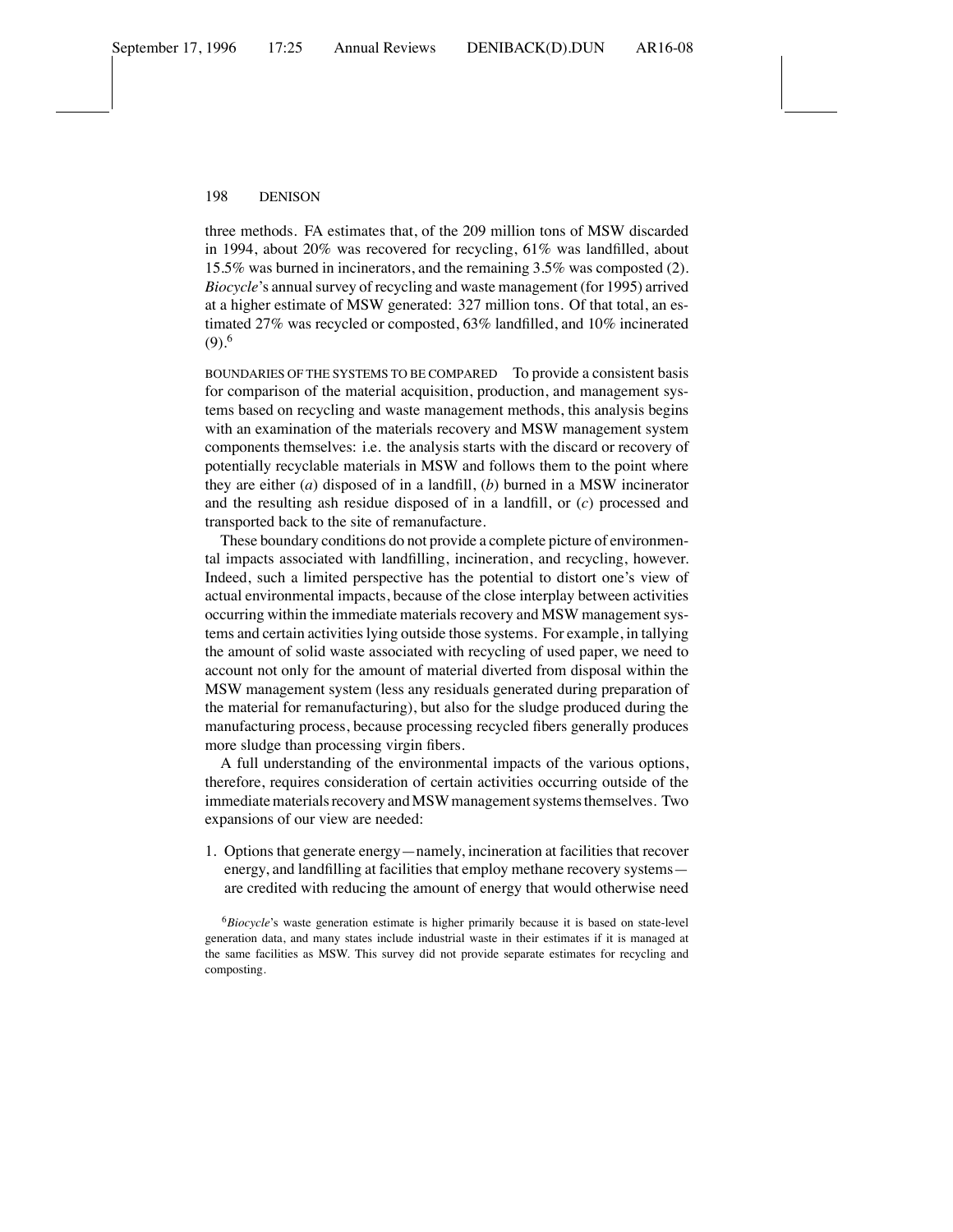to be generated, typically at an electric utility. This credit offsets all of the environmental impacts associated with producing an equivalent amount of energy at the utility. Hence, the credit reduces not only the option's net energy use, but also its net solid wastes, air emissions, and waterborne wastes; this reduction occurs because the energy generated by the incinerator (or landfill) displaces some of the solid waste (e.g. coal ash), air emissions, and waterborne wastes that arise from the acquisition (extraction, refining, and transport) and consumption of fuels (oil, coal, etc) by the utility.<sup>7</sup>

2. For recycling, we need to account for changes in raw material acquisition and manufacturing processes due to the use of recycled rather than virgin materials. In most cases (as discussed in detail in this paper), acquiring and using recycled materials in manufacturing requires less energy and generates less solid waste and fewer air emissions and waterborne wastes than acquiring and using virgin materials. Hence, "credits" are earned for these reductions in energy, solid waste, and air and water releases; these credits reduce the amounts of energy, waste, and releases assigned to the recycling option.8 Conversely, if more energy, solid waste, or air or water releases result from using recovered materials, "debits" are assigned to the recycling option.

To reflect these additional activities, therefore, we present findings for each option using two sets of boundary conditions: 1. the base case, limited to only those activities that lie within the materials recovery or MSW management system itself; 2. the system-wide view, which is the base case plus (*a*) the appropriate credits assigned to those options that generate energy (this expansion amounts to reducing certain electric utility–related impacts), and (*b*) the appropriate credits or debits assigned to raw materials acquisition and manufacturing using recycled rather than virgin materials. (This second expansion amounts to reducing or increasing certain acquisition- and manufacturing-related impacts.)

In this manner, our quantitative analysis of the materials recovery and waste management activities is expanded to a more complete life-cycle analysis that

7In the studies reviewed here, electricity generated by incineration is assumed to displace all sources of utility-generated electricity, in proportion to those sources' contribution to the nationwide generation of electricity at utilities. An alternative approach, used in some energy studies, is to assume that particular source types (e.g. coal-fired utilities) would be displaced first or exclusively, rather than all sources. The solid waste and emissions profiles of various electricity sources can differ dramatically; hence, the assumption used in the studies of average rather than marginal displacement—although easier to model—has the potential to produce a very different result.

<sup>8</sup>Here again, in the studies reviewed here, the reduction in energy use is assumed to displace all sources of electricity generation in proportions that are based on the national average electricity grid; the issues raised in Footnote 7 also apply here.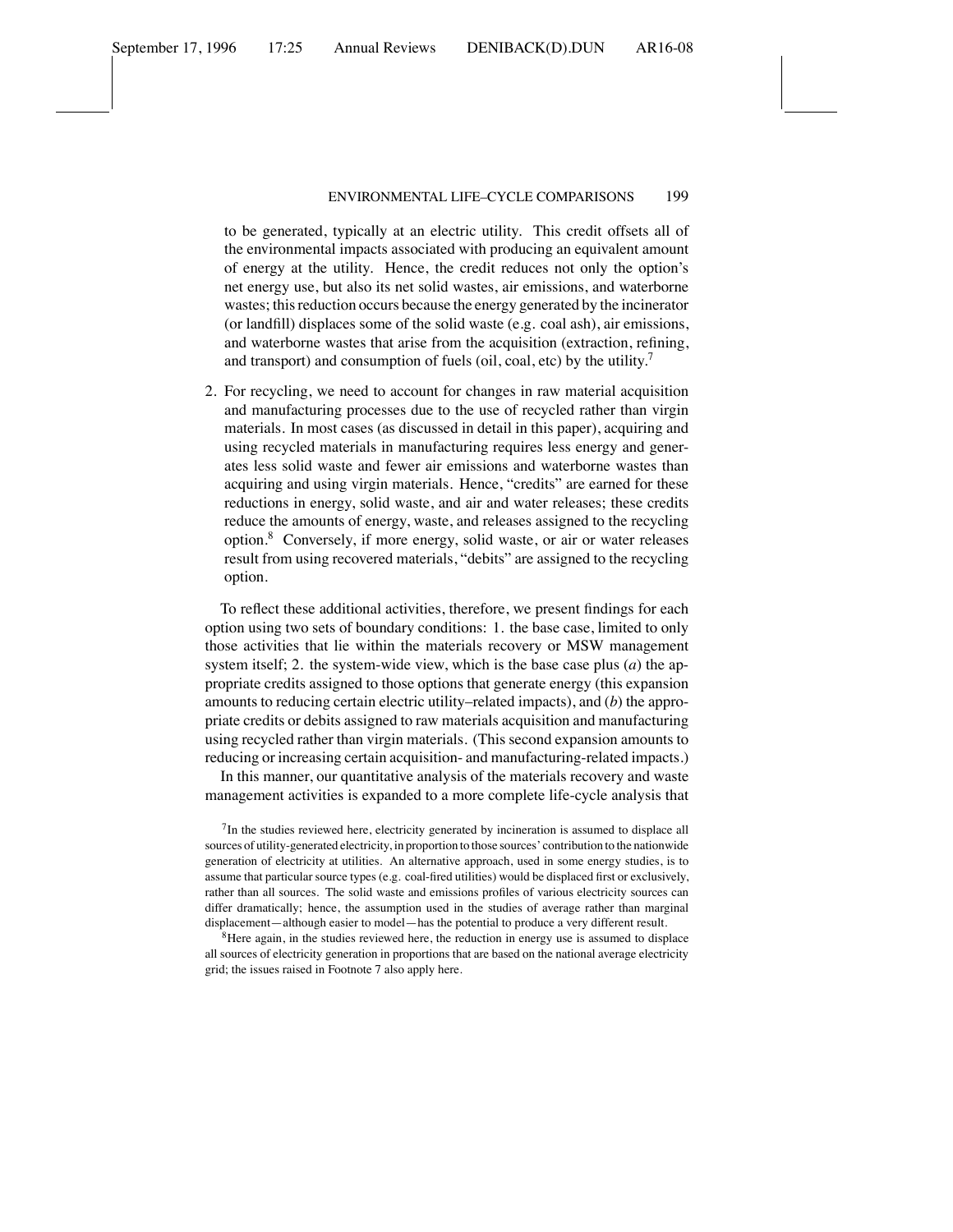takes into consideration whole materials acquisition, production, and management systems.

SPECIFIC ACTIVITIES INCLUDED IN THE MATERIAL MANAGEMENT STAGES OF EACH SYSTEM Each of the options being compared here is comprised of numerous activities that each require energy and generate environmental releases. Some of these energy requirements or releases are directly associated with a specific activity, for example, the energy required to run a paper baling machine or the air emissions from an incinerator. Others are indirect, in that they may occur far removed from, but are nevertheless a consequence of, an activity within the system. For example, a full accounting of solid waste outputs associated with landfilling will include not only the amount of material directly managed, but also solid waste from the processes used to obtain the fuel needed to power landfill equipment (e.g. solid wastes from oil drilling and extraction). In this way, all activities associated with a given option that require fuel are assigned an amount of the solid waste associated with fuel acquisition that is in proportion to their fuel use.

For each option, Table 3 lists the direct and indirect activities that contribute to solid waste output, energy use, air emissions, and waterborne releases. Due to lack of data, the quantitative comparison (presented in the next section) omits some important activities involved in the landfilling- and incineration-based systems, most notably releases to the air and water from MSW landfills, except for carbon dioxide and methane emissions; releases of MSW incinerator ash or its constituents from ash landfills; and sludge generated by treatment of MSW or ash landfill leachate.

In contrast, essentially all activities comprising the recovered materials cycle are included within the scope of the quantitative comparison.<sup>9</sup>

Because of greater availability of data, most of the studies reviewed here model the collection of recovered materials through residential curbside collection programs. Other types of systems (e.g. drop-off centers and collection from commercial sources) contribute significantly to total recovery. As discussed in the next section, this assumption of curbside collection probably overstates the energy use and environmental impacts associated with collection of recyclables, especially for materials that are collected largely from commercial sources through more efficient systems. Similarly, most of the studies assume processing of recovered materials at material recovery facilities (MRFs). Because many recovered materials, especially those from commercial sources, bypass such intermediate processing and are delivered directly to the site of

<sup>9</sup>Our analysis does not include releases from disposal facilities for residuals from either the virgin or recycled fiber–based systems.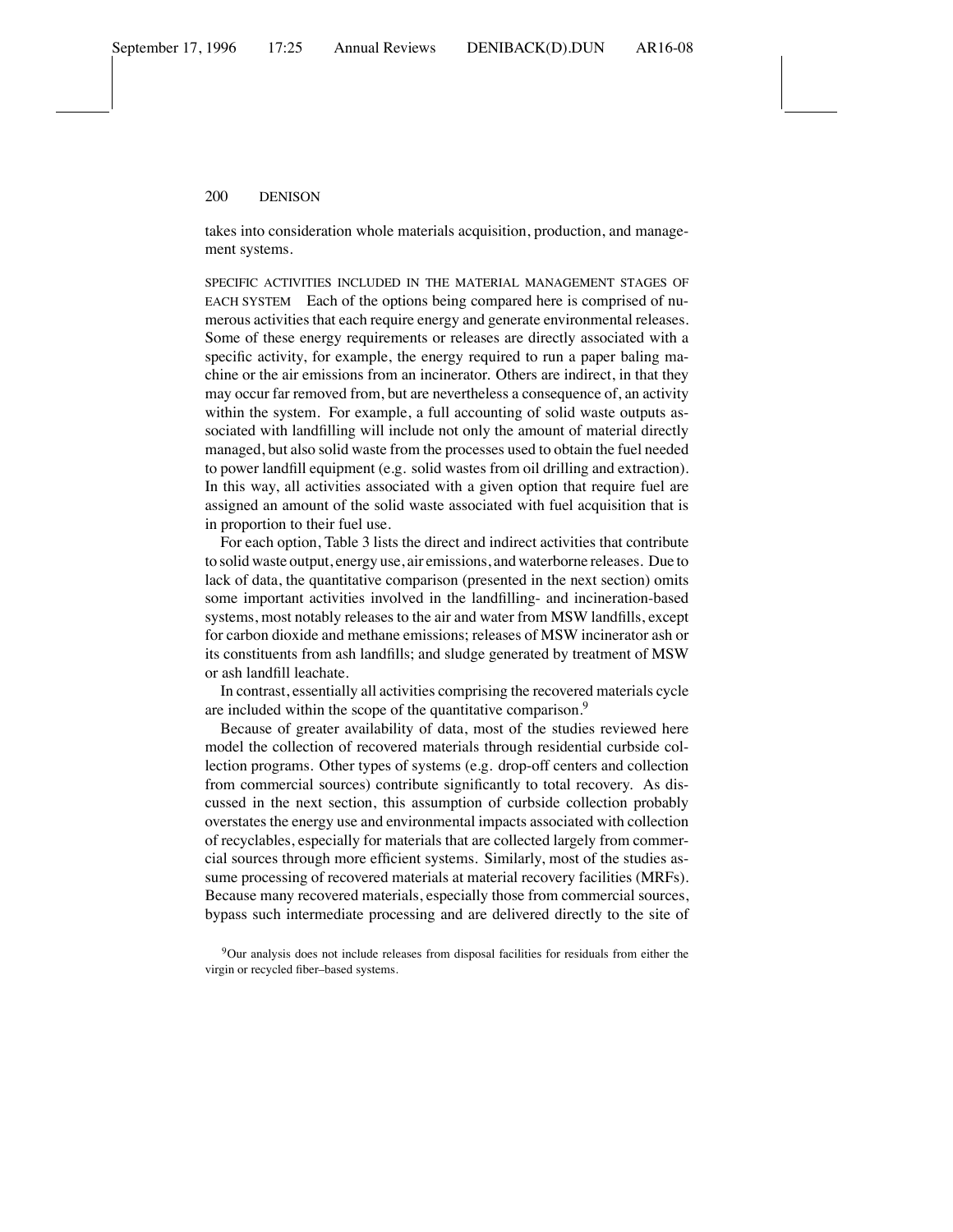remanufacture, this assumption too probably overstates energy use associated with recycling.

MANUFACTURING PROCESSES COMPARED For each of the primary material classes considered in the reviewed studies—certain grades of paper, glass, aluminum, ferrous metals, and certain plastics—a comparison is made between a manufacturing process using 100% recovered material and its counterpart using 100% virgin material. When such materials contain recycled content, it is quite often at levels considerably lower than 100%. Using this basis for comparison, however, allows an assessment of the relative environmental impacts associated with the manufacture, use, and postuse management by various means of the recovered vs the virgin material. Products containing intermediate levels of recycled content would fall between the estimates provided in this paper for the 100% virgin and 100% recycled products.

## *Use of Average Values to Characterize Activities and Facilities*

The environmental characteristics of the types of activities and facilities discussed in this paper will nearly always show considerable variation. In general, the data cited in the reviewed studies and presented in this paper represent national averages (means) or other values determined to be representative of the facilities and activities being characterized, and the comparisons are only valid for "typical" activities or facilities. These data may therefore overstate or understate the magnitude of a given environmental parameter for an activity in a specific location or for a particular facility. In most cases, however, average data are most appropriate for our purposes, because we are interested in comparing typical landfilling, incineration, and recycling practices, not best-case or worst-case practices. Moreover, one generally cannot dictate at precisely which facility, or by precisely what methods, recovered or discarded materials will be managed.

## *Limitations to the Analysis*

The studies reviewed here are examples of life-cycle inventories, which seek to quantify inputs (energy and raw material requirements) and outputs (air emissions, waterborne effluent, and solid waste) incurred throughout the life cycle of a product, process, activity, or system. Such studies are incomplete descriptions of the environmental profile of the systems they analyze and compare. A particular shortcoming is that many of the environmental effects associated with obtaining virgin raw materials cannot be included because they are largely qualitative in nature. In addition to the energy required to extract and transport such materials (which typically is included in life-cycle inventories),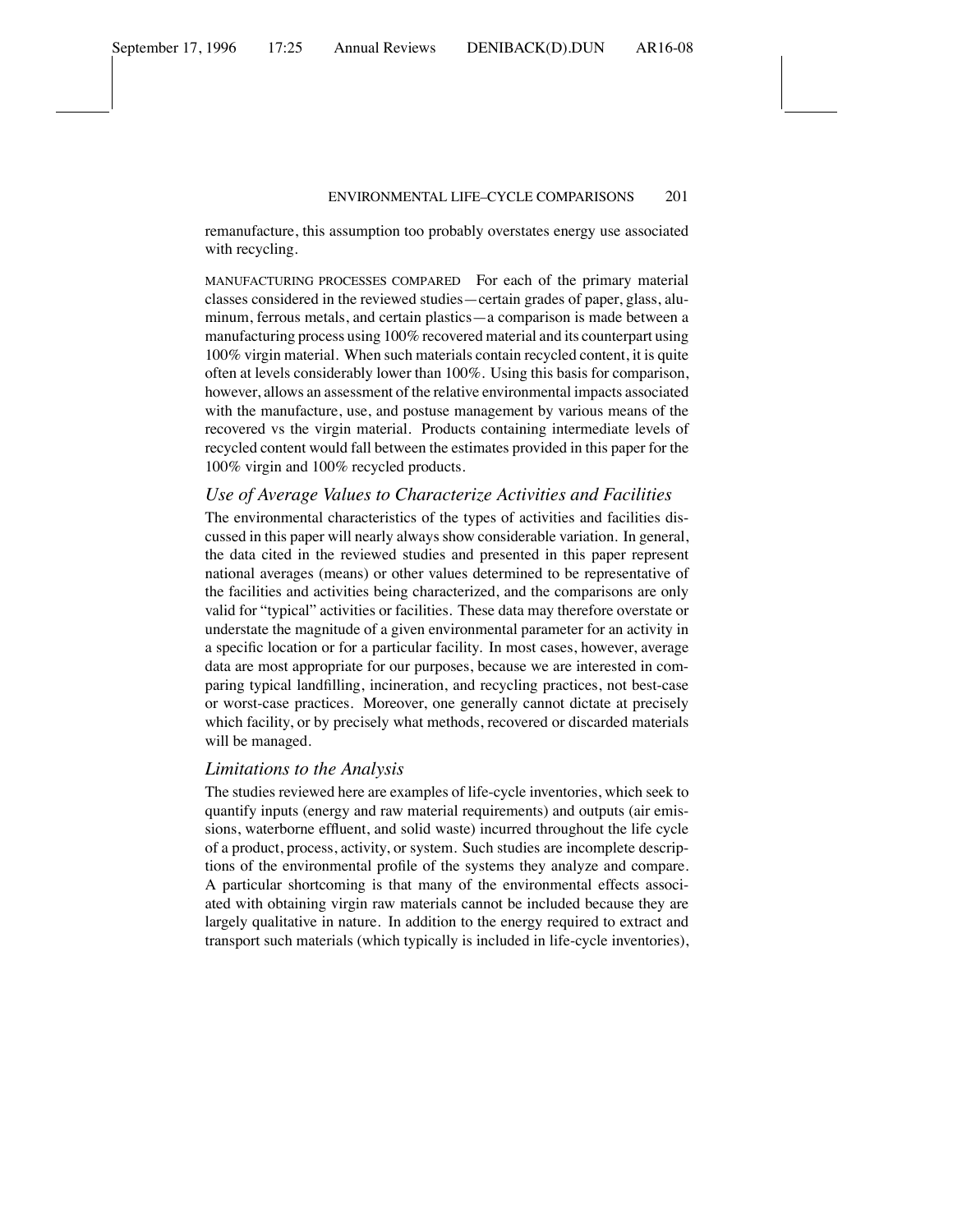| releases                   | Table 3 Direct and indirect activities associated with landfilling, incineration and recycling that contribute to solid waste output, energy use, and air and water |                                                                                                                                                        |                                                                                                                                                         |
|----------------------------|---------------------------------------------------------------------------------------------------------------------------------------------------------------------|--------------------------------------------------------------------------------------------------------------------------------------------------------|---------------------------------------------------------------------------------------------------------------------------------------------------------|
| Environmental<br>parameter | Landfilling                                                                                                                                                         | Incineration                                                                                                                                           | Recycling                                                                                                                                               |
| Solid waste<br>output      | collection vehicles and landfill equipment<br>Waste from the acquisition of fuels (e.g.<br>oil drilling wastes) used by MSW                                         | utilities to generate the electricity used to<br>Waste from the acquisition of fuels (e.g.<br>oil drilling wastes) used by:<br>MSW collection vehicles | utilities to generate electricity used to<br>Waste from the acquistion of fuels (e.g.<br>recycling collection vehicles<br>oil drilling wastes) used by: |
|                            | Landfilled material itself                                                                                                                                          | ash transport vehicles and ash landfill<br>operate incinerator equipment<br>equipment                                                                  | operate recyclable materials processing<br>residuals transport vehicles and residuals<br>landfill equipment<br>equipment                                |
|                            |                                                                                                                                                                     | Utility-related wastes (e.g. coal ash)                                                                                                                 | vehicles transporting processed recyclable<br>materials to market                                                                                       |
|                            |                                                                                                                                                                     | Ash residue and scrubber wastes that are<br>outputs of the combustion process                                                                          | Reject materials from recyclable materials<br>Utility-related wasted (e.g. coal ash)<br>processing (residuals)                                          |
| Energy use                 | fuels used by MSW collection vehicles<br>Energy consumed in the acquisition of<br>and landfill equipment                                                            | utilities to generate the electricity used to<br>Energy consumed in the acquisition of<br>MSW collection vehicles<br>fuels used by:                    | utilities to generate the electricity used to<br>Energy consumed in the acquisition of<br>recycling vehicles<br>fuels used by:                          |
|                            | themselves consumed by the vehicles and<br>Energy represented by the fuels<br>equipment                                                                             | ash transport vehicles and ash landfill<br>operate incinerator equipment<br>equipment                                                                  | operate recyclable materials processing<br>residuals transport vehicles and residuals<br>landfill equipment<br>equipment                                |
|                            |                                                                                                                                                                     | Energy represented by the fuels actually<br>the MSW collection vehicles<br>consumed by:                                                                | vehicles transporting processed recyclable<br>materials to market                                                                                       |
|                            |                                                                                                                                                                     | the ash transport vehicles and ash landfill<br>the incinerator and associated equipment<br>equipment<br>the utility                                    | Energy represented by the fuels actually<br>the recycling collection vehicles<br>consumed by:<br>the utility                                            |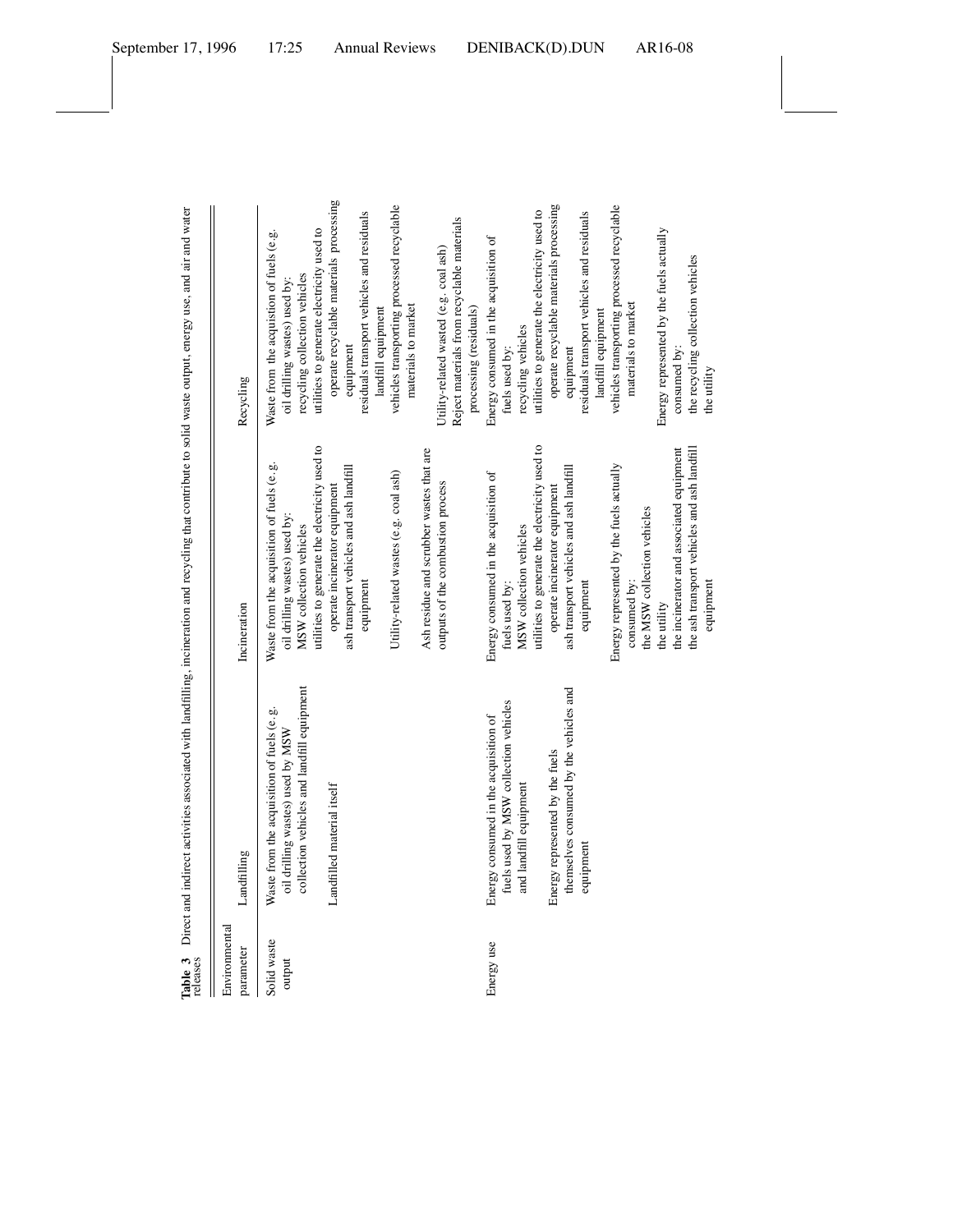| the vehicles transporting processed<br>recyclable materials to market             |                                                                         |                                            |               |
|-----------------------------------------------------------------------------------|-------------------------------------------------------------------------|--------------------------------------------|---------------|
| the residuals transport vehicles and<br>residuals landfill equipment<br>materials | Releases directly from the incinerator<br>arising from combustion waste |                                            |               |
| the equipment used to process recyclable                                          | equipment                                                               |                                            |               |
| the utility                                                                       | the ash transport vehicles and ash landfill                             |                                            |               |
| the MSW collection vehicles                                                       | the incinerator and associated equipment                                |                                            |               |
| Releases from the combustion of fuels by:                                         | the utility                                                             |                                            |               |
|                                                                                   | the vehicles                                                            |                                            |               |
| recyclable materials to market                                                    | fuels by:                                                               | landfill gas                               |               |
| the vehicles transporting processed                                               | Releases from the direct combustion of                                  | waste decomposition, in the form of        |               |
| landfill equipment                                                                |                                                                         | Volatilization to the air of products of   |               |
| residuals transport vehicles and residuals                                        | equipment                                                               |                                            |               |
| equipment                                                                         | ash transport vehicles and ash landfill                                 | themselves in the vehicles and equipment   |               |
| operate recyclable materials processing                                           | operate incinerator equipment                                           | Releases from combustion of fuels          |               |
| utilities to generate electricity used to                                         | utilities to generate the electricity used to                           |                                            |               |
| MSW collection vehicles                                                           | MSW collection vehicles                                                 | collection vehicles and landfill equipment |               |
| the acquisition of fuels used by:                                                 | the acquisition of fuels used by:                                       | the acquisition of fuels used by MSW       | releases      |
| Releases from combustion of fuels during                                          | Releases from combustion of fuels during                                | Releases from combustion of fuels during   | Air and water |
| materials to market                                                               |                                                                         |                                            |               |
| the vehicles transporting recyclable<br>landfill equipment                        |                                                                         |                                            |               |
| the residuals transport vehicles and                                              |                                                                         |                                            |               |
| materials                                                                         |                                                                         |                                            |               |
| equipment used to process recyclable                                              |                                                                         |                                            |               |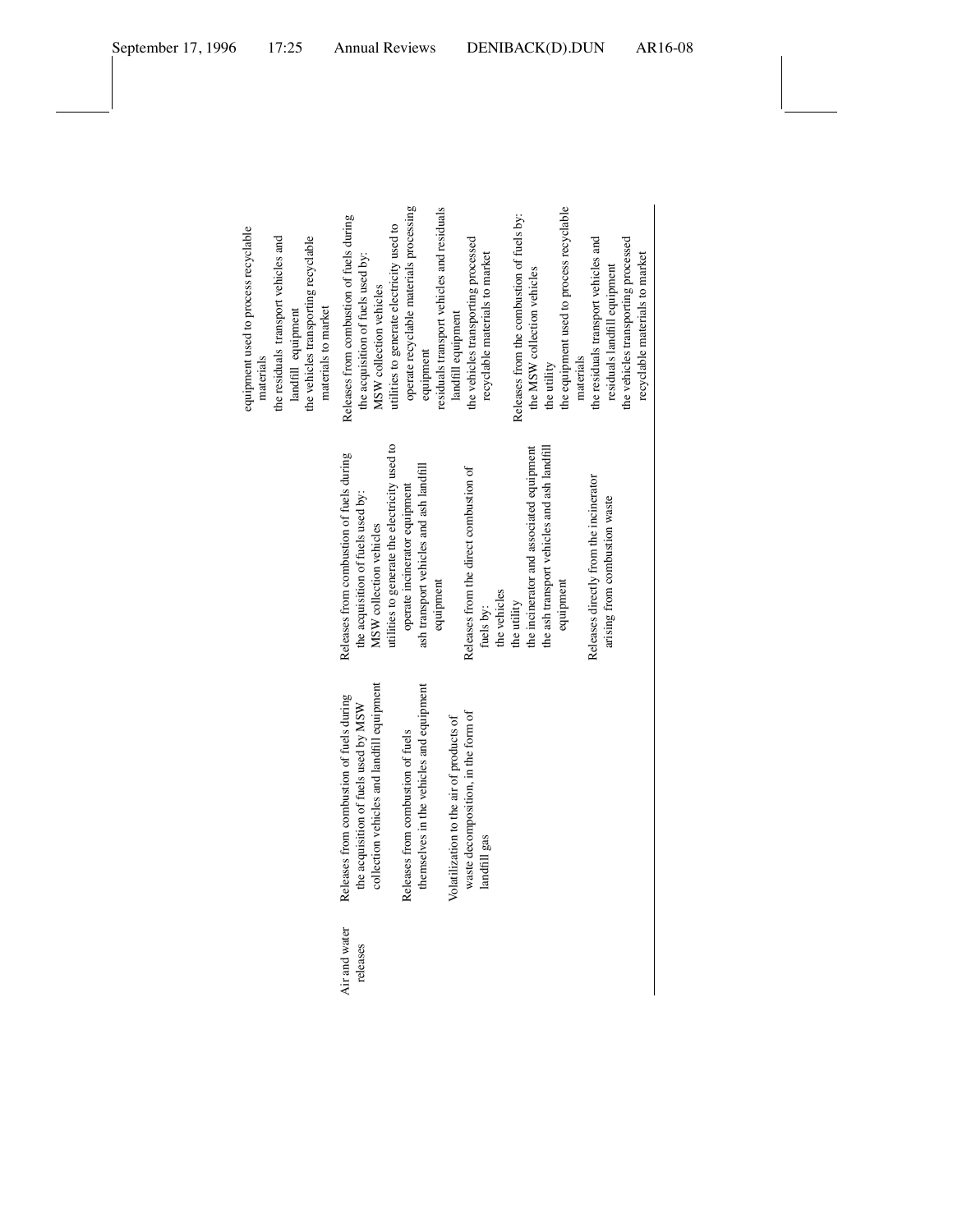raw materials extraction can have significant biological and ecological consequences, such as effects on biodiversity, wildlife habitat, and natural ecosystems. Such consequences create an important difference between recycled material– and virgin material–based systems that is not adequately captured by life-cycle inventories.

Significant sources of uncertainty are present in even the best studies, because data may be unavailable or of poor quality; a full methodology has yet to be precisely delineated; and numerous assumptions are needed to address these data deficiencies and methodological ambiguities. As a result, life-cycle inventories contain a significant degree of subjectivity.

The comparison of multiple inventory studies attempted here presents the additional challenge of identifying and understanding the differences in data sources, methodological choices, and assumptions made by different authors. Although space constraints do not allow a complete catalog of these differences, this paper does identify key differences and similarities among the studies' results and seeks to explain such differences on the basis of differences in the data sources, assumptions, or methodologies used in the studies.

No attempt is made in life-cycle inventories (including the studies reviewed in this paper) to assess the magnitude of actual environmental impacts from energy use and environmental releases; only the quantities of these parameters are reported. Actual impacts depend on site-specific and highly variable factors such as rate and location of releases, local climatic conditions, and population densities, which together determine the level of exposure to substances released to the environment. Such an assessment would require a detailed analysis of all sites where releases occur, which is well beyond the scope of an inventory-based study (and certainly this paper). The comparisons made here are of necessity limited to a quantitative comparison of data on the magnitude of energy use and environmental releases associated with the materials recovery and waste management options.

The comparison among the options applies to those materials in MSW that could be managed using any of the three options. The findings do not apply to other materials present in MSW that are not currently recycled to any significant extent and may be difficult or virtually impossible to recycle, at least with current technologies. Nor do the findings imply that the option with the lowest energy use or environmental releases is necessarily always the best or only option that should be used to manage MSW. In most if not all cases, a combination of management methods will be needed to manage all of the components of MSW, and one or more of the methods may be most appropriate for a given material depending on site- or time-specific factors. The comparison presented here is intended to help answer the following question: With respect to managing the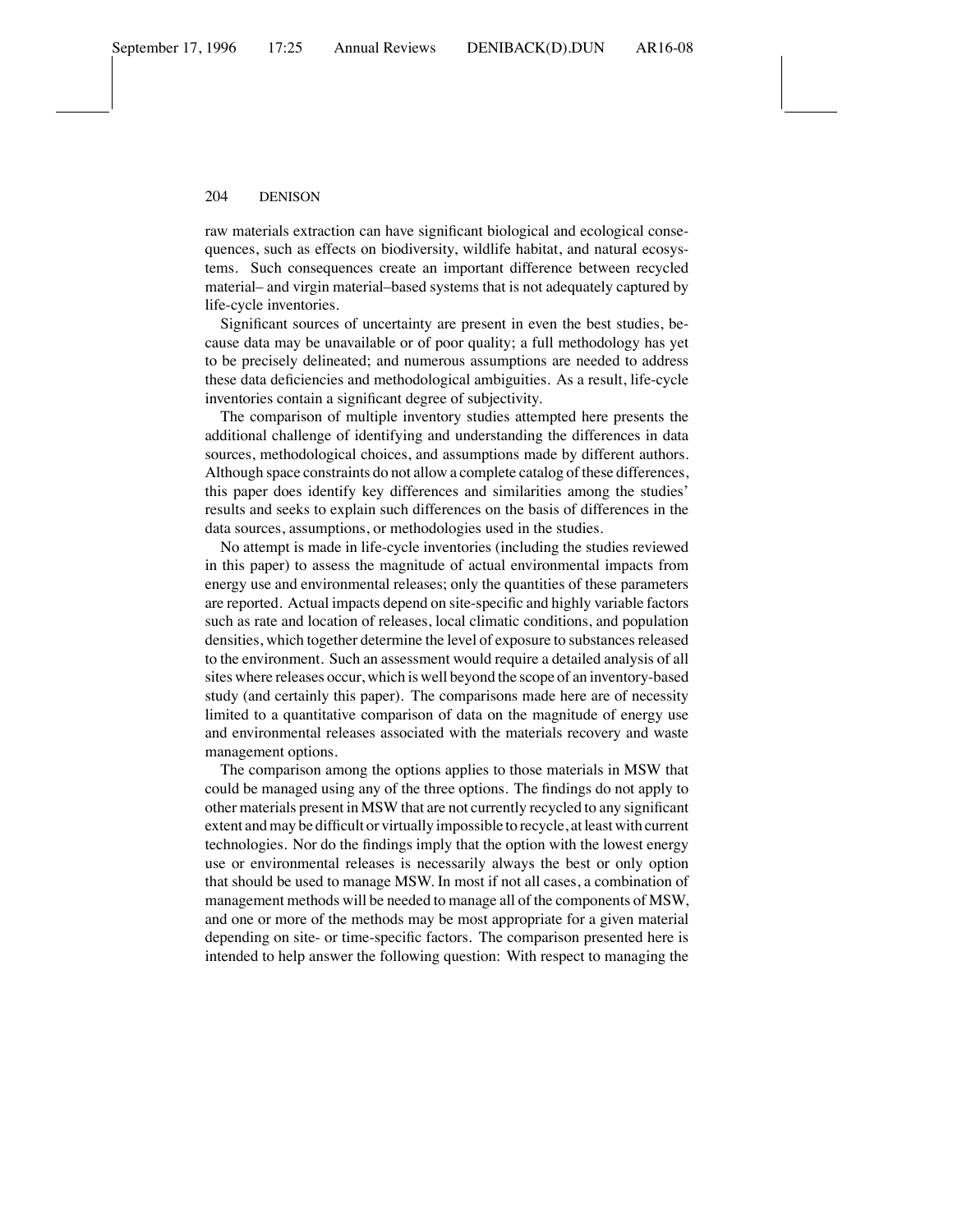next ton of potentially recyclable materials discarded, how do the environmental impacts of the three management options compare?

## *Differential Access to Materials Recovery and Waste Management Options*

The three options being examined here differ in regional distribution and, therefore, in availability to a given community [The statistics in this subsection are taken from (9).]

- 1. Landfills (which receive more than 60% of all MSW in the United States) are ubiquitous in the United States, with active landfills numbering about 3200 in 1995 (down from 4500 in 1993) and present in every state.
- 2. Access to recycling programs has grown dramatically in recent years: In 1995, an estimated 7375 curbside programs, present in every state but Hawaii, served 121 million people in the United States—an increase of 44 million since 1992. Drop-off and buy-back centers and commercial recycling programs further extend the reach of these programs. About one quarter of all MSW in the United States is currently recycled.
- 3. MSW incineration is considerably less widespread, and it is used to manage 10–15% of all MSW in the United States. A total of 156 incinerators were operating in 1995, down from a peak of 171 incinerators in 1991. These facilities are concentrated in the Northeast, Florida, and some Great Lakes states; 15 states lack incinerators entirely.
- 4. Landfilling dominates as a waste management method in all regions except New England, where incineration edges it out; in all other regions, incineration is the least used of the three options.

Given these factors, in many areas of the country the practical choice is not among all three options, but rather between recycling and landfilling.

## PRESENTATION OF COMPARATIVE DATA

The comparative data in this section include the net reductions in solid waste, energy, or air and water releases that result from: 1. activities that generate energy (e.g. incineration) and therefore reduce energy generation at utilities and its associated solid waste and air and water releases, and 2. remanufacturing using recovered rather than virgin materials. These net reductions will be shown as negative values as a means of accounting for them arithmetically. Even when negative values are assigned, however, the activities still have environmental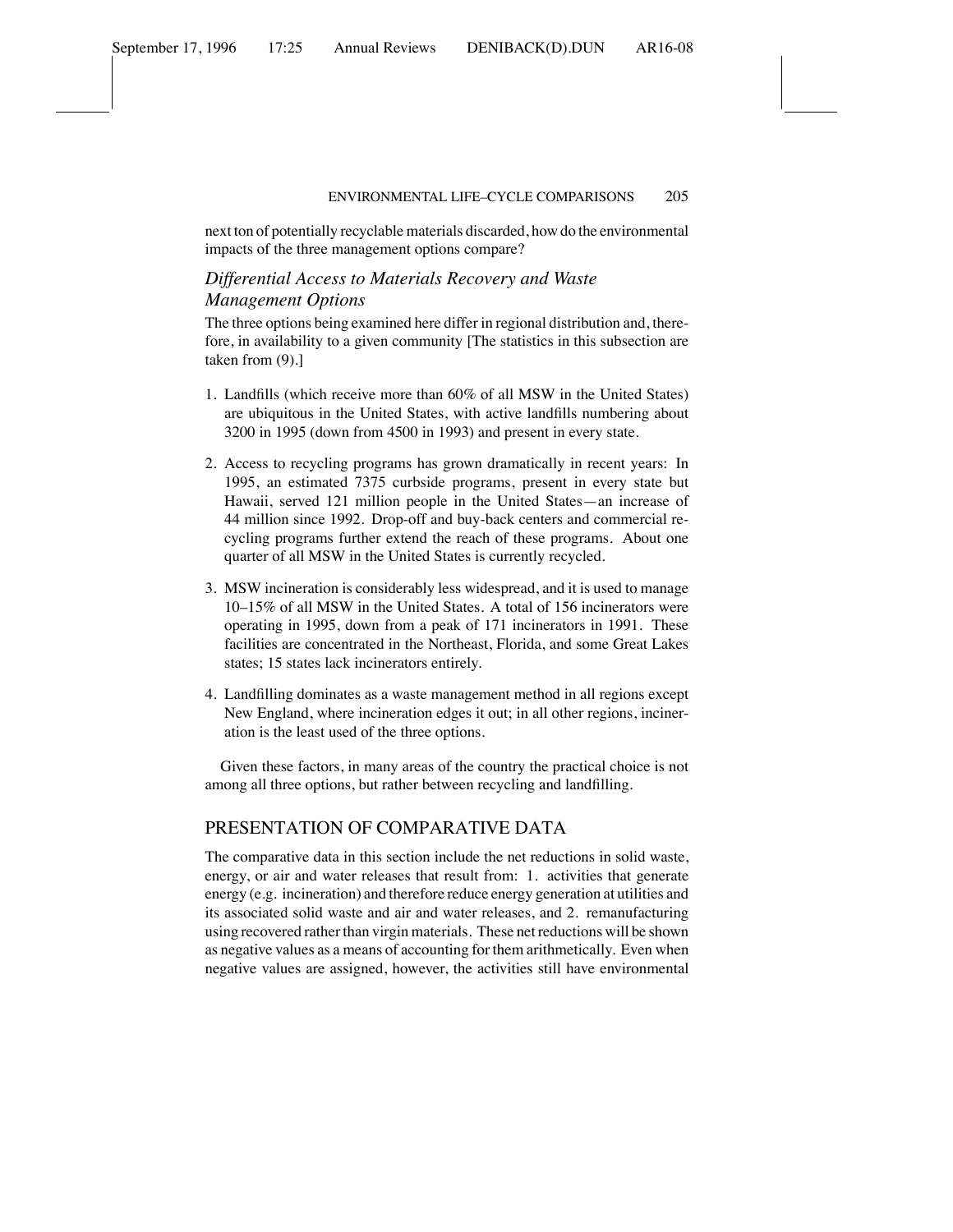impacts. The incineration and recycling processes still yield solid waste, require energy, and generate air and water releases. The negative values are intended to convey the fact that, on a net basis, incineration generates more energy than it uses, and manufacturing using recycled materials requires less energy and generates less solid waste and releases than does manufacturing using virgin materials.

In each of the following sections, results from the study conducted by FA will be presented first, followed by a comparison of these data to those from the other studies. Because the FA study is the most comprehensive in scope and the most recent, it provides a useful framework for discussing the results of all the studies.

Key assumptions of the FA study are listed below. Whenever the assumptions in the FA study are a factor in the differences in findings between this study and the other studies, the difference in assumptions is highlighted. The assumptions are as follows:

- 1. There is no recovery of landfill gas for energy generation; although some landfills do engage in this practice, most do not, so this assumption probably best typifies current practice (see below for more information on the energy potential of landfill gas recovery).
- 2. Mass-burn incinerator technology (the dominant technology in use today) is assumed. Electricity rather than steam is the energy product, and about 12.5% of generated electricity is used internally to run the process.<sup>10</sup>
- 3. A net amount of 480 kWh of electricity generated by a utility is assumed to be displaced by combusting one ton of MSW in an incinerator, after accounting for internal electricity use. $<sup>11</sup>$ </sup>

 $10$ Mass-burn is the most common incineration technology, used at 109 of the 128 "waste-toenergy" incinerators operating in 1993 and accounting for more than 70% of the waste combusted in such facilities. An additional 34 incinerators that do not recover energy were in operation in 1993, also mostly mass-burn (30, 31).

 $11$ Energy generation from waste-to-energy incinerators varies with the particular facility design, age and other factors. FA cites a range of 500–600 kWh per ton of MSW combusted, before accounting for internal energy use, which it estimates to range between 10 and 15% of gross energy generated; the values used by FA to derive the incinerator energy estimates reported here correspond to the midpoints of those ranges. Other sources provide similar estimates for existing waste-toenergy incinerators. Berenyi  $\&$  Gould (32) list gross and net power generation values for all operating mass-burn waste-to-energy incinerators. For the predominant mass-burn technology waterwall furnace—the average gross output is 577 kWh per ton, the average net output is 526 kWh per ton, and the average net/gross ratio is 0.87. Values for other technologies (refractory and modular) are much lower. Argonne National Laboratory (23) models a somewhat lower generation rate for existing waste-to-energy incinerators (about 480 gross kWh per ton), as well as a higher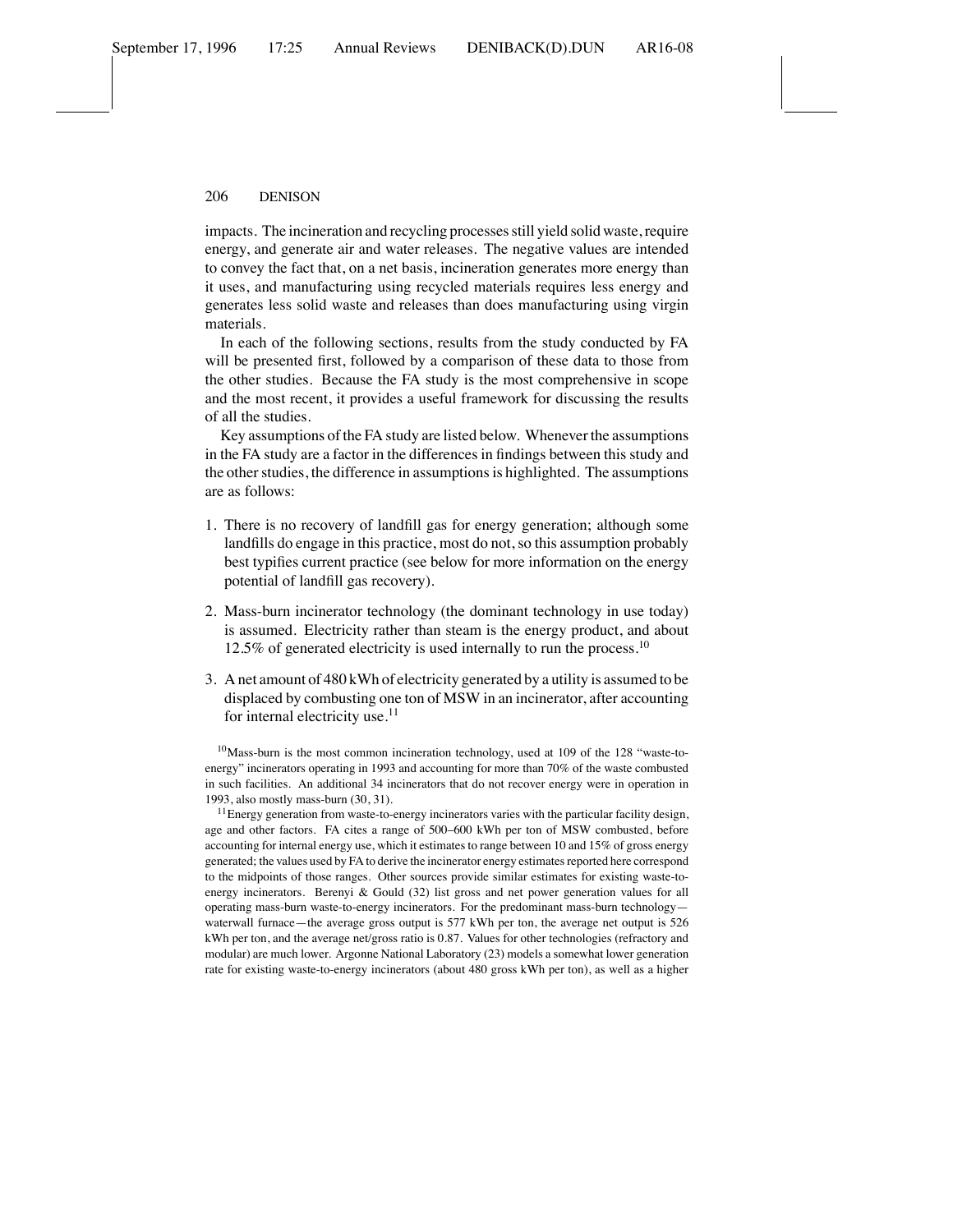- 4. Ash is assumed to represent 20% by weight of MSW entering the incinerator, which, when adjusted for the typical 25% moisture content of the ash as it leaves the incinerator, results in 534 pounds of ash per ton of MSW burned; ash is assumed to be disposed of in a landfill.
- 5. Residential recyclables are collected commingled through a curbside pro- $\text{gram}^{12}$  and are separated and processed at a materials recovery facility (MRF) that is assumed to employ an average of the technologies used at high-tech and low-tech MRFs.
- 6. The amount of material rejected at the MRF and sent to landfill is 8% by weight of the incoming commingled recyclables.
- 7. Processed recyclables are shipped to end markets by a mix of truck and rail and over distances chosen as typical for a given material.

## *Solid Waste Output*

FRANKLIN ASSOCIATES STUDY The recent study conducted by FA for Keep America Beautiful provides a relatively comprehensive framework for examining solid waste outputs associated with landfilling, incineration, and recycling of mixed recyclables collected in a residential curbside collection program. Table 4 displays the FA study estimates of the output of solid waste (or the amount of solid waste avoided, which is a negative value) per ton of material processed for each of the various activities involved in landfilling, incineration, and recycling. Several points are apparent from this table:

- 1. With all three methods, the bulk of the solid waste output is either MSW itself (for landfilling) or the predominant solid waste resulting from recovered materials or MSW management (ash in the case of incineration, and MRF reject materials in the case of recyclables), rather than solid wastes from activities separate from the materials recovery or MSW management system.
- 2. With all three methods, only very low amounts of solid waste result from acquisition and use of fuels and electricity in the transport-related activities

efficiency (about 680 gross kWh per ton) to represent planned facilities. Tellus (6) uses a value (also about gross 680 kWh per ton) based on its projection of the efficiency of facilities built in the year 2000. Finally, the 34 incinerators operating in 1993 that do not recover any energy, accounting for about 7% of national incinerator capacity, must be factored into an average energy generation estimate for MSW incineration. All incinerator energy generation estimates provided here are based on averages for existing incinerators, although newer facilities may generate more energy.

<sup>12</sup>This assumption of curbside collection probably overstates the energy use and associated environmental impacts of collection of recyclable materials, especially those collected largely from commercial sources through more efficient systems.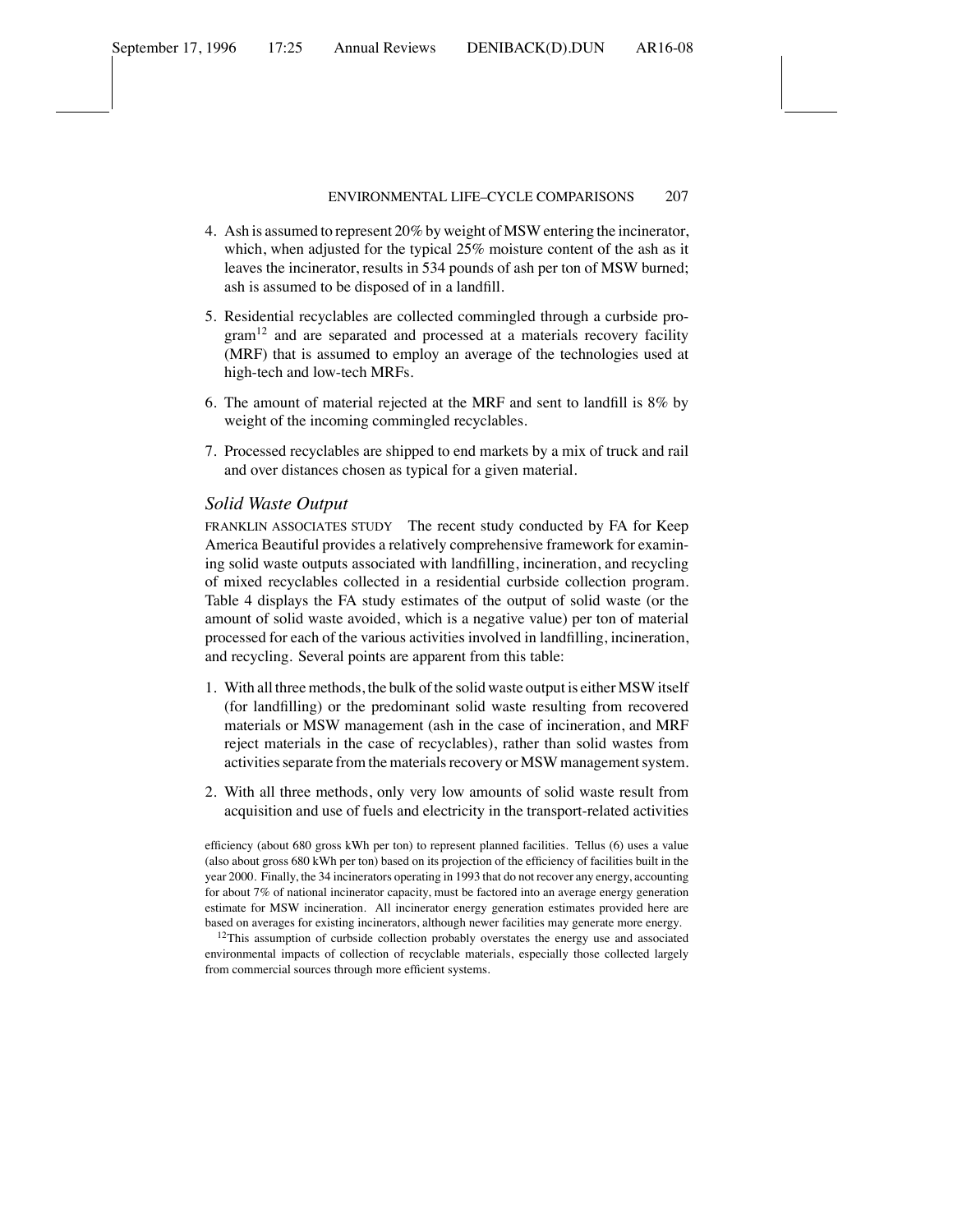| Landfilling                       |        | Incineration                                   |                                 | Recycling                                                                  |                                      |
|-----------------------------------|--------|------------------------------------------------|---------------------------------|----------------------------------------------------------------------------|--------------------------------------|
| Collection/<br>landfill equipment | 0.2637 | Collection                                     | 0.1484                          | Collection                                                                 | 0.4944                               |
| Landfill                          | 2000.0 | Combustion<br>Electric utility<br>Ash disposal | 534.0<br>$(88.1)^{b}$<br>0.0396 | MRF processing<br>Residue disposal<br>Transport to market<br>Manufacturing | 163.8<br>0.0211<br>0.1066<br>(996.2) |
| Total                             | 2000.3 | Total                                          | 446.1                           | Total                                                                      | (831.8)                              |

**Table 4** Solid waste outputs from component activities of MSW landfilling, incineration, and recycling<sup>a</sup>

<sup>a</sup>Values are in pounds per ton of material managed. Source: Based on (20).

<sup>b</sup>Values in parentheses are negative values and represent net reductions in utility solid waste due to energy generated by incineration and in manufacturing solid waste due to use of recovered rather than virgin materials.

(collection of MSW or recyclables, transport of residual ash or MRF rejects, transport of processed recyclables to end markets) and in the materialhandling activities (by processing equipment, landfilling equipment, etc).

- 3. The energy generated by incineration yields a substantial solid waste credit (88 pounds per ton of MSW incinerated) because the energy produced means that less energy, along with its associated solid waste (e.g. coal ash), has to be produced by an electric utility; nevertheless, for every ton of MSW incinerated, a net output of 446 pounds of solid waste results.
- 4. Recycling results in the lowest output of solid waste, even before accounting for the very large solid waste credit (almost 1000 pounds for every ton of material recycled) that results from use of recovered materials rather than virgin materials in manufacturing.

Figure 1 summarizes solid waste outputs for the three management methods, showing the effect of including or excluding reductions in waste from electric utilities and from remanufacturing. Under either of these boundary conditions, recycling clearly results in the least solid waste, and when viewed from a system-wide perspective (Figure 1*a*), recycling of MSW actually results in a net reduction in solid waste relative to a system based on virgin materials manufacture.

*Figure 1* FA's estimates of solid waste output from MSW management. (*a*) Net solid waste output, including reduction in utility and manufacturing wastes. (*b*) Solid waste output, excluding reductions in utility and manufacturing wastes. Based on data from (1).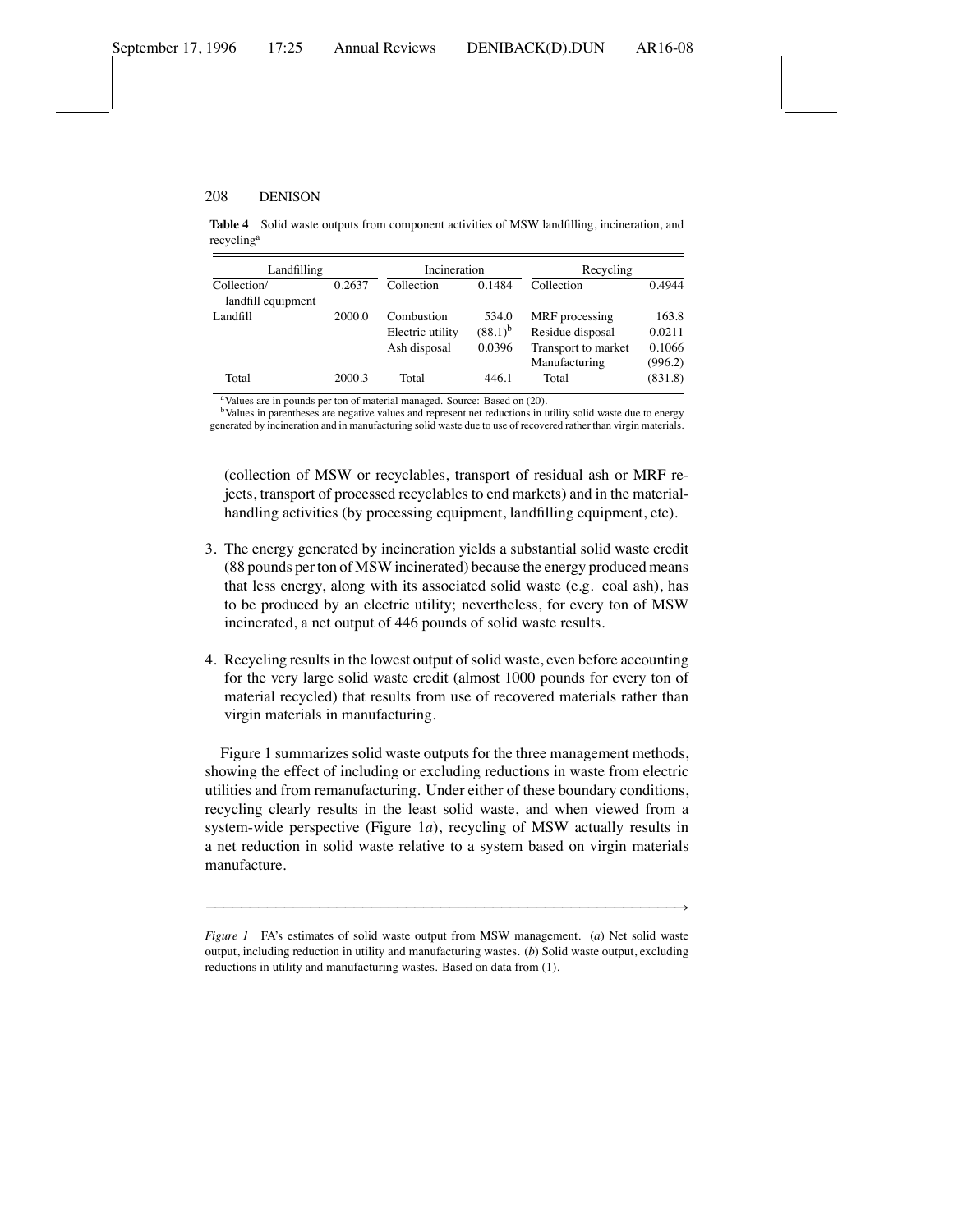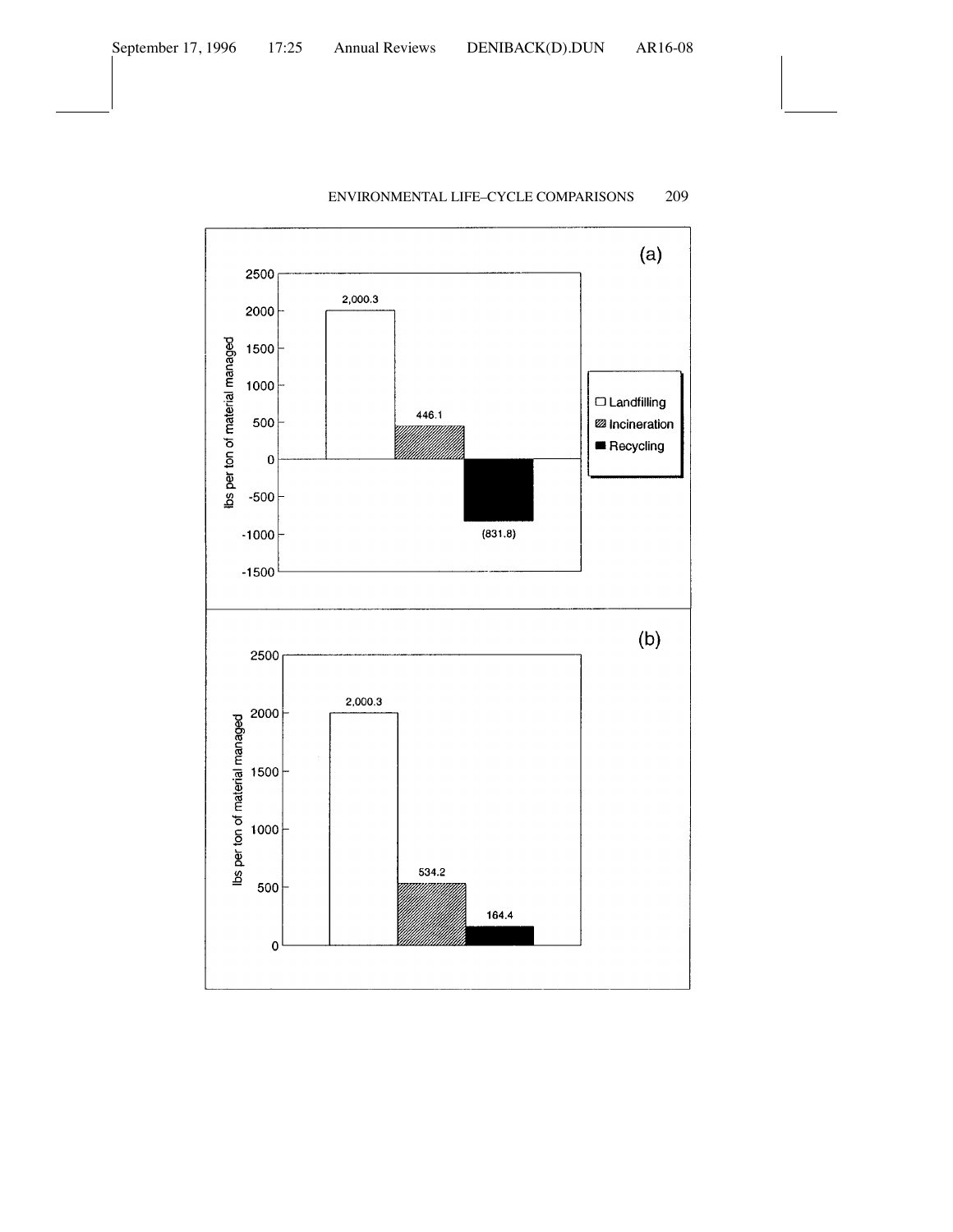OTHER STUDIES In the study by the DOE, reductions in utility or manufacturing wastes were not estimated, so the results are analogous to those from the FA study shown in Figure 1*b*. Transport-related wastes were not included either, although the report indicates that they are minor in comparison to the materials being managed. The DOE data further distinguish between the two major incinerator technologies: mass-burn (which was the basis for the FA estimates) and refuse-derived fuel (RDF), in which noncombustible materials are removed from waste to be incinerated and directly landfilled. DOE made the following assumptions about each technology:

- 1. For mass-burn, 27.25% by weight of the incoming MSW incinerated remains as ash (including scrubber waste).
- 2. For RDF, 20% of the incoming waste is diverted from incineration: 16% is reject materials sent directly to a landfill, and 4% is ferrous metals separated for recycling. The remaining ash (including scrubber waste) is 18.6% of incoming RDF incinerated.
- 3. For recycling, 10% of collected recyclables is rejected and directly landfilled.

Figure 2*a* shows the results of the DOE study. As can be seen by comparison to Figure 1*b*, these results are quite similar to those from the FA study: Solid waste output from recycling is roughly one third that from incineration, which is in turn roughly one third that from landfilling.

The DOE study estimated not only the weight, but also the landfill volume that solid waste resulting from each option would occupy. Both MSW and RDF and MRF reject materials were assumed to have a landfill density of about 1240 pounds per cubic yard, whereas ash density was assumed to be more than twice as high, about 2500 pounds per cubic yard; the former value is roughly consistent with other estimates (10), whereas the latter value is  $14-67\%$ higher than other estimates (11–13). Despite this assumption, which makes incineration appear more preferable (Figure 2*b*), the DOE estimates still show that recycling generates the lowest volume of solid waste, before accounting for any manufacturing-related credits. Volumes using a more realistic density for ash of 2000 pounds per cubic yard are shown in Figure 1*c*.

*Figure 2* DOE's estimates of solid waste output from MSW management. All values exclude reductions in utility and manufacturing wastes. (*a*) Solid waste output by weight. (*b*) Solid waste output by volume, using DOE's ash density value. (*c*) Solid waste output by volume, using a more realistic ash density value. Based on data from (7).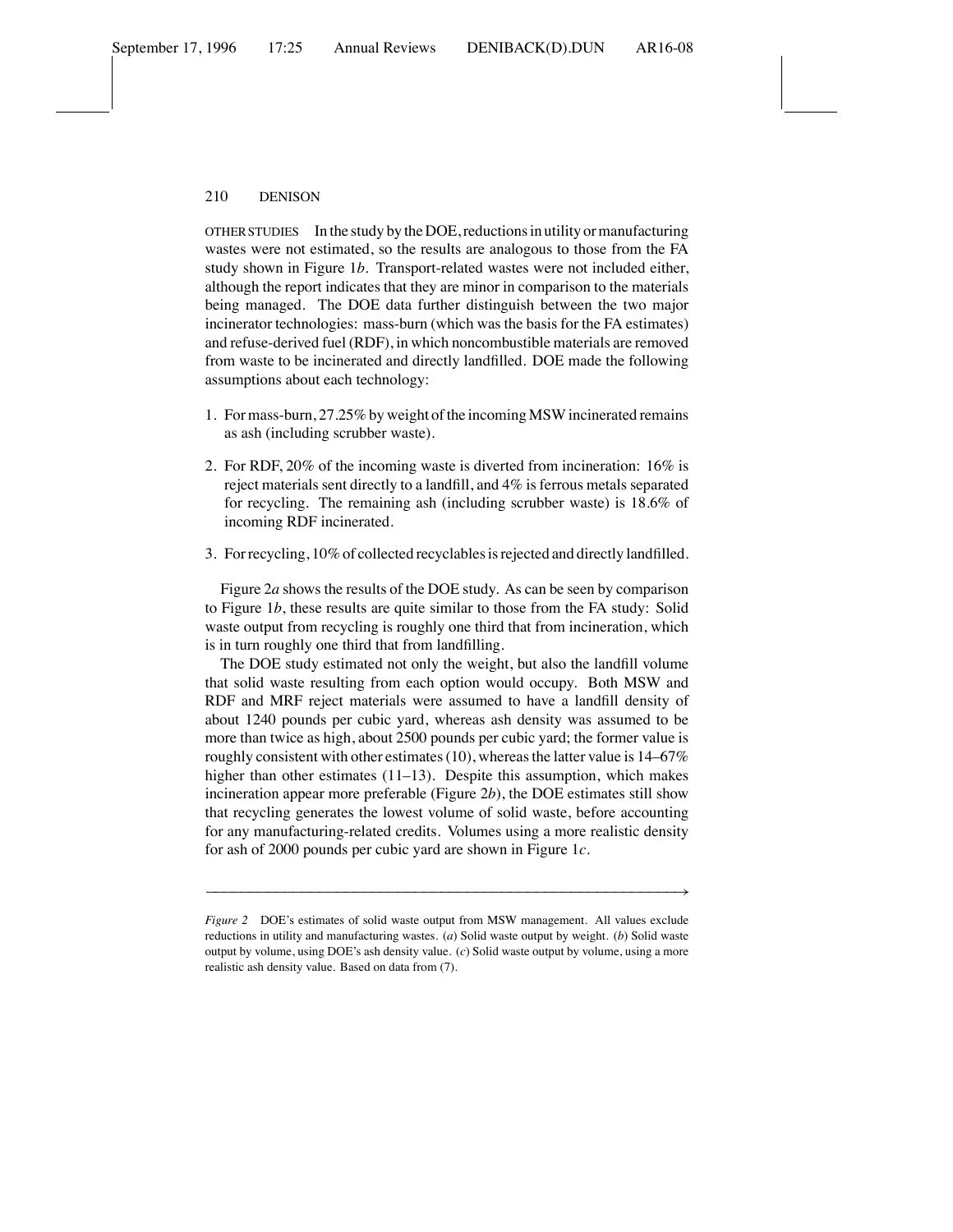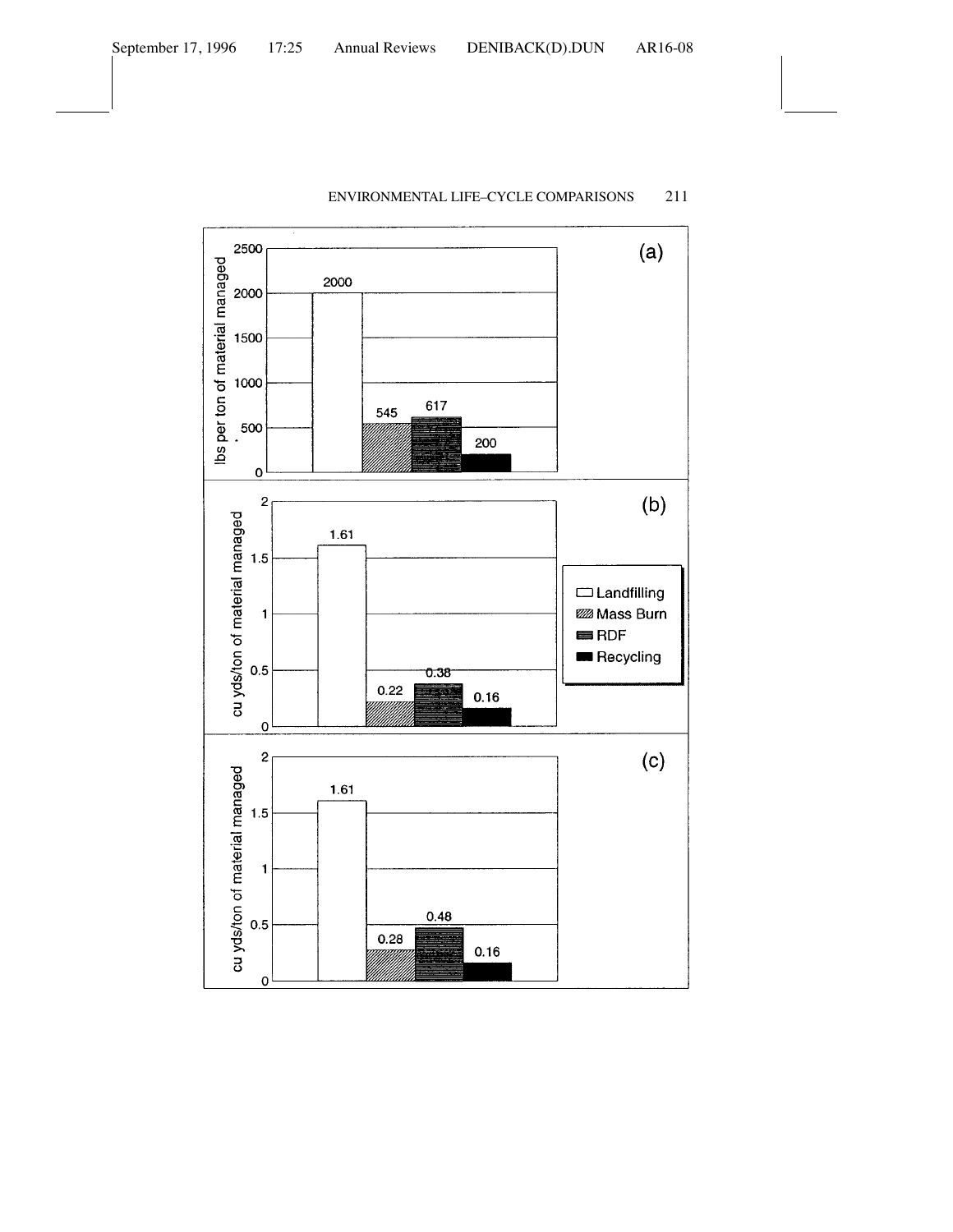## *Energy Use*

As with solid waste output, energy is used in many different component activities associated with landfilling, incineration, and recycling. Energy may be used in several different forms: as fuel consumed by vehicles or equipment (e.g. diesel oil), as fuel burned to generate electricity or steam (e.g. coal), and as electricity (typically purchased from an off-site utility) used to operate equipment.

Energy use can be reduced in several ways as well: through production of a fuel produced by a facility for subsequent use to generate energy (e.g. landfill gas or RDF); through generation of electricity or steam produced by a facility for internal or external use (e.g. electricity produced by a waste-toenergy incinerator); and through a reduction in use of fuel, electricity, or both, that results from more energy-efficient processes (e.g. energy use reductions resulting from use of recycled vs virgin materials in manufacturing).

To provide a consistent basis for comparing energy use, energy generation, and energy use reductions, all energy data presented here are reported in terms of useable electric energy expressed in British thermal units (Btus); that is, regardless of whether energy is consumed or generated in the form of fuel (typically fossil fuel) or electricity, all values are converted to the equivalent amount of electric energy. This conversion is done using a typical heat rate (Btus per kWh) representative of all types of electric generating facilities based on the mix of different energy sources (coal, oil, hydropower, nuclear) that provide electric energy to the national grid. Typical conversion factors used for converting diesel fuel or fossil fuel–fired utility-generated electricity into Btus are as follows: (*a*) 1 gallon of diesel fuel is equivalent to 164,800 Btus, (*b*) 10,712 Btus are required to produce 1 kWh of electricity (1, 14).

FRANKLIN ASSOCIATES STUDY The recent FA study compares energy requirements for the various component activities associated with landfilling, incineration, and recycling. Figure 3 displays the study's estimates of the amount of energy required (or the reduction in energy use), per ton of material processed, for each of the activities involved in landfilling, incineration, and recycling. These data indicate the following:

1. Collection represents the highest (for landfilling and recycling) and the second highest (for incineration) use of energy. The identical collection energy

*Figure 3* FA's estimates of energy use for component activities of MSW management. Negative values represent incinerator-generated energy or reduction in manufacturing energy. Based on data from (1).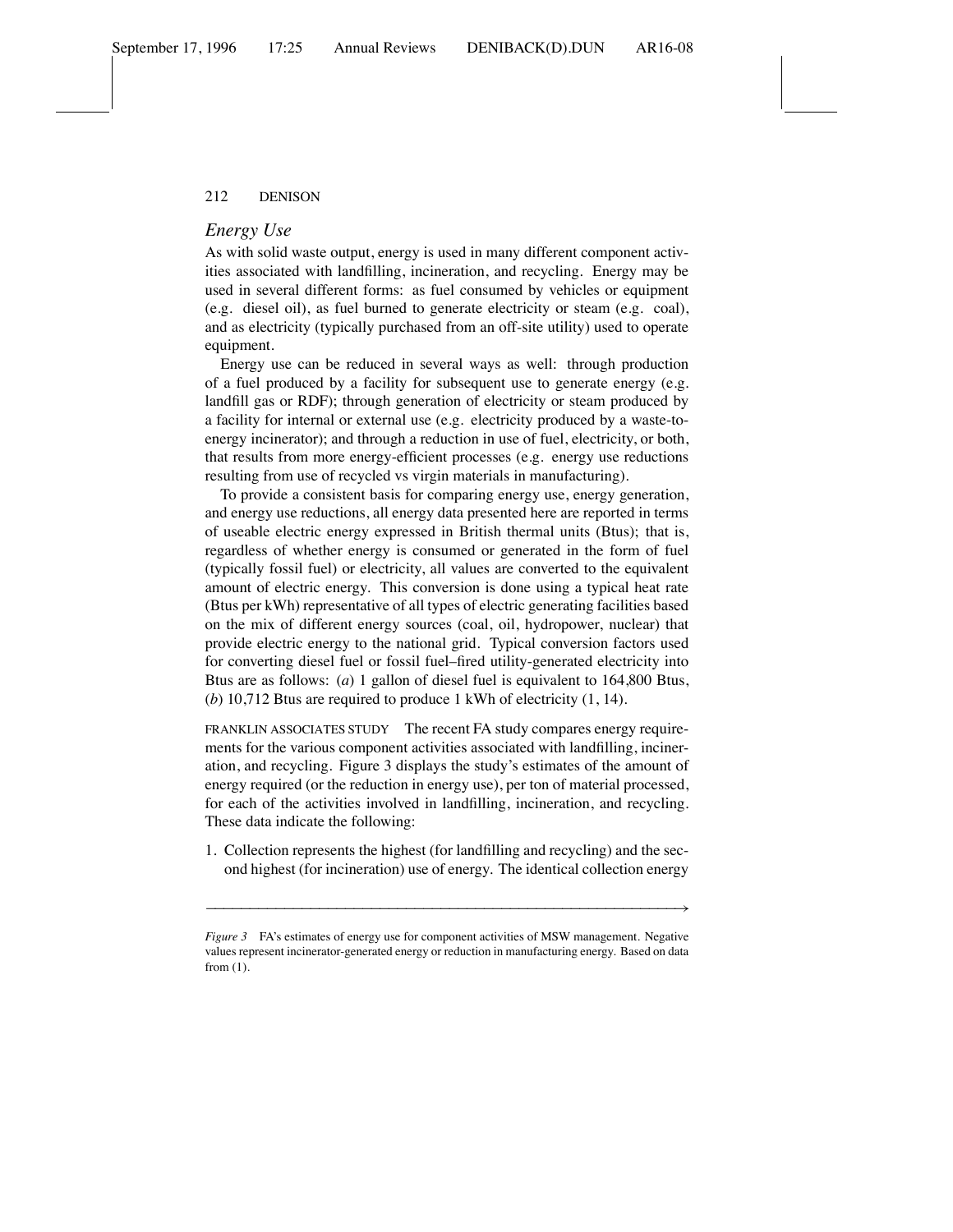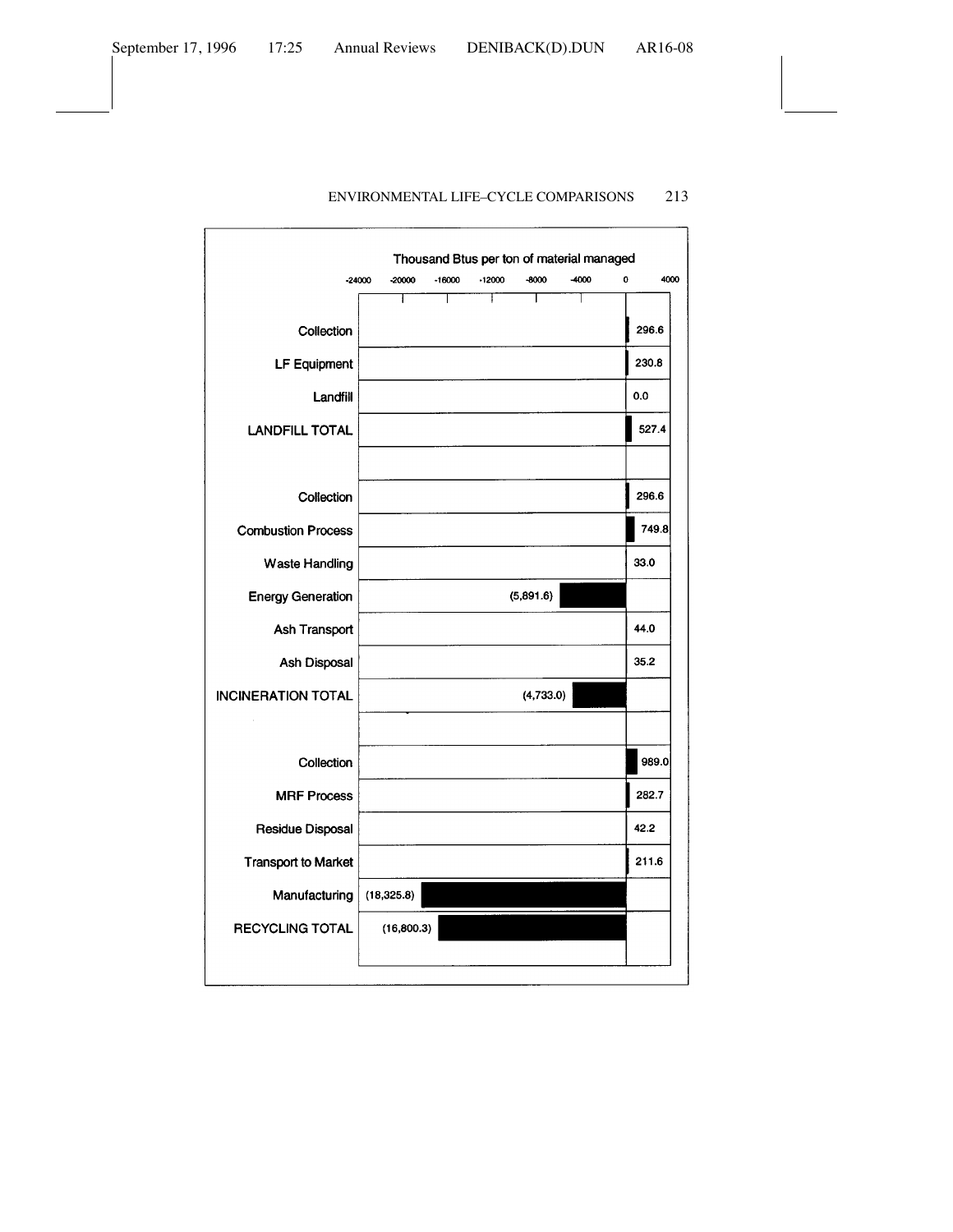seen for landfilling and incineration reflects the fact that they both involve the collection of essentially the same material. The collection energy for recycling is estimated by FA to be much (over threefold) higher. This estimate reflects an underlying assumption that collecting recyclables requires more trucks (and hence more fuel) than collecting the same weight of MSW. This difference is due largely to the fact that (*a*) trucks generally fill up by volume before they reach any applicable weight restrictions, and (*b*) MSW is compacted to high density by the packer trucks used to collect it, whereas commingled recyclables are transported uncompacted. Indeed, FA assumes that a typical packer truck used to collect MSW can carry 7.5 tons, whereas a truck collecting recyclables carries only 1.8 tons (15). These assumptions have been questioned by some observers (M Clarke and J Morris, personal communications). The figures used by FA may particularly overstate collection energy for paper, which has a considerably higher density than the mixed recyclables modeled by FA.13 (See further discussion of this assumption in the discussion of other studies below.)

- 2. Running the incinerator also requires considerably more energy—about three times more per ton of material processed—than running landfilling or MRF processing equipment;<sup>14</sup> this difference reflects the generally capitaland technology-intensive nature of incineration.
- 3. Relatively low amounts of energy are required to dispose of residuals from incineration and recycling.
- 4. Transporting processed recyclables to end markets consumes only a modest amount of energy (even under the assumption used here that such materials are not backhauled by vehicles used to transport other goods or materials).
- 5. Recycling uses the most energy per ton of material processed, about 32% more than incineration; landfilling uses the least.
- 6. Energy use is low, however, compared to the amount of energy generated by incineration or the reduction in energy use resulting from manufacturing

<sup>13</sup>Some sources indicate that the first figure may be too high and/or the second too low, based on operating experience in some locations such as New York City and Portland, Oregon. Clarke (M Clarke, personal communication) reports that MSW packer trucks used to collect residential recovered paper can weigh as much as 12 tons, while an MSW packer truck averages about 10 tons. Morris (J Morris, personal communication) reports that MSW in full collection vehicles in Portland ranges in weight from 3.5–6.9 tons.

<sup>14</sup>FA calculates that a low-tech MRF would consume about 180,000 Btus per ton of recyclable material processed, whereas a more equipment-intensive high-tech MRF would consume over twice that amount, about 390,000 Btus per ton.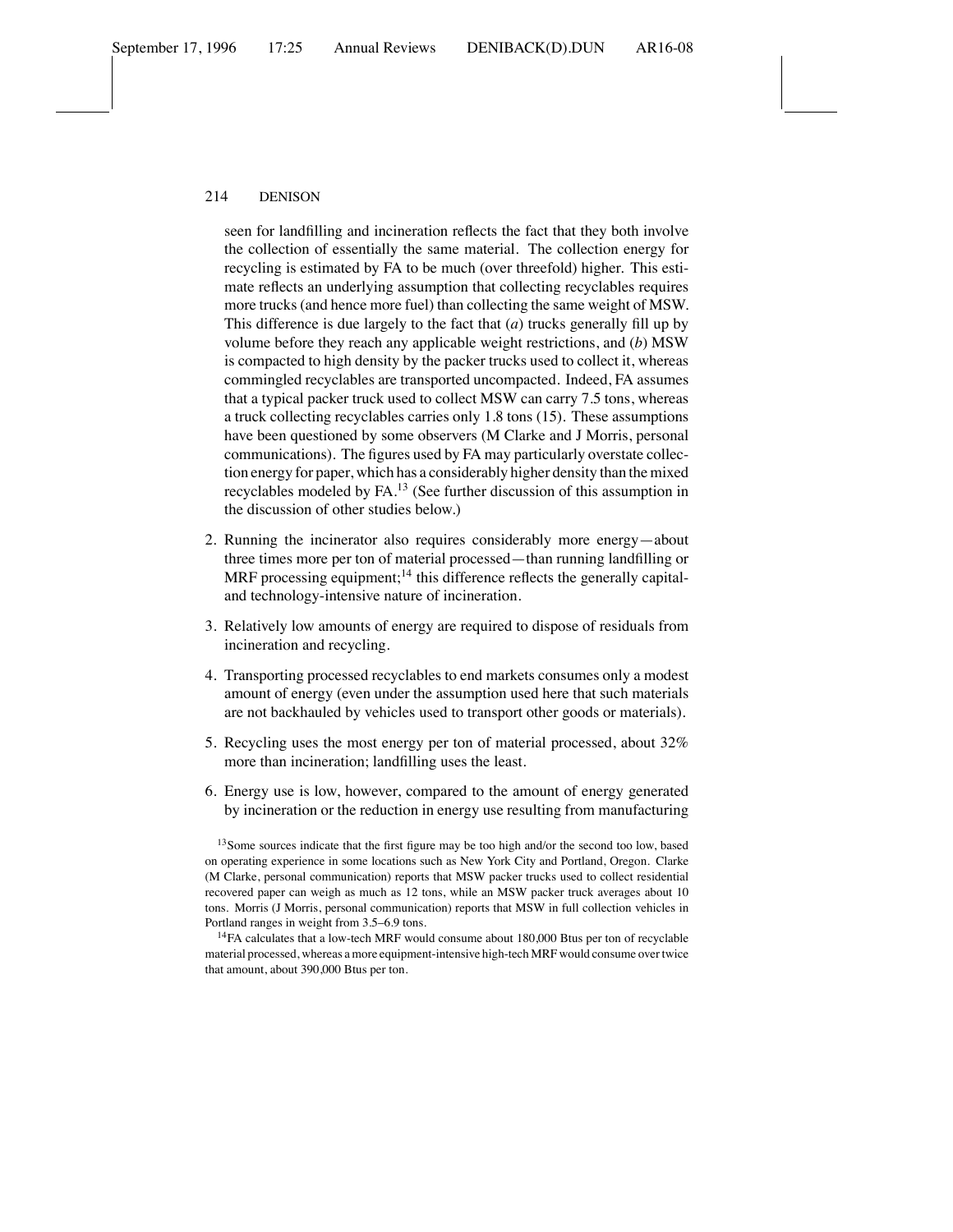with recycled materials. Incineration generates five times more energy than it uses, and using recovered materials in place of virgin materials in manufacturing reduces energy use by 12 times more than is required to collect and process the recovered materials and transport them to market.

7. Under the assumptions of this study, using a ton of paper, metal, glass, and plastics collected in a curbside program as a substitute for virgin materials reduces manufacturing energy by 18 million Btus, a reduction more than three times higher than the energy generated by incinerating a ton of MSW. When all activities entailing energy use are tallied, MSW incineration results in only 28% of the net reduction in energy use realized through residential MSW recycling.

Figure 4 summarizes energy use for the three management methods, showing the effect of including the energy generated by incineration and the reduction in energy use due to use of recycled materials in manufacturing. Within the waste management system itself (Figure 4*b*), recycling uses somewhat more energy than the other options; system-wide, however (Figure 4*a*), recycling uses the least energy by a large margin.

OTHER STUDIES The studies by the Tellus Institute, DOE, and SRMG also estimate energy requirements for landfilling, incinerating, and recycling MSW. Although the studies used different assumptions in many cases, a comparison of their estimates for energy use associated with the three management options is useful. Such a comparison is shown in Table 5.

The figures in Table 5 include estimates for generation of energy at landfills by recovery and burning of landfill gas. Of an estimated 4500 landfills operating in the United States in 1993 (18), 127 had gas-to-energy operations, and such operations were under construction or in planning stages at another 60 landfills (19). Due to this limited use of landfill gas recovery, this activity is not included in the primary environmental profile of landfilling presented in this section. However, estimates from the various reports of the potential amount of energy recoverable from the collection and burning of landfill gas are included here. As one example, FA (20) recently reported the following data on landfill energy potential:

- 1. 123.0 pounds of methane are produced per ton of MSW landfilled.
- 2. A typical recovery rate for methane from landfill gas is 66%.
- 3. A typical gas turbine can generate 1.75 kWh of electricity per pound of methane burned, based on an energy value of landfill gas (methane) of about 500 Btu per cubic ft of gas.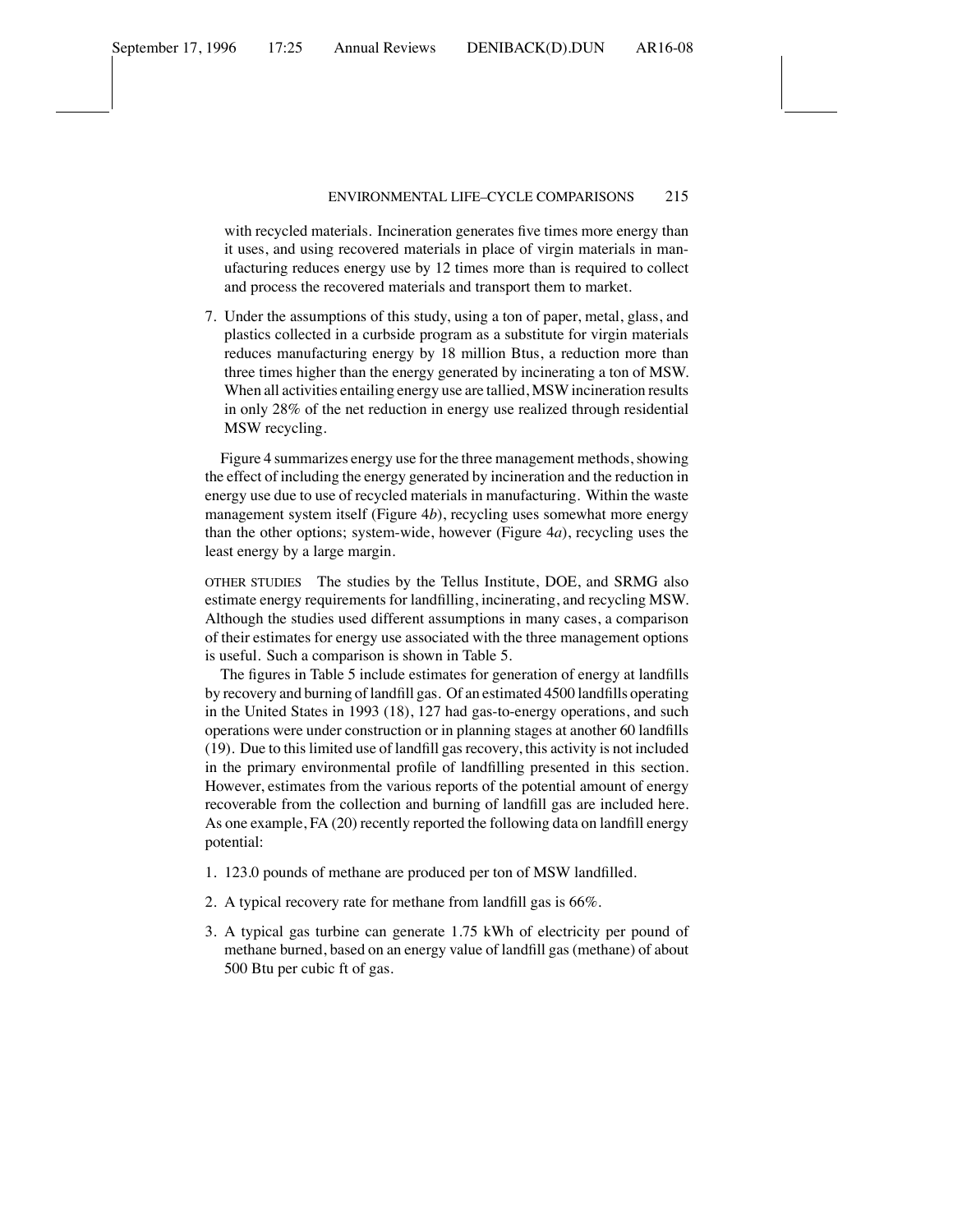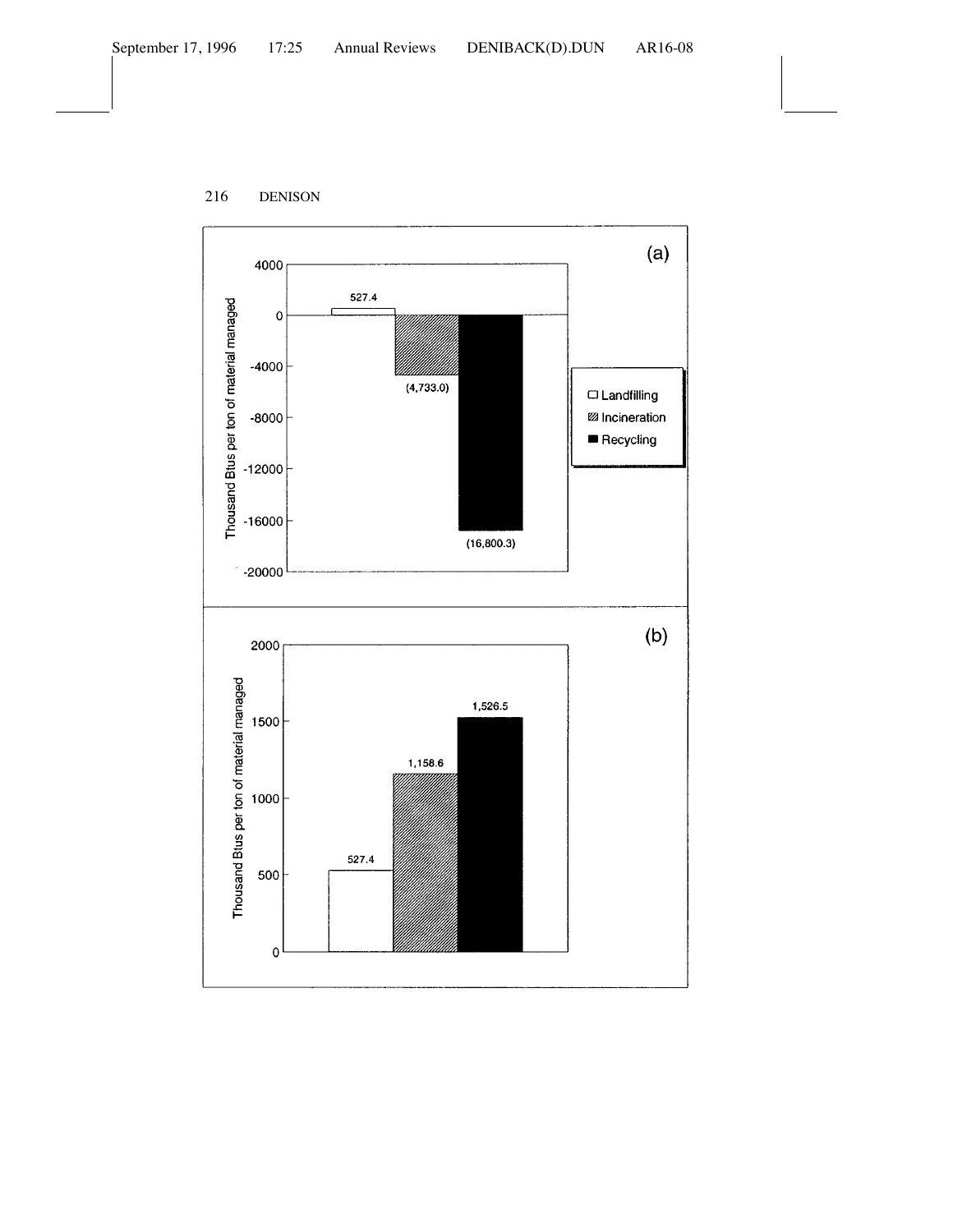*Figure 4* Summary of FA's estimates of energy use for MSW management. Negative values represent net energy after accounting for incinerator-generated energy or reduction in manufacturing energy. (*a*) Net energy, including incinerator-generated energy and reductions in manufacturing energy. (*b*) Energy use only, excluding incinerator-generated energy or reduction in manufacturing energy. Based on data from (1).

←−−−−−−−−−−−−−−−−−−−−−−−−−−−−−−−−−−−−−−−−−−−−−−−−−−−−−−

| Collection/<br>transport | Processing           | Residuals<br>transfer/<br>disposal | Total<br>energy<br>use | Generation<br><b>or</b><br>reduction | Net<br>energy |
|--------------------------|----------------------|------------------------------------|------------------------|--------------------------------------|---------------|
|                          |                      |                                    |                        |                                      |               |
| 296,600                  |                      | 230,800                            | 527,400                | $(1,542,500)^{b}$                    | (1,015,100)   |
| 86,914                   |                      | 10,001                             | 96,915                 | (1,782,936)                          | (1,686021)    |
| 79,000                   |                      | 2,000                              | 81,000                 | (2,200,000)                          | (2,119,000)   |
|                          |                      |                                    |                        |                                      |               |
| 296,600                  | 782.800              | 79.192                             | 1,158,592              | (5,891,600)                          | (4,733,008)   |
| 69,456                   | 942,580              | 6,178                              | 1,018,214              | $(5,518,379)^c$                      | (4,500,165)   |
| 79,000                   | 510,000 <sup>d</sup> | 300                                | 589.300                | $(5,260,000)^d$                      | (4,670,700)   |
|                          |                      |                                    |                        | (5,270,300)                          |               |
|                          |                      |                                    |                        |                                      |               |
| 989,000                  | 282.700              | 42.200                             | 1,313,900              | $(18.114.209)^e$                     | (16,800,309)  |
| 58,555                   | 286,611              | 18,907                             | 364,073                | $(7.985,632)^e$                      | (7,621,559)   |
| 230,000                  | 200,000              | 20,000                             | 450,000                | $(8,000,000)^f$                      | (7,550,000)   |
| 73.915                   | 82,510               |                                    | 156.425                | $(22,088,500)$ g                     | (21,932,075)  |
|                          |                      |                                    |                        |                                      |               |

Table 5 Comparison of estimates derived from several recent studies for energy use for three MSW management option<sup>a</sup>

<sup>a</sup>All values are in Btu/ton of material processed. Sources: Based on data from  $(6-8, 20)$ .

bValues in parentheses reflect gross energy generated by incineration or landfill gas recovery, or net energy reduction due to manufacturing with recycled rather than virgin materials.<br><sup>c</sup>Adjusted to reflect: 1. a typical current gross heat rate for incinerator-generated electricity (21,518 Btu/kWh), and

2. a typical current boiler efficiency of 65%; the values used by Tellus (15,035 Btu/kWh and 75% respectively) were chosen to reflect expected performance of an incinerator built in the year 2000.

<sup>d</sup>Corrected to reflect the equivalent useable electric energy production (i.e. the Btu value for the amount of utility-<br>generated electric energy used or saved).

<sup>e</sup>Includes energy required to transport processed recyclables from a MRF to the point of remanufacture.

f Excludes energy required to transport processed recyclables from a MRF to the point of remanufacture (but study estimates such energy use to be small, only 1–5% of total manufacturing energy).<br><sup>E</sup>Xcludes energy required to transport processed recyclables from a MRF to the point of remanufacture (but study

estimates such energy use to be small, only about 1% of recycling's energy savings).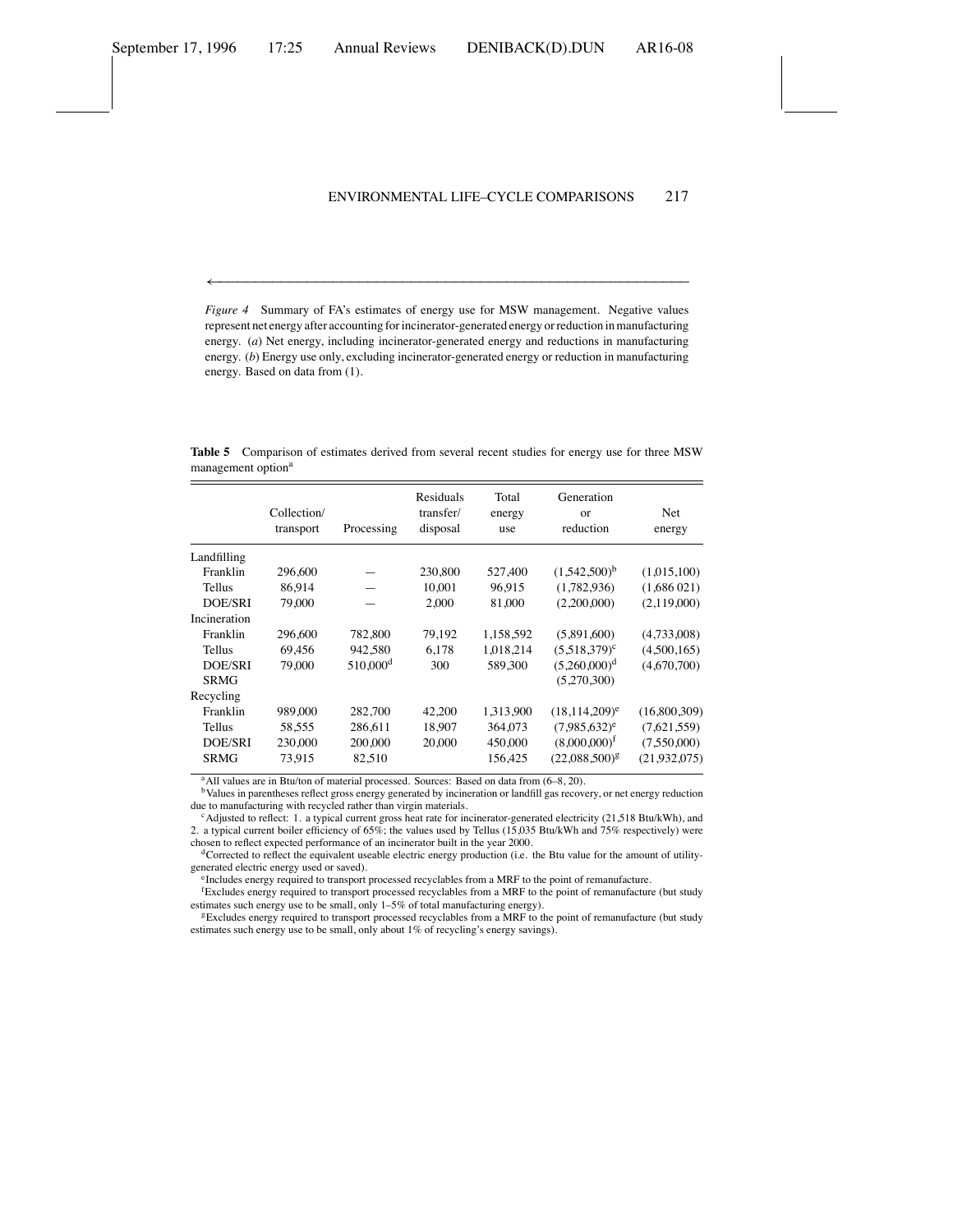4. Hence, 144 kWh of electricity could be produced per ton of MSW landfilled, the fossil-fuel equivalent of 1,542,500 Btus per ton.

Energy requirements to collect, process, and burn landfill gas are not included in this estimate, however.

Summary data from all but the SRMG study (which has only incomplete information) are displayed graphically in Figure 5. Energy generation estimates from all of the studies are remarkably similar for landfills and incinerators, and the four estimates of reduced energy use from recycling appear to fall into two groups, one much higher than the other; the data in the studies are insufficient to provide an explanation for these differences in manufacturing-related energy.

For energy generation, energy use reductions, and net energy, all of the studies support the same rank ordering of the three options: Recycling uses the least energy, incineration an intermediate amount, and landfilling the most (even assuming landfill gas recovery).

The major differences among the studies are in their estimates of energy use*.* FA's estimates (20) for collection energy requirements are higher for all three options than those of the other studies. A partial explanation is FA's apparently unique inclusion of energy associated with acquisition of fuels as well as the fuels themselves; however, this energy is relatively low, adding on the order of 20% or less to the energy estimate based on fuel use alone (14). DOE (21) estimates that recycling collection energy is about 2.5 times higher than collection energy for landfilling or incineration owing to the smaller amounts collected per route; the 2.5 ratio is not very different from FA's (3.3), but FA's actual value (989,000 Btus per ton) is more than four times higher than DOE's (230,000 Btus per ton). Tellus (6) estimates a slightly lower collection energy for recycling relative to landfilling or incineration; this may in part reflect conditions specific to New York City.

One significant difference between the studies that may explain some of the difference in estimates for recyclables collection energy is that the Tellus study (that with the lowest estimate of collection energy) is based on collection of commercial and institutional, as well as residential, recyclables, whereas the other studies model residential curbside collection only. Collection efficiencies are indeed higher for commercial collection of recyclables, for several reasons (22). A larger quantity of material is typically collected at each stop of the

*Figure 5* Energy use for three MSW management options: comparison of estimates from three recent studies. USE = energy required; GEN = energy generated or reduction in energy use; NET  $=$  net energy. Based on data from  $(1, 6, 7)$ .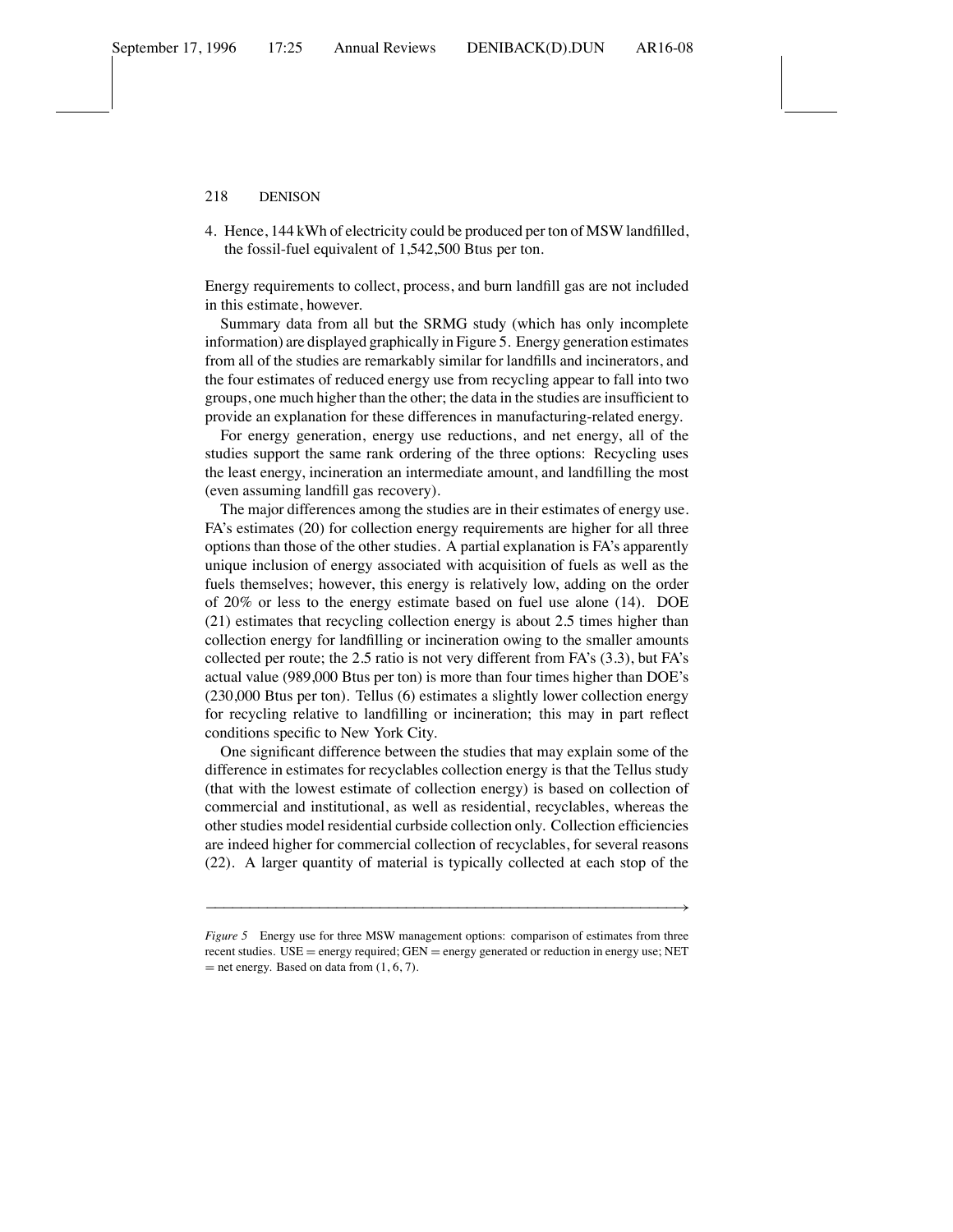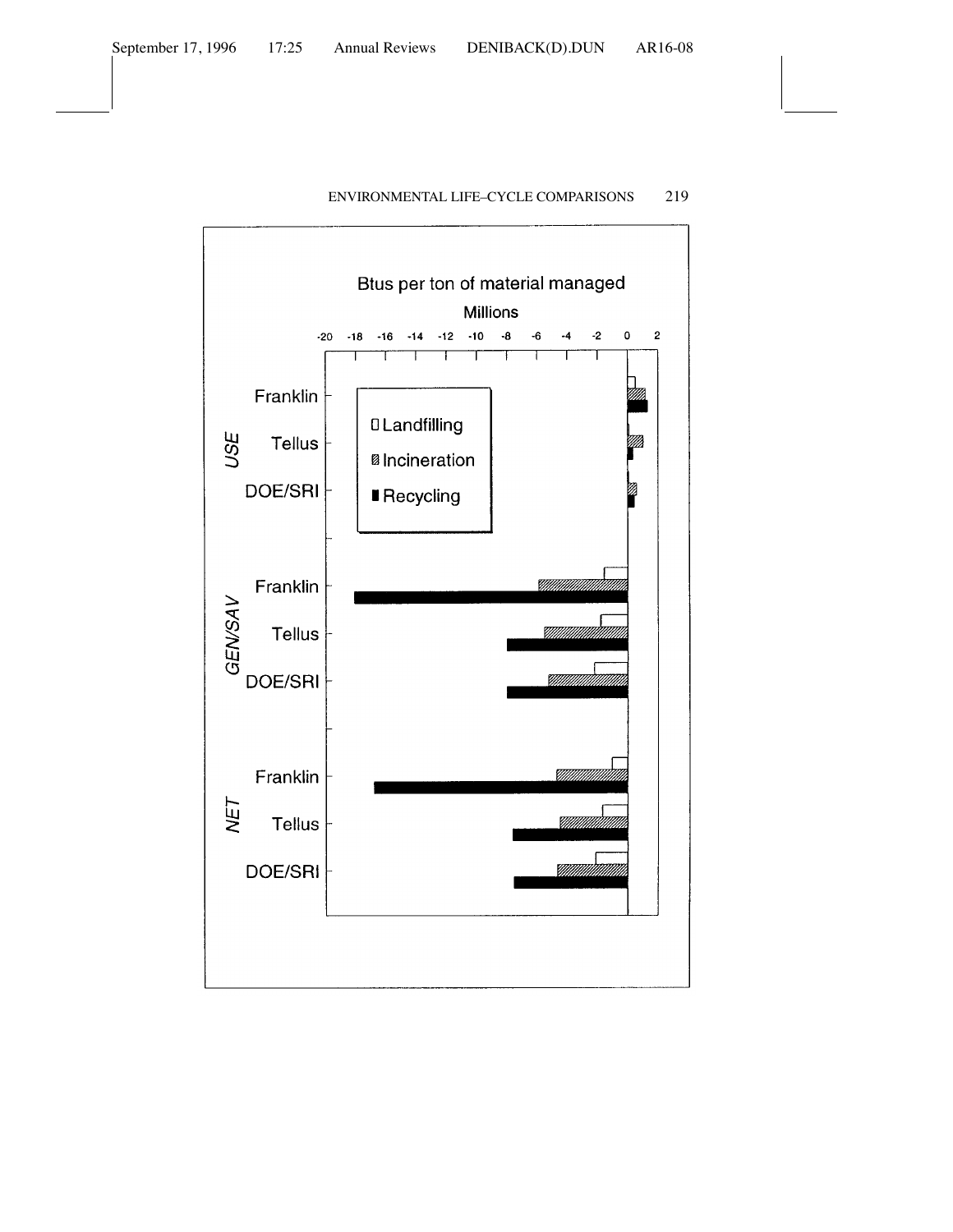collection vehicle. The density of collection points is typically higher (i.e. smaller distance between stops). Commercially generated materials tend to be more compacted (and therefore occupy less volume) because they are more homogeneous, and in some cases they are even preprocessed (e.g. baled) by the generator prior to collection. Finally, vehicles used for commercial collection frequently can compact materials they collect, a feature far less prevalent among residential collection vehicles.

Processing energy requirements, although they differ somewhat across studies, all support the finding that processing a ton of MSW at an incinerator requires two to three times more energy than processing a ton of recovered materials at a MRF. Estimates for transport and disposal of residuals were the most variable among the different studies, but they were also consistently the smallest component of energy use.

All of the studies found energy use to be lowest for landfilling. All of the studies except FA's found energy use to be highest for incineration; this difference is entirely attributable to FA's much higher estimate for recycling collection energy, discussed above.

Finally, as is most clearly illustrated in Figure 5, energy use for all three options is quite low in comparison to the energy generated by incineration or the reduction in energy use resulting from recycling.

VIRGIN VS RECYCLED MANUFACTURING ENERGY ESTIMATES FOR VARIOUS MA-TERIALS Each of the studies examined above provides estimates of the amount of energy saved in manufacturing through the substitution of recycled for virgin materials, for each of four materials: aluminum, steel, glass, and newspaper. A fifth study recently conducted by Argonne National Laboratory (23, 24) also provides such estimates. This study modeled a suburban residential curbside collection program. A comparison of all of the studies' estimates is provided in Figure 6.

Given the major differences in data sources and methodological assumptions of these five studies, their estimates of manufacturing energy savings from using recycled aluminum, steel, glass, and newspaper show remarkable similarity. Except for aluminum, Argonne's estimates are always the lowest, and SRMG's are always the highest. But with the exception of these two studies' estimates

*Figure 6* Reductions in manufacturing energy from recycling various materials: comparison of estimates from five studies. Values represent the difference between energy required for virgin and for recycled manufacturing. Note the use of a logarithmic scale. Sources: (1, 6–8, 23, 24).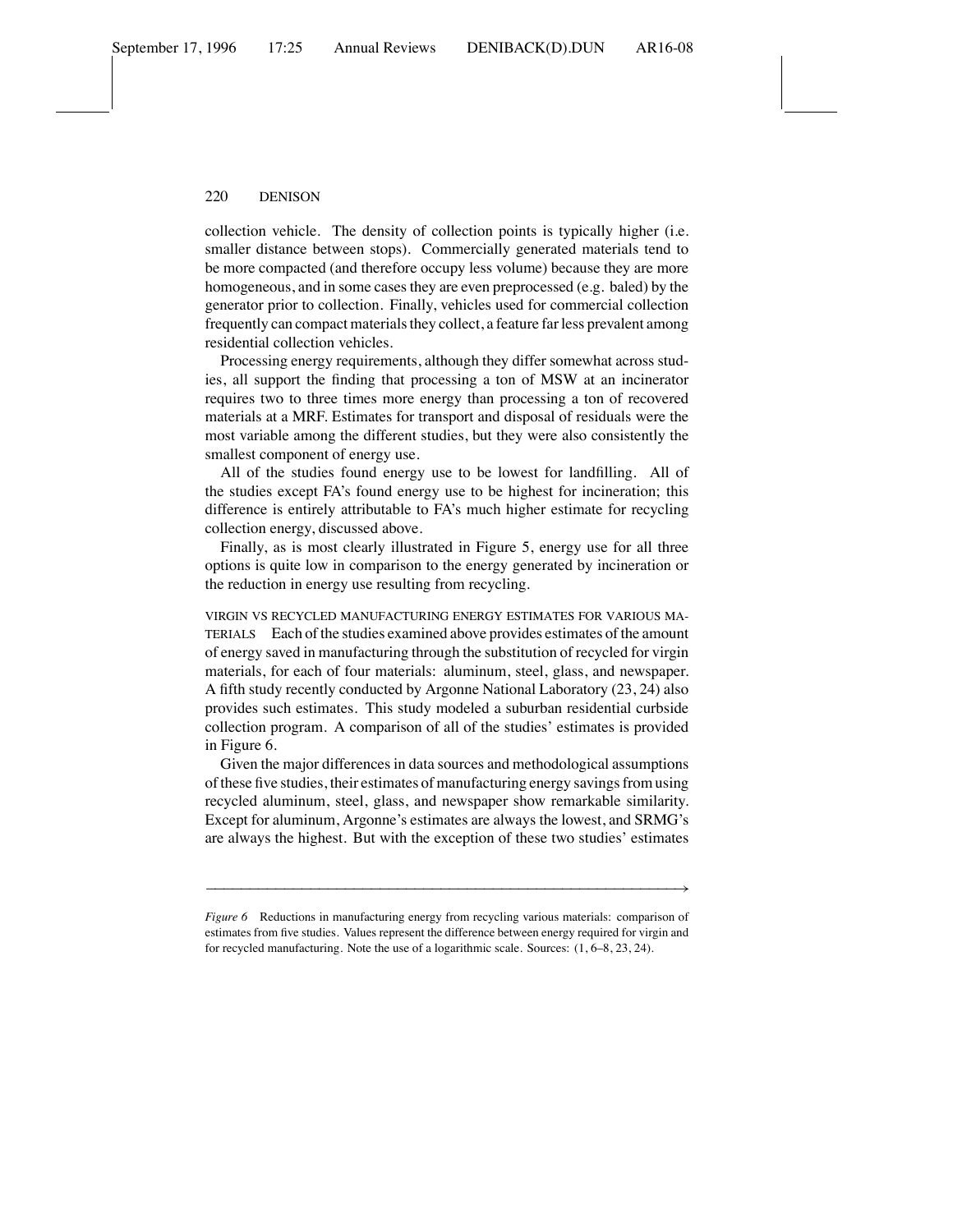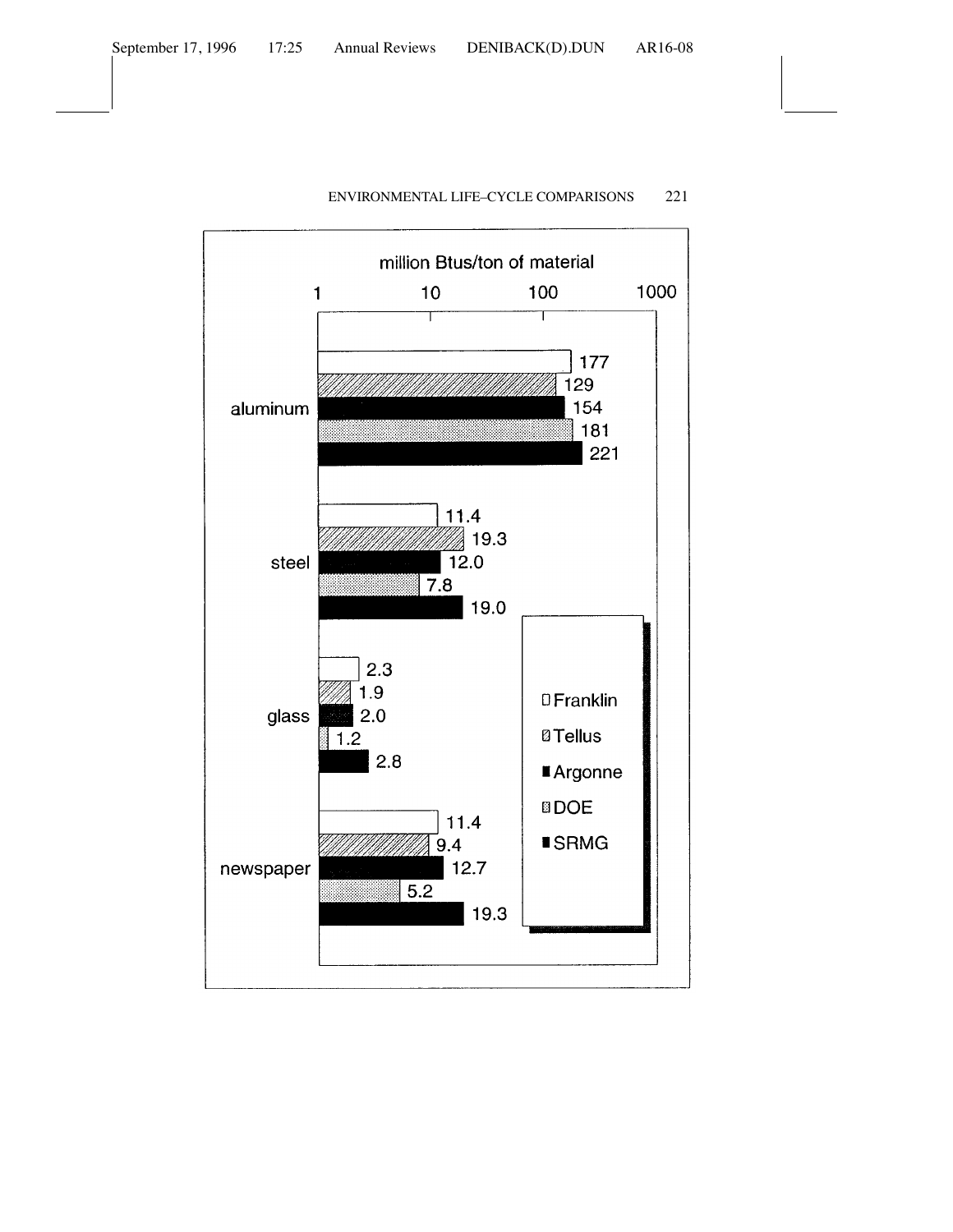for newspaper, which differ by almost fourfold, all of the values agree within a factor of about two.<sup>15</sup>

## *Air Emissions and Waterborne Wastes*

Waste management activities that are responsible for the generation of air emissions and waterborne wastes include both 1. those that involve the use of energy, either in the form of electricity (which results in air emissions and waterborne wastes from an electric utility) or in the form of fuels (which results in air emissions and waterborne wastes during acquisition of the fuels and during their consumption); and 2. direct releases from waste management processes or facilities themselves. Sources of air emissions and waterborne wastes specific to each waste management option are listed in Table 3.

Many individual chemical substances are present in air emissions and waterborne wastes arising from any of the three options considered here. The substances or groups of substances considered here are only a limited subset of such chemicals. Those examined here are environmentally significant, owing to their association with human or environmental health impacts, and sufficiently characterized by available data to allow their quantification in relation to management of a particular quantity of MSW or recyclables.

Of course, many other substances of environmental significance may be present in air emissions and waterborne wastes associated with these management options, and they may be important even if they are not common to more than one option or cannot be expressed in terms of the quantity released per ton of material managed. Thus, their exclusion is an important limitation to the scope of the comparison presented below.

Even with such a limitation, however, numerous substances are represented in the data presented. Because such substances act independently and in concert in the environment to produce various effects at various concentrations, there is no scientifically defensible way of aggregating them into a single or even a few values, as was the case for solid waste generation and energy use. Furthermore, each of the component activities that comprise each of the waste management options entails releases of air emissions and waterborne wastes.

To avoid too much complexity in presenting this information without compromising the scientific integrity of the information, FA's detailed data are

<sup>15</sup>The energy savings found for production of recycled relative to virgin newspaper does not necessarily hold for other grades of paper, including those examined by some of the studies reviewed here. Because virgin production of some grades of paper is fueled in large part by wood-derived wastes (e.g. bark, pulping liquors), their requirements for purchased fuels or electricity may be lower than the analogous production process that uses recovered paper (which does not produce such wood-derived wastes). For an in-depth analysis of energy requirements associated with recycled and virgin paper production, see (25).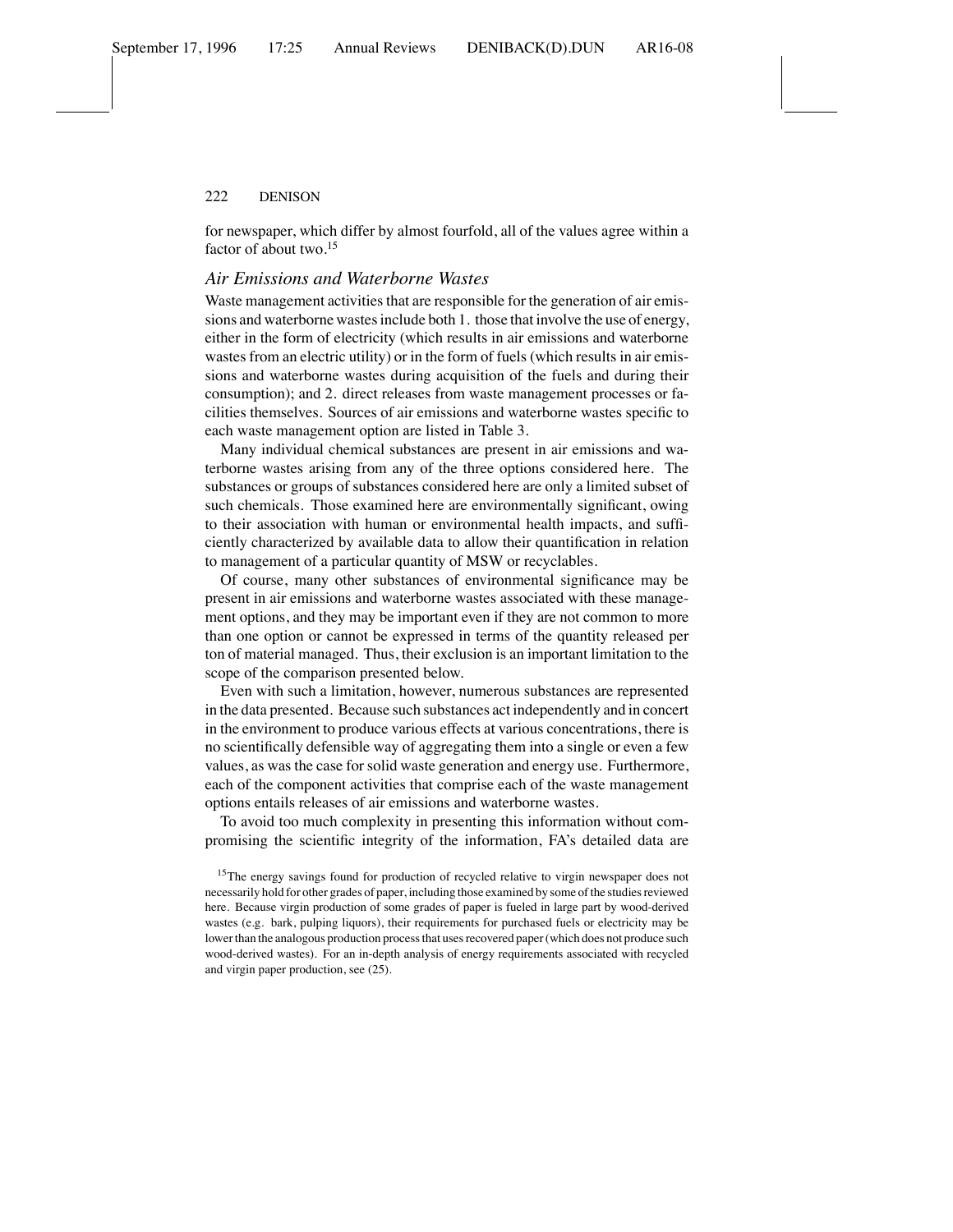presented in tabular form, but the figures that serve as the basis for further discussion are based on a summation across the individual activities within a given option, for each of 10 substances (or groups of substances) released to the air, and each of 8 substances (or groups of substances) released to the water.

As was the case for solid waste and energy, data both including and excluding reductions in air emissions and waterborne wastes as a result of energy generation or manufacturing using recycled materials are presented in order to provide both a waste-management and a system-wide perspective.

LIMITATIONS TO THE ANALYSIS Data on air emissions and waterborne wastes must be interpreted with considerable caution. Data of this type are generally much more scarce and of lesser quality than in the areas of solid waste and energy use. In addition, such data frequently (as is sometimes the case in the current analysis) do not represent actual measured releases, but rather regulatory limits, engineering estimates, or other surrogates for actual values. Different activities may generate releases of the same class of substances (e.g. metals or suspended solids) that differ dramatically in their individual composition and potential to cause adverse health or environmental impacts. Such differences are obscured when data are reported or available only for the class of substances as a whole.

Even where data are available for releases of the same chemical from different activities, such estimates may still not be directly comparable: They do not necessarily serve as a measure of actual environmental impact. Impacts depend not only on how much of a given chemical is released, but also on the rate of release, the release route (e.g. by a mobile source such as a truck vs a point source such as an incinerator stack), and the location of release (e.g. in a rural vs urban setting). The fate of the release in the environment—its rate of degradation, how it moves, whether it accumulates in particular environmental "sinks"—is important in assessing impact. These major limitations should be kept in mind as the following subsections are read.

FRANKLIN ASSOCIATES STUDY In its recent report, FA provides estimates of air emissions and waterborne wastes for various steps that comprise each management option. Several assumptions (in addition to those listed above—see section on Presentation of Comparative Data) and limitations should be noted:

- 1. Facilities are assumed to be in compliance with all applicable regulations governing design, operation, and environmental releases.
- 2. MSW landfill gas emissions other than carbon dioxide and methane, and MSW landfill leachate, are not included, owing to a lack of data that would allow quantification of releases per ton of waste landfilled (26); FA provides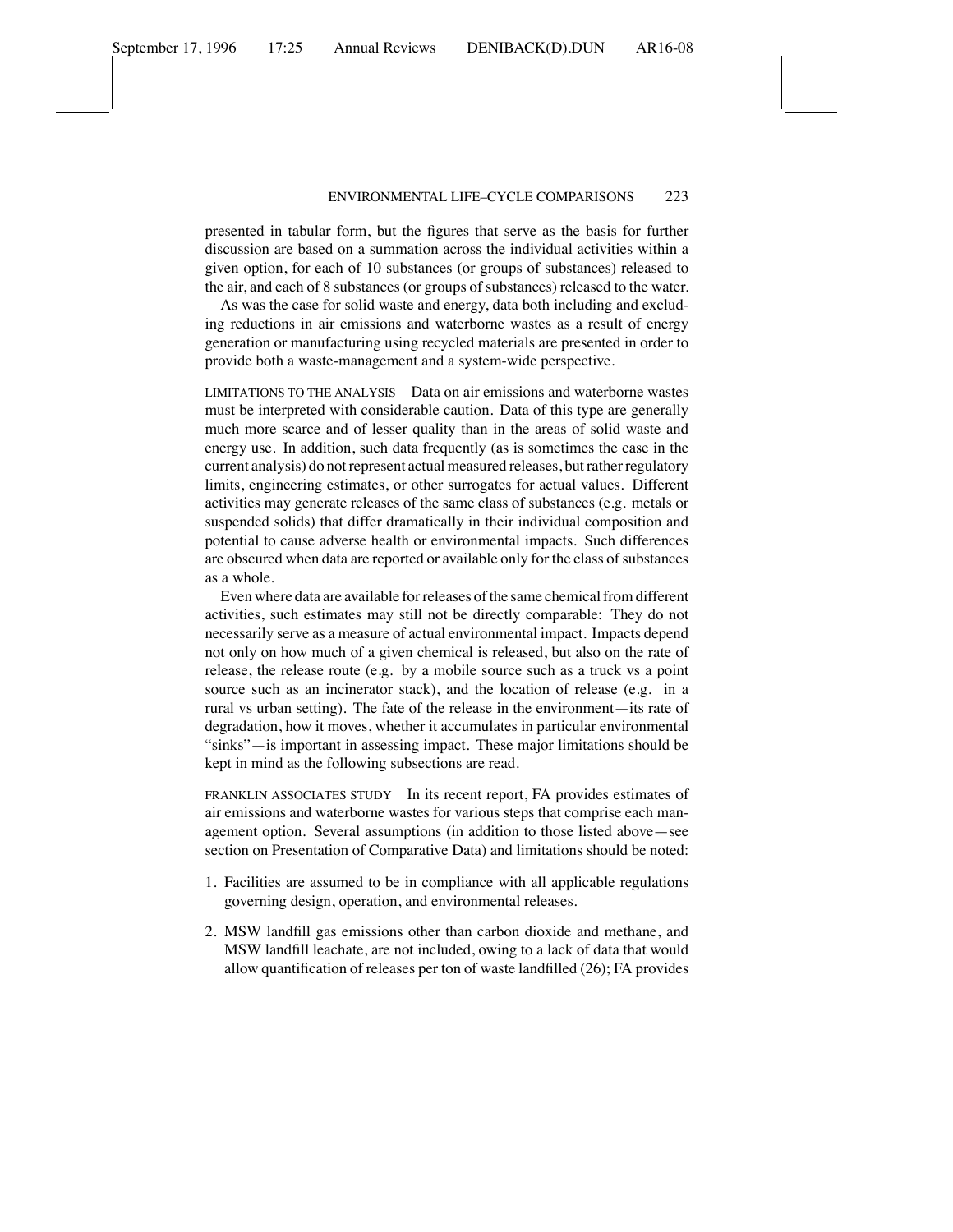data indicating that methane and carbon dioxide are the dominant components of landfill gas. By one estimate cited by FA, each of these components comprises 47% of landfill gas, together accounting for 94% (by weight) of landfill gas. Landfill gas is assumed not to be recovered.

- 3. Incinerator air emissions are assumed to be at the level allowed under current regulations.
- 4. Estimates of differences in releases from recycled and virgin manufacturing processes are based primarily on differences in energy consumption by the processes, rather than on direct air emissions and waterborne wastes from the processes themselves, independent of fuel or electricity consumption. Data on direct releases are far more scarce and of uncertain quality.

Table 6 presents FA's detailed data on air emissions and waterborne wastes from individual component activities associated with landfilling, incineration, and recycling of MSW.

*Air emissions* Figure 7 graphically presents summary information on 10 categories of air emissions. Figure 7*b* presents only those air emissions associated with direct management of MSW or recyclables (i.e. it excludes reductions in emissions from utilities and manufacturing facilities). From this limited perspective, no clear choice of management options emerges:

- 1. Landfilling is the primary source of methane.
- 2. Incineration is the primary source of carbon dioxide, nitrogen oxides, and sulfur oxides.
- 3. Recycling is the primary source of aldehydes, ammonia, carbon monoxide, hydrocarbons, other organics, and particulates.

If one considers only displaced utility emissions resulting from the energy generated by incineration, the fact that incineration emerges as the apparent lowest emitter for all categories except carbon dioxide is not surprising. Even after accounting for this energy generation potential of MSW incineration, and before accounting for any reductions in emissions associated with recycling, incineration is the dominant source of carbon dioxide emissions. This finding is notable, given the role of carbon dioxide in global warming. The contribution of landfills to global warming potential is greater still: Methane is not only released in greater quantities per ton of MSW managed, but also is estimated to be on the order of 69 times more potent than carbon dioxide as a greenhouse gas (27). The 69-fold factor is based on equivalent weights of methane and carbon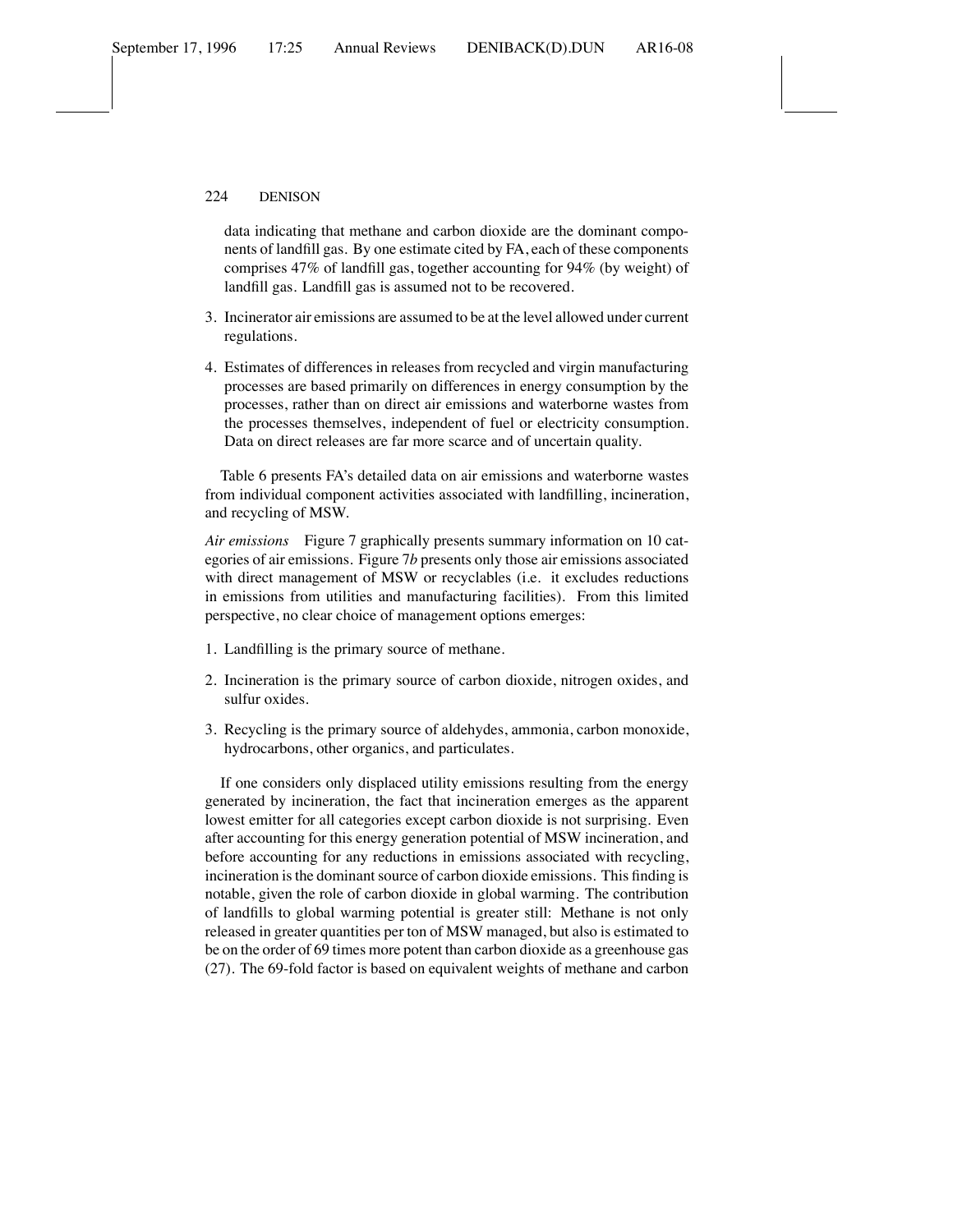dioxide and thus allows a comparison of the quantities displayed in Table 6 and Figure 7. On a molecule-to-molecule basis, the ratio is 25 to 1.

From a system-wide view that also accounts for reductions in emissions from recycling (Figure 7*a*), a clear picture emerges: Recycling results in the lowest emissions in 9 of the 10 categories. Relative to a system based on virgin manufacturing, recycling reduces net emissions in all categories; incineration results in net reductions in emissions in 5 categories (although recycling results in greater reductions) but still generates net emissions in 4 categories; for one of these, carbon dioxide, it generates the greatest emissions of the three options. Landfilling (assuming no gas recovery) is the dominant source of emissions in 9 of the 10 categories; the exception is carbon dioxide.

*Waterborne wastes*<sup>16</sup> Figure 8 graphically presents summary information on eight categories of waterborne wastes. Figure 8*b* presents only those waterborne wastes associated with direct management of MSW or recyclables (i.e. it excludes reductions in releases from utilities and manufacturing facilities). This limited perspective shows that recycling produces the most waterborne wastes in all eight categories. (These releases arise not from the recycling process itself, but from the acquisition of fuels and the generation of electricity used by transport and processing equipment.) Incineration generates the lowest releases in five of the eight categories, and landfilling and incineration are tied for lowest releases in the other three categories (BOD, iron, and suspended solids).

If one considers only displaced utility emissions resulting from the energy generated by incineration, incineration still appears to produce the lowest, and recycling the highest, levels of waterborne wastes in all eight categories. Incineration results in net reductions in releases in six categories.

If the system is viewed as a whole, however, and reductions in releases from recycled manufacturing processes (Figure 8*a*) are accounted for, a very different picture emerges: Relative to a system based on virgin manufacturing, recycling results in net reductions in releases in all eight categories and produces the fewest releases in six of the eight categories. The two exceptions are iron and sulfuric acid, for which incineration yields the greatest net reduction. In two categories, incineration still yields net releases: dissolved solids and oil. Landfilling results in appreciable releases in three categories: dissolved solids, oil, and sulfuric acid.

OTHER STUDIES Other information that allows a direct comparison of air and water releases from landfilling, incineration, and recycling is scarce. In a

<sup>16</sup>Not included in waterborne wastes are those generated prior to collection by individuals through the rinsing out of containers and similar activities. No estimates of such releases were found.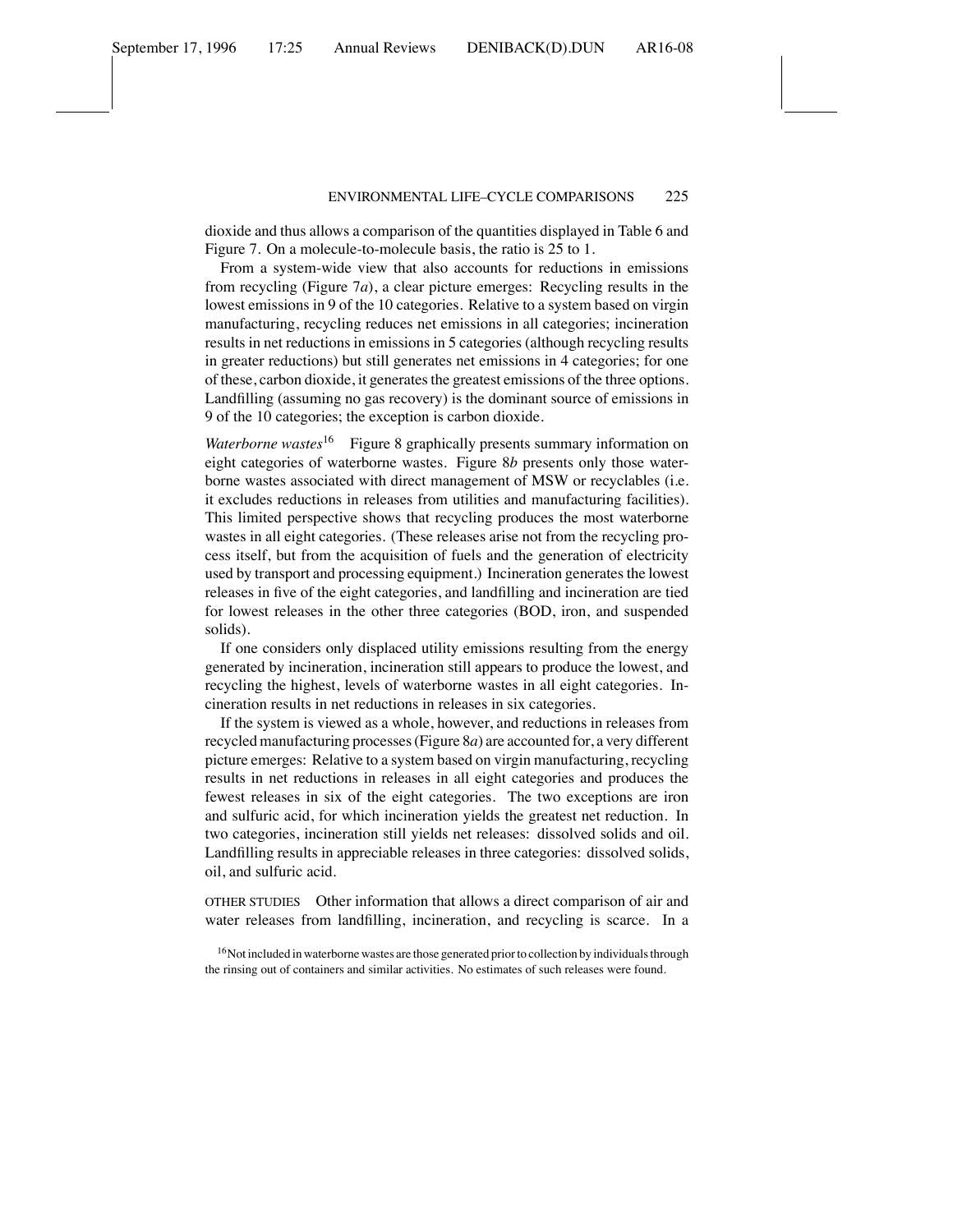| l'able 6                                                                     |                                                         |             |                                                          |                                                          |                                                     |                                                                                                                                    |                                                                                                   |                                                                                                                 |                                                          |                                                          |                                                        |                                                | Franklin Associates' estimates of air emissions and waterborne wastes associated with component activities of three MSW management methods                                                                                                                                                         |                                                                                                     |
|------------------------------------------------------------------------------|---------------------------------------------------------|-------------|----------------------------------------------------------|----------------------------------------------------------|-----------------------------------------------------|------------------------------------------------------------------------------------------------------------------------------------|---------------------------------------------------------------------------------------------------|-----------------------------------------------------------------------------------------------------------------|----------------------------------------------------------|----------------------------------------------------------|--------------------------------------------------------|------------------------------------------------|----------------------------------------------------------------------------------------------------------------------------------------------------------------------------------------------------------------------------------------------------------------------------------------------------|-----------------------------------------------------------------------------------------------------|
|                                                                              |                                                         | Landfilling |                                                          |                                                          |                                                     | Incineration                                                                                                                       |                                                                                                   |                                                                                                                 |                                                          |                                                          |                                                        | Recycling                                      |                                                                                                                                                                                                                                                                                                    |                                                                                                     |
|                                                                              | vehicle and<br>Collection                               |             | (per ton<br>Total                                        |                                                          | $W-T-E$                                             |                                                                                                                                    | Ash                                                                                               | (per ton<br>of $\ensuremath{\mathsf{MSW}}$<br>Total                                                             |                                                          |                                                          | Residue                                                | Transpor-                                      | manufacturing<br>Avoided                                                                                                                                                                                                                                                                           | (per ton<br>Total                                                                                   |
|                                                                              | equipment<br>landfill                                   | Landfillb   | landfilled)<br>of MSW                                    | collection<br><b>MSW</b>                                 | combustion<br>$processc$                            | Avoided<br>utility<br>emissions <sup>d</sup>                                                                                       | disposal <sup>e</sup><br>landfill                                                                 | combusted)                                                                                                      | Recyclables<br>collection                                | process <sup>g</sup><br><b>MRF</b>                       | disposal<br>landfill                                   | tation to<br>market <sup>h</sup>               | energy and<br>emissions <sup>h</sup>                                                                                                                                                                                                                                                               | material<br>recycled)                                                                               |
| Environmental emissions (lbs/ton)<br>Atmospheric                             |                                                         |             |                                                          |                                                          |                                                     |                                                                                                                                    |                                                                                                   |                                                                                                                 |                                                          |                                                          |                                                        |                                                |                                                                                                                                                                                                                                                                                                    |                                                                                                     |
|                                                                              |                                                         |             |                                                          |                                                          |                                                     |                                                                                                                                    |                                                                                                   |                                                                                                                 |                                                          |                                                          |                                                        |                                                |                                                                                                                                                                                                                                                                                                    |                                                                                                     |
|                                                                              | $\begin{array}{c} 0.0189 \\ 0.0001 \\ 84.1 \end{array}$ | 233.0       | $\begin{array}{c} 0.0189 \\ 0.0001 \\ 317.1 \end{array}$ | $0.0106$<br>0.0000<br>47.3                               | 0.0012<br>0.0000<br>1,655.3                         | $\begin{array}{c} (0.0005) \\ (736.1) \end{array}$                                                                                 | $\begin{array}{c} 0.0028 \\ 0.0000 \\ 12.6 \end{array}$                                           | $\begin{array}{c} 0.0141 \\ (0.0005) \\ 979.1 \end{array}$                                                      | 0.0356<br>0.0002<br>157.7                                | $\begin{array}{c} 0.0002 \\ 0.0002 \\ 31.7 \end{array}$  | $\begin{array}{c} 0.0015 \\ 0.0000 \\ 6.7 \end{array}$ | 0.0076<br>0.0000<br>34.2                       | $\begin{array}{c} (0.5583) \\ (0.0080) \\ (2.724.6) \end{array}$                                                                                                                                                                                                                                   | $(0.5134)$<br>$(0.0076)$<br>$(2,494.3)$                                                             |
|                                                                              |                                                         |             |                                                          |                                                          |                                                     |                                                                                                                                    |                                                                                                   |                                                                                                                 |                                                          |                                                          |                                                        |                                                |                                                                                                                                                                                                                                                                                                    |                                                                                                     |
| emissions<br>Aldehydes<br>Amnonia<br>Carbon<br>dioxide<br>Carbon<br>Carbon   | 0.9760                                                  |             | 0.9760                                                   | 0.5490                                                   | 0.8610                                              | (0.7560)                                                                                                                           | 0.1466                                                                                            | 0.8006                                                                                                          | 1.8300                                                   | 0.0413                                                   | 0.0781                                                 | 0.2640                                         | (27.4)                                                                                                                                                                                                                                                                                             | (25.2)                                                                                              |
| Chlorine                                                                     |                                                         |             |                                                          |                                                          |                                                     |                                                                                                                                    |                                                                                                   |                                                                                                                 | 0.0000                                                   | 0.0000                                                   | 0.0000                                                 | 0.0000                                         | $(0.0452)$<br>$(0.1766)$                                                                                                                                                                                                                                                                           | $(0.0452)$<br>$(0.1766)$                                                                            |
| Hydrogen<br>flouride                                                         |                                                         |             |                                                          |                                                          |                                                     |                                                                                                                                    |                                                                                                   |                                                                                                                 | 0.0000                                                   |                                                          |                                                        |                                                |                                                                                                                                                                                                                                                                                                    |                                                                                                     |
| Lead                                                                         |                                                         |             |                                                          |                                                          |                                                     |                                                                                                                                    |                                                                                                   |                                                                                                                 | 0.0000                                                   | 0.0000                                                   | 0.0000                                                 | 0.0000                                         | (0.0062)                                                                                                                                                                                                                                                                                           | (0.0062)                                                                                            |
| Hydrogen<br>chloride<br>Metals                                               |                                                         |             |                                                          | 0.0000                                                   | 0.2500                                              | 0.0000                                                                                                                             | 0.0000                                                                                            | 0.2500                                                                                                          |                                                          |                                                          |                                                        |                                                |                                                                                                                                                                                                                                                                                                    |                                                                                                     |
|                                                                              |                                                         |             |                                                          |                                                          |                                                     |                                                                                                                                    |                                                                                                   |                                                                                                                 |                                                          |                                                          |                                                        |                                                |                                                                                                                                                                                                                                                                                                    |                                                                                                     |
|                                                                              |                                                         |             |                                                          |                                                          |                                                     |                                                                                                                                    |                                                                                                   |                                                                                                                 |                                                          |                                                          |                                                        |                                                |                                                                                                                                                                                                                                                                                                    |                                                                                                     |
| Hydrocarbons<br>Methane<br>Nitrogen oxides<br>Other organics<br>Particulates |                                                         | 123.0       |                                                          |                                                          |                                                     |                                                                                                                                    |                                                                                                   |                                                                                                                 |                                                          |                                                          |                                                        |                                                |                                                                                                                                                                                                                                                                                                    |                                                                                                     |
|                                                                              |                                                         |             |                                                          |                                                          |                                                     |                                                                                                                                    |                                                                                                   |                                                                                                                 |                                                          |                                                          |                                                        |                                                |                                                                                                                                                                                                                                                                                                    |                                                                                                     |
|                                                                              |                                                         |             |                                                          |                                                          |                                                     |                                                                                                                                    |                                                                                                   |                                                                                                                 |                                                          |                                                          |                                                        |                                                |                                                                                                                                                                                                                                                                                                    |                                                                                                     |
|                                                                              | 0.3872<br>0.0002<br>0.0214<br>0.5961<br>0.1440          |             | 03872<br>02172<br>123.0<br>102561<br>102560<br>002269    | 0.0000<br>0.2178<br>0.0000<br>0.3352<br>0.1276<br>0.0810 | 0.0002<br>0.024038<br>0.000372<br>0.02742<br>0.5490 | $\begin{array}{c} 0.0000\\ 0.6763)\\ 0.0043)\\ 0.0043)\\ 0.005)\\ 0.115)\\ 0.005)\\ 0.115)\\ 0.005)\\ 0.011\\ 0.3350) \end{array}$ | $\begin{array}{l} 0.0000 \\ 0.0582 \\ 0.0000 \\ 0.1534 \\ 0.0895 \\ 0.0341 \\ 0.0341 \end{array}$ | $\begin{array}{c} 0.0002 \\ 0.3761) \\ 0.0043) \\ 0.0239) \\ 0.4614 \\ 0.4614 \\ 0.0756) \\ 0.034) \end{array}$ | 0.7260<br>0.0004<br>1.9152<br>1.1176<br>0.4256<br>0.2700 | 0.0726<br>0.0002<br>0.1746<br>0.0002<br>0.1060<br>0.2861 | 0.0130<br>0.0000<br>0.0477<br>0.0182<br>0.0115         | 0.1438<br>0.0000<br>0.2898<br>0.1336<br>0.0582 | $\begin{array}{c} (7.7)\\ (0.0106)\\ (0.113)\\ (1.5721)\\ (1.5711)\\ (1.59)\\ (1.59)\\ (1.59)\\ (1.59)\\ (1.59)\\ (1.59)\\ (1.59)\\ (1.59)\\ (1.59)\\ (1.59)\\ (1.59)\\ (1.59)\\ (1.59)\\ (1.59)\\ (1.59)\\ (1.59)\\ (1.59)\\ (1.59)\\ (1.59)\\ (1.59)\\ (1.59)\\ (1.59)\\ (1.59)\\ (1.59)\\ (1.5$ | $\begin{array}{c} (6.7) \\ (0.0100) \\ (0.4) \\ (0.2730) \\ (11.3) \\ (10.9) \\ (10.9) \end{array}$ |
| Sulfur oxides                                                                |                                                         |             |                                                          |                                                          |                                                     |                                                                                                                                    |                                                                                                   |                                                                                                                 |                                                          |                                                          |                                                        |                                                |                                                                                                                                                                                                                                                                                                    |                                                                                                     |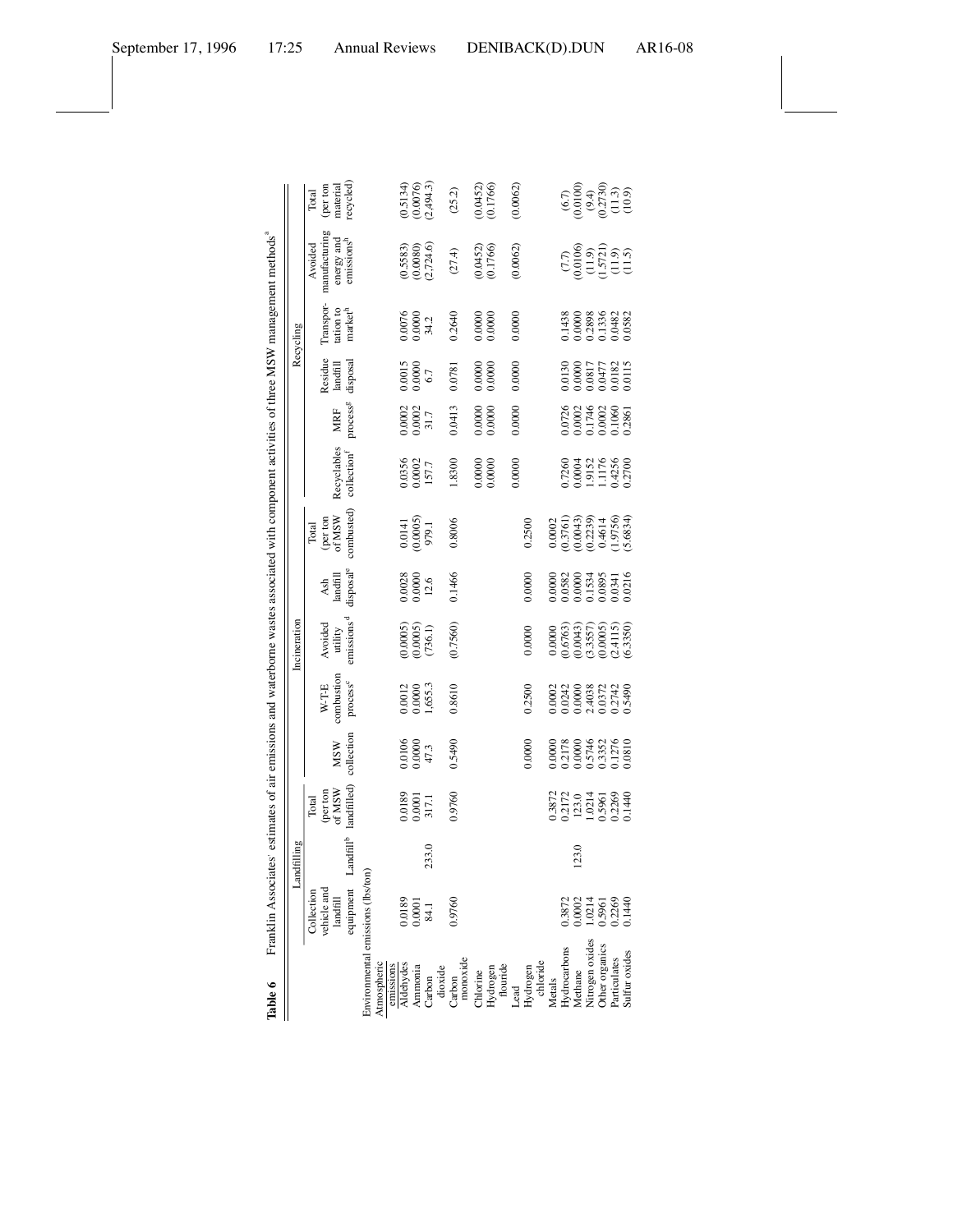| Waterborne                                             |                                                                  |                            |                                                                                                                                                                                    |                          |        |                                                   |        |        |        |        |                                                                             |                                        |
|--------------------------------------------------------|------------------------------------------------------------------|----------------------------|------------------------------------------------------------------------------------------------------------------------------------------------------------------------------------|--------------------------|--------|---------------------------------------------------|--------|--------|--------|--------|-----------------------------------------------------------------------------|----------------------------------------|
|                                                        |                                                                  |                            |                                                                                                                                                                                    |                          |        |                                                   |        |        |        |        |                                                                             |                                        |
| Wastes<br>Acid                                         |                                                                  |                            | 0.0000                                                                                                                                                                             | (0.5280)                 | 0.0000 | (0.5280)                                          | 0.0000 | 0.0228 | 0.0000 | 0.0000 | (0.4644)                                                                    | (0.4416)                               |
|                                                        |                                                                  |                            |                                                                                                                                                                                    |                          |        |                                                   | 0.0000 | 0.0000 | 0.0000 | 0.0000 | $(0.0944)$<br>$(0.5386)$                                                    | $(0.0944)$<br>$(0.5376)$               |
|                                                        | 0.0003                                                           | 0.0003                     | 0.0002                                                                                                                                                                             |                          | 0.0001 |                                                   |        | 0.0002 |        | 0.0002 |                                                                             |                                        |
|                                                        | 0.0016                                                           | 0.0016                     | 0.0008                                                                                                                                                                             | $(0.0005)$<br>$(0.0014)$ | 0.0002 | $(0.0002)$<br>$(0.0004)$                          | 0.0006 | 0.0005 | 0.0001 | 0.0006 | (1.4900)                                                                    | (1.4858)                               |
| Ammonia<br>BOD<br>COD<br>Cyanide<br>Dissolved          |                                                                  |                            |                                                                                                                                                                                    |                          |        |                                                   | 0.0000 | 0.000  | 0.0000 | 0.0000 | (0.0038)                                                                    | (0.0038)                               |
|                                                        | 0.3264                                                           | 0.3264                     | 0.1836                                                                                                                                                                             | (0.2232)                 | 0.0490 | 0.0094                                            | 0.6120 | 0.0852 | 0.0261 | 0.1320 | (6.2)                                                                       | (5.3)                                  |
|                                                        |                                                                  |                            |                                                                                                                                                                                    |                          |        |                                                   |        |        |        |        |                                                                             |                                        |
| solids<br>Fluorides                                    |                                                                  |                            |                                                                                                                                                                                    |                          |        |                                                   | 0.0000 | 0.0000 | 0.0000 | 0.0000 |                                                                             | (0.1040)                               |
| $\Gamma$ on                                            | 0.0003                                                           | 0.0003                     | 0.0002                                                                                                                                                                             | (0.3955)                 | 0.0001 | (0.3952)                                          | 0.0004 | 0.0170 | 0.0000 | 0.000  | $(0.1040)$<br>$(0.0952)$                                                    | (0.0778)                               |
|                                                        |                                                                  | 0.0006                     | 0.0004                                                                                                                                                                             |                          | 0.0001 |                                                   | 0.0010 | 0.0058 | 0.0000 | 0.0002 |                                                                             |                                        |
| Metal ion<br>Oil                                       | 0.0006                                                           | 0.0039                     | 0.0022                                                                                                                                                                             | $(0.1320)$<br>$(0.0005)$ | 0.0006 | $\begin{array}{c} (0.1315) \\ 0.0023 \end{array}$ | 0.0074 | 0.0001 | 0.0003 | 0.0016 |                                                                             |                                        |
| Phenol                                                 |                                                                  |                            |                                                                                                                                                                                    |                          |        |                                                   | 0.0000 | 0.0000 | 0.0000 | 0.0000 | $\begin{array}{c} (0.2124) \\ (0.0530) \\ (0.0530) \\ (0.0024) \end{array}$ | $(0.2054)$<br>$(0.0436)$<br>$(0.0024)$ |
| Sulfuric acid                                          | $0.0010$<br>$0.0003$                                             | 0.0010                     | 0.0006                                                                                                                                                                             |                          | 0.0002 | (0.0040)                                          | 0.0018 | 0.0005 | 0.0001 | 0.0004 | (0.0042)                                                                    | (0.0014)                               |
| Suspended                                              |                                                                  | 0.0003                     | 0.0002                                                                                                                                                                             | $(0.0048)$<br>$(0.0010)$ | 0.0001 | (0.0007)                                          | 0.0006 | 0.0000 | 0.0000 | 0.0002 | (2.5)                                                                       | (2.5)                                  |
| solids                                                 |                                                                  |                            |                                                                                                                                                                                    |                          |        |                                                   |        |        |        |        |                                                                             |                                        |
| <sup>a</sup> Source: Based on data from                |                                                                  |                            | (1). Values in parentheses represent reductions in environmental emissions due to energy generated by incineration and to increased use of recovered materials                     |                          |        |                                                   |        |        |        |        |                                                                             |                                        |
| n the manufacturing process.                           |                                                                  |                            |                                                                                                                                                                                    |                          |        |                                                   |        |        |        |        |                                                                             |                                        |
| $\rm ^bL and fill$ gas collected for energot included. |                                                                  |                            | rgy recovery not included. Only methane and carbon dioxide landfill gas included in atmospheric emissions. Water wastes caused by leachate from landfills                          |                          |        |                                                   |        |        |        |        |                                                                             |                                        |
|                                                        |                                                                  |                            |                                                                                                                                                                                    |                          |        |                                                   |        |        |        |        |                                                                             |                                        |
|                                                        |                                                                  |                            | "Air emissions based on new source perfomance standards (NSPS) for combustors > 250 tons per day capacity. Actual air emissions from facility will likely be lower Metal emissions |                          |        |                                                   |        |        |        |        |                                                                             |                                        |
| estimated as actual.                                   |                                                                  |                            |                                                                                                                                                                                    |                          |        |                                                   |        |        |        |        |                                                                             |                                        |
|                                                        |                                                                  |                            | <sup>4</sup> Assuming 480 kwh of electricity generated by a utility is avoided by combusting one ton of MSW. Avoided emissions based on national electricity energy grid.          |                          |        |                                                   |        |        |        |        |                                                                             |                                        |
|                                                        | Waterborne wastes caused by leachate from landfills not included |                            |                                                                                                                                                                                    |                          |        |                                                   |        |        |        |        |                                                                             |                                        |
|                                                        | Assuming curbside collection of recyclables                      |                            |                                                                                                                                                                                    |                          |        |                                                   |        |        |        |        |                                                                             |                                        |
| <sup>3</sup> Values based on average of l              |                                                                  | ow tech and high tech MRF. |                                                                                                                                                                                    |                          |        |                                                   |        |        |        |        |                                                                             |                                        |
|                                                        | Based on the following mix (                                     |                            | by weight) of recyclable materials: 50% paper, 32% glass, 8.5% steeel, 3.5% aluminum, 4% HDPE, 2% PET                                                                              |                          |        |                                                   |        |        |        |        |                                                                             |                                        |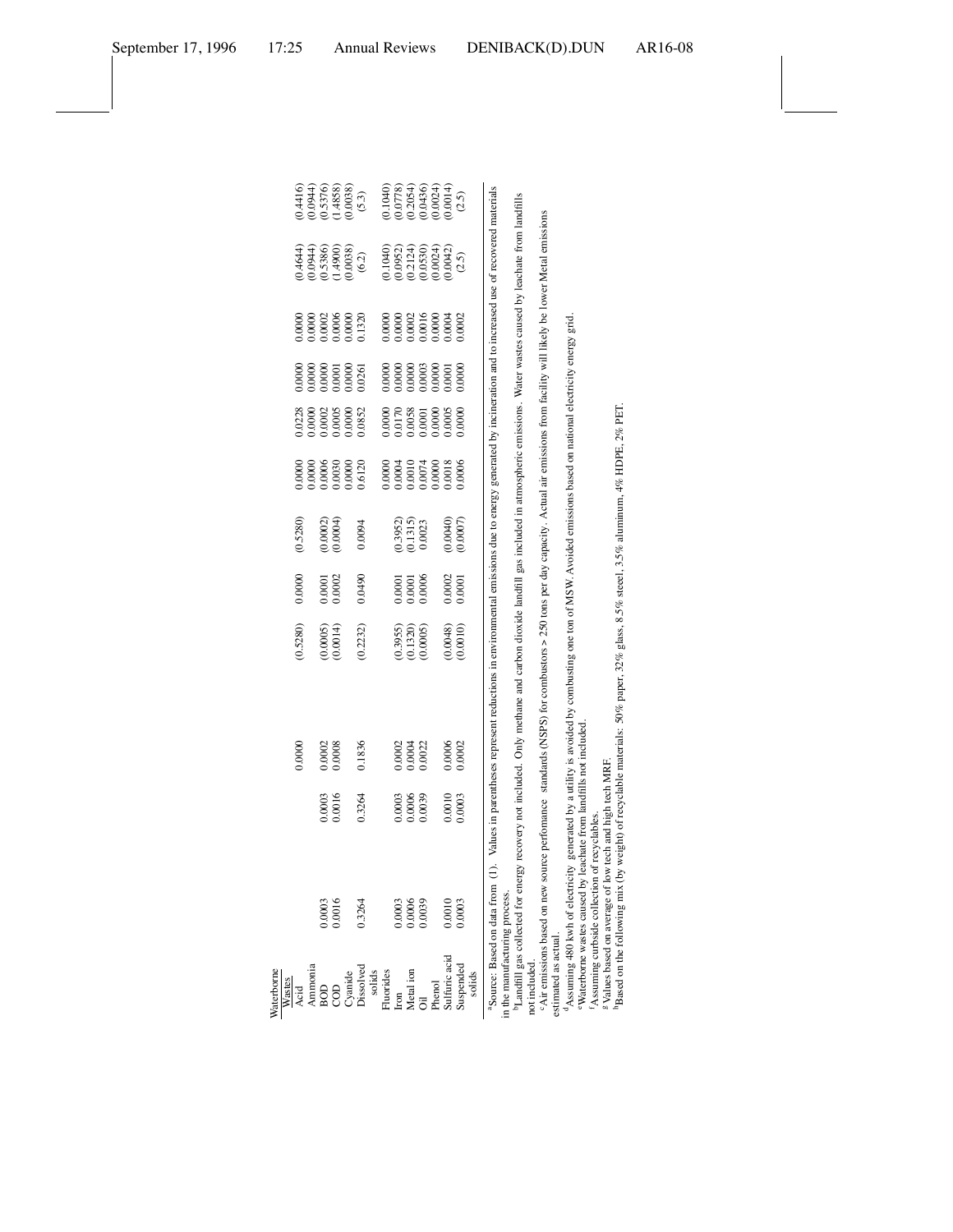separate study from the one discussed above, Tellus compiled limited data on landfill leachate (but not landfill gas), incinerator air emissions, recycling facility air emissions (based on only one limited sampling study), and air emissions from recyclables collection and garbage collection (28). Only the data on air emissions were reported for more than one option and can therefore facilitate comparison among options. The air emissions data from this study are displayed in Table 7.

The data in Table 7 indicate the following findings:

- 1. Incinerator stack emissions of heavy metals are far higher (by several orders of magnitude) than those from MRF operations (compare the first column to the second or third column in Table 7).
- 2. MSW and recyclables collection activities are comparable to incineration as a source of emissions of criteria air pollutants<sup>17</sup> (compare the first column with the fourth and fifth columns in Table 7).
- 3. Collection of recyclables generates more (by a factor of 4-5) criteria air pollutants and organics than MSW collection (compare the fourth and fifth columns in Table 7). This finding reflects the need for more trucks and/or miles traveled to deliver a given weight of recyclables compared to the same weight of MSW; the magnitude of difference may be overstated, however, because emissions from MSW collection vehicles are actually higher per unit time than those from recyclables collection vehicles, owing to compaction cycles and the slightly larger engine needed to support compaction and hauling of a greater weight of material at full capacity.
- 4. For emissions of criteria pollutants, incineration plus MSW collection is comparable to recyclables collection (compare the sixth and seventh columns in Table 7).

The direct comparisons that are possible show that these findings are roughly consistent with those that can be drawn from the FA data presented in Table 6.

<sup>17</sup>The so-called criteria air pollutants include carbon monoxide, sulfur oxides, particulates, nitrogen oxides, and volatile organic chemicals (VOCs); ambient air quality criteria (hence the name "criteria" air pollutants) for these pollutants are established under Clean Air Act regulations (see *Code of Federal Regulations*, Vol. 40, Part 50).

*Figure 7* FA's estimates of air emissions from MSW management. (*a*) Air emissions including reductions in utility and manufacturing emissions. (*b*) Air emissions excluding reductions in utility and manufacturing emissions. Based on data from (1).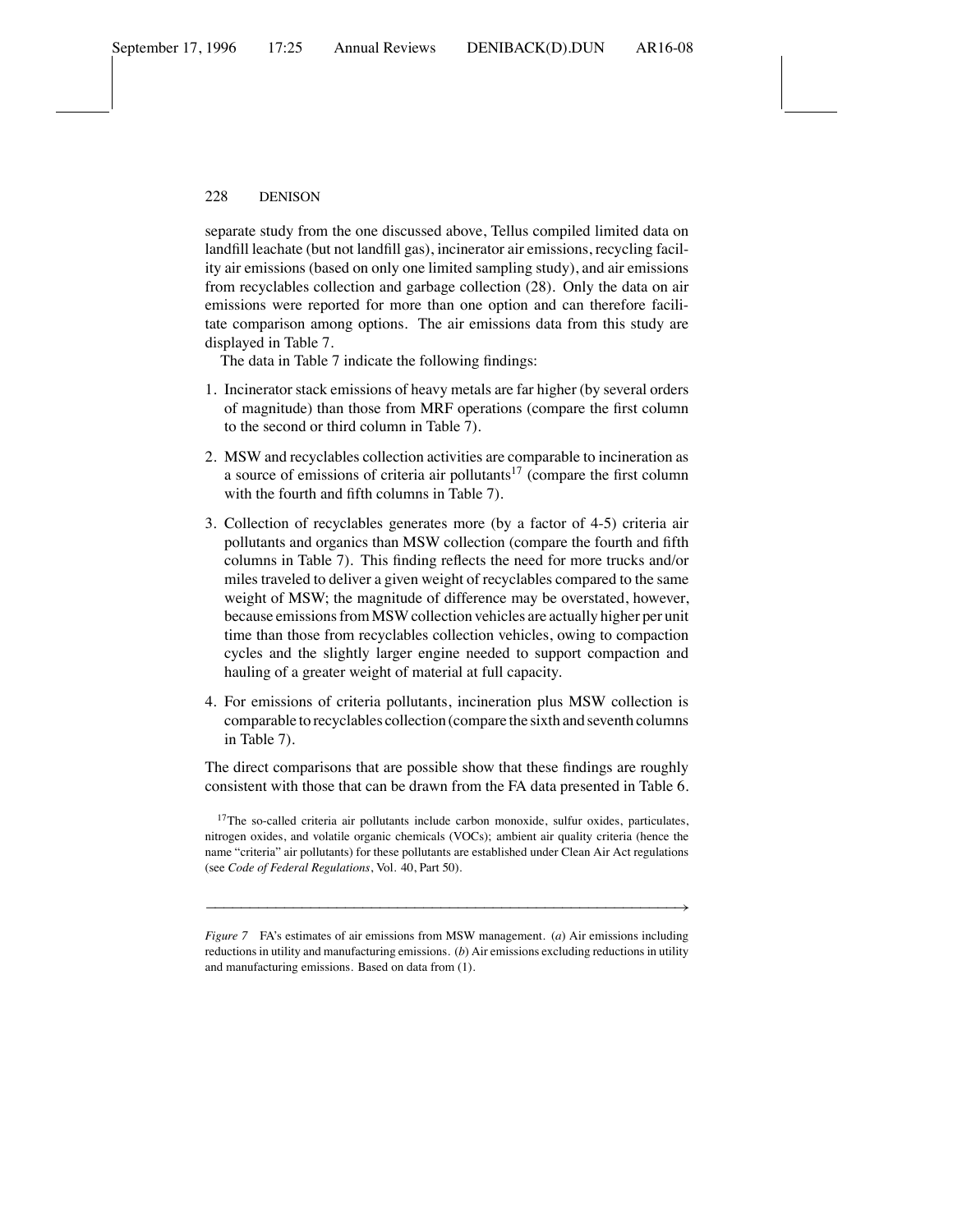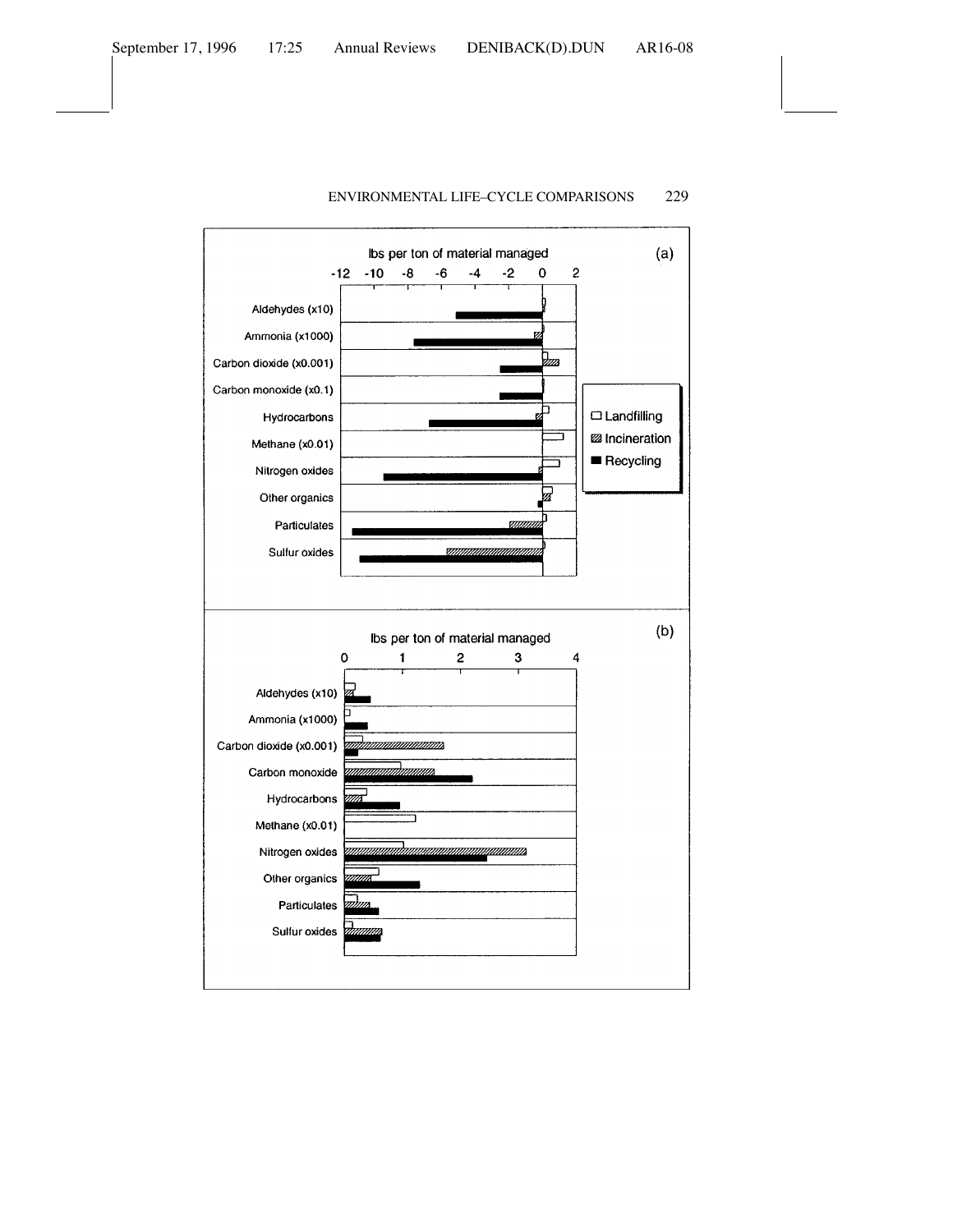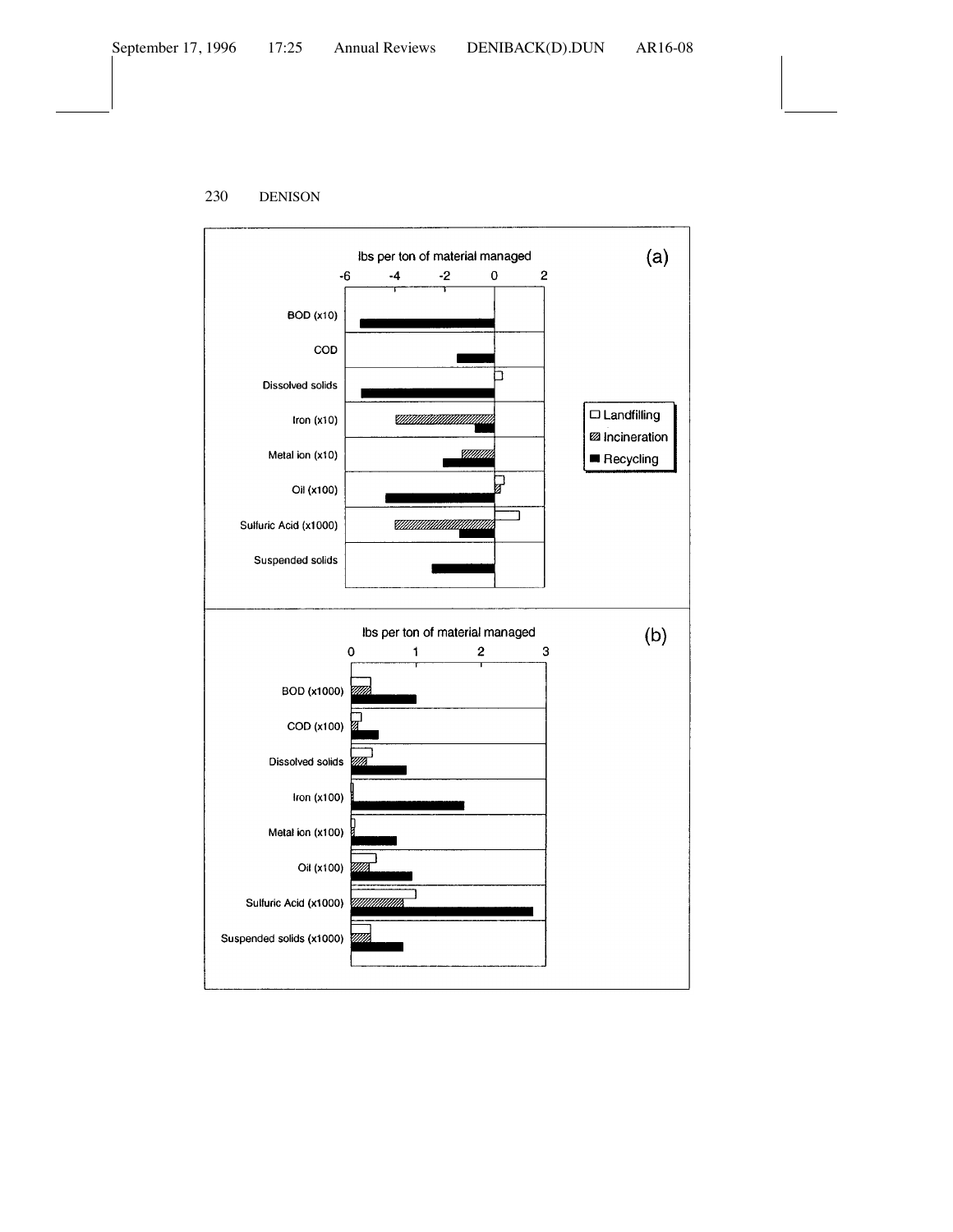|                                  | Incinerator<br>stack | Recycling Recycling<br>(inactive;<br>emissions <sup>b</sup> no sorting) <sup>c</sup> | (active)<br>sorting) $\rm^c$ | Recyclables | <b>MSW</b><br>collection collection <sup>d</sup> | Incineration<br>collection <sup>d</sup> | plus MSW Recyclables<br>collection |
|----------------------------------|----------------------|--------------------------------------------------------------------------------------|------------------------------|-------------|--------------------------------------------------|-----------------------------------------|------------------------------------|
| Criteria pollutants              |                      |                                                                                      |                              |             |                                                  |                                         |                                    |
| CO.                              | 0.533                |                                                                                      |                              | 0.687       | 0.162                                            | 0.695                                   | 0.687                              |
| NOx                              | 1.880                |                                                                                      |                              | 0.973       | 0.229                                            | 2.109                                   | 0.973                              |
| Particulars                      | 0.132                | 0.0128                                                                               | 0.0128                       |             |                                                  |                                         |                                    |
| SOX                              | 0.115                |                                                                                      |                              | 0.139       | 0.033                                            | 0.148                                   | 0.139                              |
| <b>VOCs</b>                      | 0.044                |                                                                                      |                              | 0.234       | 0.055                                            | 0.099                                   | 0.234                              |
| Metals                           |                      |                                                                                      |                              |             |                                                  |                                         |                                    |
| Arsenic $(\times 10^6)$          | 3.6                  |                                                                                      |                              |             |                                                  |                                         |                                    |
| Cadmium $(x10^6)$                | 13.1                 | 0.001710                                                                             | 0.001710                     |             |                                                  |                                         |                                    |
| Chromium (total, $\times 10^6$ ) | 15.2                 | 0.005970                                                                             | 0.005970                     |             |                                                  |                                         |                                    |
| Lead $(\times 10^6)$             | 133                  | 0.009810                                                                             | 0.009810                     |             |                                                  |                                         |                                    |
| Mercury $(\times 10^6)$          | 1760                 | 0.000981                                                                             | 0.000981                     |             |                                                  |                                         |                                    |
| Nickel $(x10^6)$                 | 34.9                 | 0.000211                                                                             | 0.000211                     |             |                                                  |                                         |                                    |
| Organics                         |                      |                                                                                      |                              |             |                                                  |                                         |                                    |
| Benzene $(\times 10^6)$          |                      | 0.0213                                                                               | 0.2990                       | 4180        | 980                                              |                                         |                                    |
| Ethyl benzene $(\times 10^6)$    |                      | 0.1240                                                                               | 0.0597                       | 140         | 30                                               |                                         |                                    |
| Toluene $(\times 10^6)$          |                      | 0.3750                                                                               | 0.4180                       | 4200        | 990                                              |                                         |                                    |
| Xylenes $(\times 10^6)$          |                      | 3.0200                                                                               | 0.3880                       | 1500        | 350                                              |                                         |                                    |

**Table 7** Tellus' estimates of comparative data on air emissions from facilities managing MSW and from collection of MSW and recyclables<sup>a</sup>

<sup>a</sup>All values are in pounds per ton of material managed. Source: Based on data from (28).

b Assumes state-of-the-art incinerator equipped with a scrubber, fabric filter/baghouse, and thermal de-NOx.

cMay be an underestimate because sampling device became saturated during sampling period.

 $d$ Underestimates because emissions from MSW collection vehicles are actually higher than assumed owing to compaction cycles and slightly larger engine requirements to support compaction and hauling of a greater weight of material at full capacity.

## **CONCLUSIONS**

This section summarizes key conclusions from an examination of several studies that compare virgin production plus landfilling or incineration to recycled production plus recycling of potentially recyclable materials in MSW. Findings are presented for four environmental parameters: solid waste output, energy use, air emissions, and waterborne wastes.

### *Solid Waste Output*

From a system-wide view, solid waste output from recycled production plus recycling is lower than it is from the other two options. In addition to recycling's

*Figure 8* FA's estimates of waterborne wastes from MSW management. (*a*) Waterborne wastes including reductions in utility and manufacturing wastes. (*b*) Waterborne wastes excluding reductions in utility and manufacturing wastes. Based on data from (1).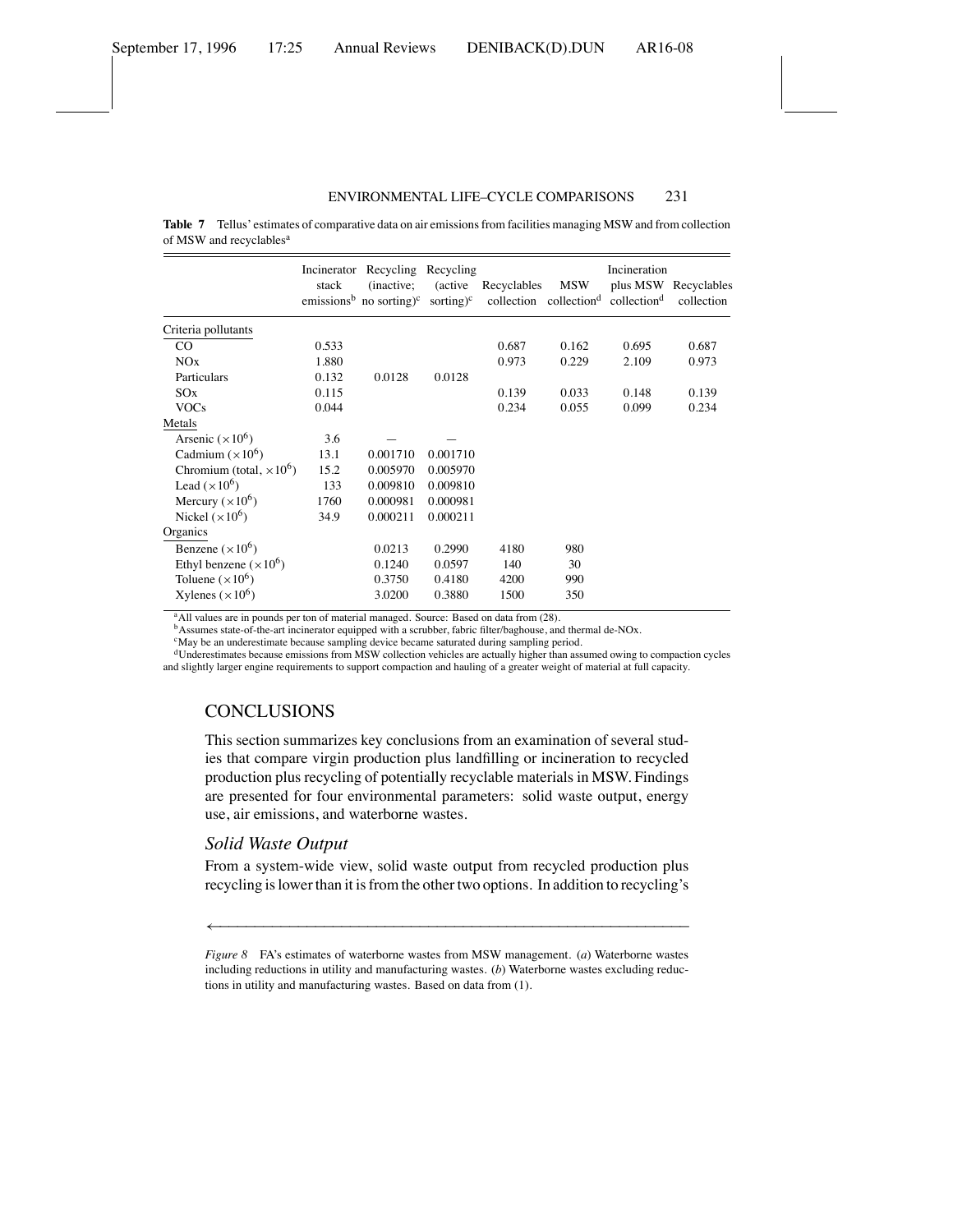direct diversion of solid waste from disposal, use of recovered materials rather than virgin materials in manufacturing results in far less solid waste [almost 1000 pounds less for every ton of material, according to one of the studies examined here (20)].

Even when the amount of solid waste resulting from incineration and landfilling is reduced to account for the energy they generate, and recycling is not credited with its manufacturing-related reductions in solid waste, recycling still results in the least amount of solid waste of the three options, whereas virgin production plus landfilling results in the most.

## *Energy Use*

From a system-wide view, recycled production plus recycling uses the least energy, considerably less than virgin production plus incineration, whereas virgin production plus landfilling uses the most. This difference is due to the substantial reduction in energy use associated with manufacturing processes that use recycled materials relative to those that use virgin materials.

This rank ordering holds despite the fact that, because of higher fuel use, collection and processing for recycling uses the most energy of the three options, whereas collection and processing for landfilling uses the least. Energy use within the waste management system is low, however, compared to the amount of energy generated by incineration or the reduction in energy used in manufacturing using recycled materials.

Transportation energy required to ship processed recyclable materials to market (i.e. points of remanufacture) is quite modest, amounting to at most a few percent of manufacturing energy.

## *Air Emissions and Waterborne Wastes*

AIR EMISSIONS From a system-wide view, recycled production plus recycling produces the lowest emissions of all but one of the major categories of air pollutants. Virgin production plus incineration produces more emissions than recycled production plus recycling in all categories except methane, of which both options produce only very low amounts. Virgin production plus incineration produces lower emissions than virgin production plus landfilling in all categories except carbon dioxide (significant for its role in global warming), of which the former produces the most of the three options. Despite its lower carbon dioxide emissions, landfilling contributes most to global warming potential of the three options because of its much higher methane emissions.

Only when we limit our view to the immediate materials recovery and waste management systems—a view that does not account for air emissions reductions from manufacturing with recycled rather than virgin materials—does recycled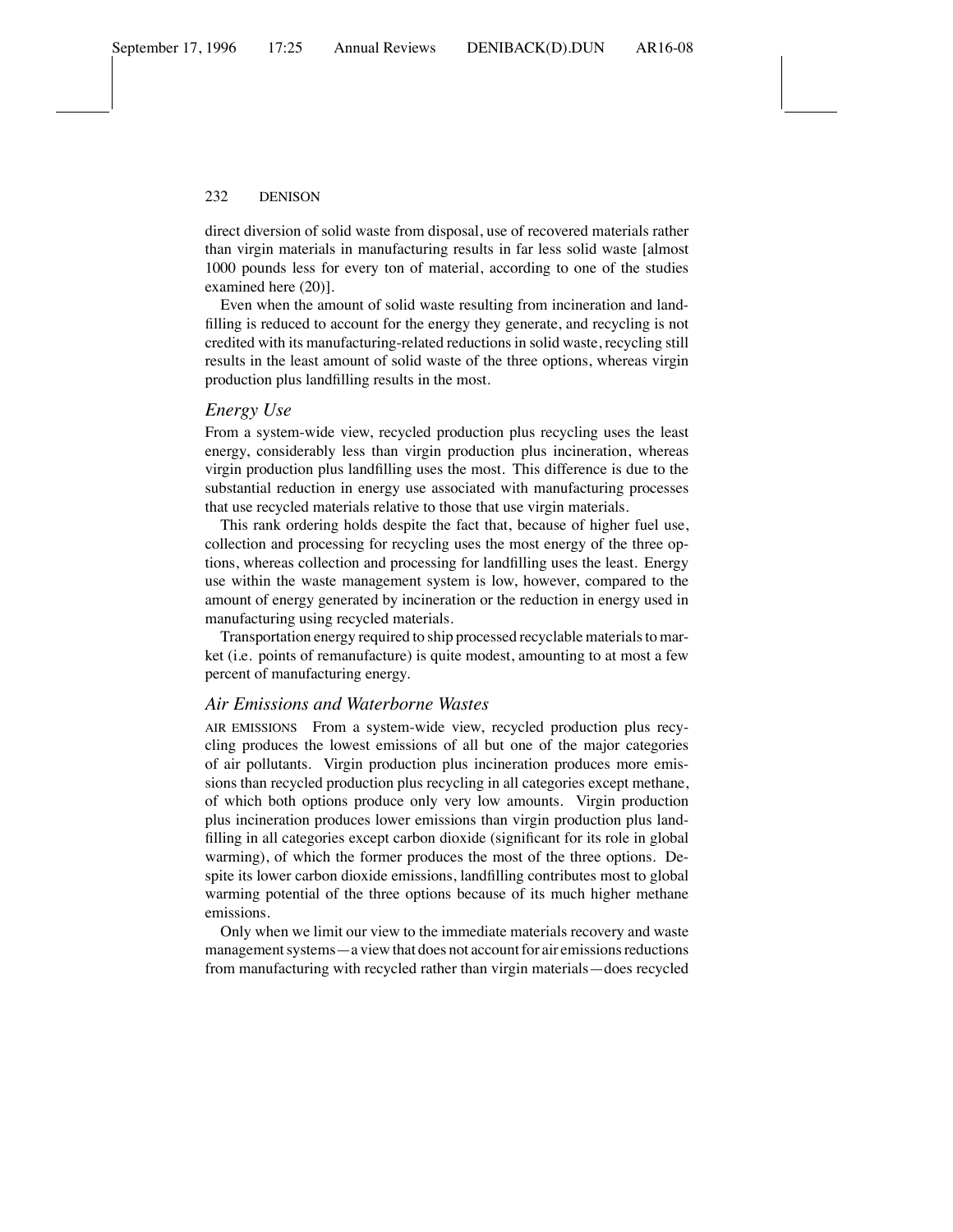production plus recycling not appear to have clear advantages with respect to air emissions. The higher fuel use associated with recycling collection results in emissions of some categories of air pollutants comparable to or greater than the emissions from collection of MSW for purposes of incineration and landfilling.

WATERBORNE WASTES<sup>18</sup> If we take a system-wide view, recycled production plus recycling produces the lowest releases in a majority of the major categories of waterborne wastes. Virgin production plus incineration produces lower releases than recycling for two categories. Virgin production plus landfilling produces the highest releases of the three options in all major categories.

If we take the more limited view in which reductions in waterborne waste from manufacturing using recycled rather than virgin materials are not accounted for, only then does recycled production plus recycling not appear to have clear advantages with respect to waterborne wastes. The higher fuel use associated with recycling collection results in releases of some categories of waterborne wastes comparable to or greater than those from collection of MSW for purposes of incineration and landfilling.

## *Significance of Recycling's Energy Use and Environmental Release Reductions*

To assess the relative significance of the effects that a recycling-based system has on energy use and environmental releases, several of the reductions quantified in this paper are compared in this section to measures of related uses or releases, as follows:

- 1. The reduction in solid waste output associated with the recycling-based system is compared to the total amount of MSW generated annually in the United States. Although some of the reduction is of wastes other than MSW (e.g. industrial process wastes), this comparison is useful in judging the net reduction in solid waste associated with recycling on a scale that is germane to the choice among recycling and waste management options.
- 2. The reduction in energy use associated with the recycling-based system is expressed in terms of the equivalent number of households' annual residential energy use.
- 3. For several categories of air emissions, reductions associated with the recycling-based system are compared to the total amount of emissions from all sources in the United States. In addition, reductions in methane emissions

<sup>18</sup>The studies examined here do not include direct releases of these pollutant categories from waste management facilities, owing to a lack of data.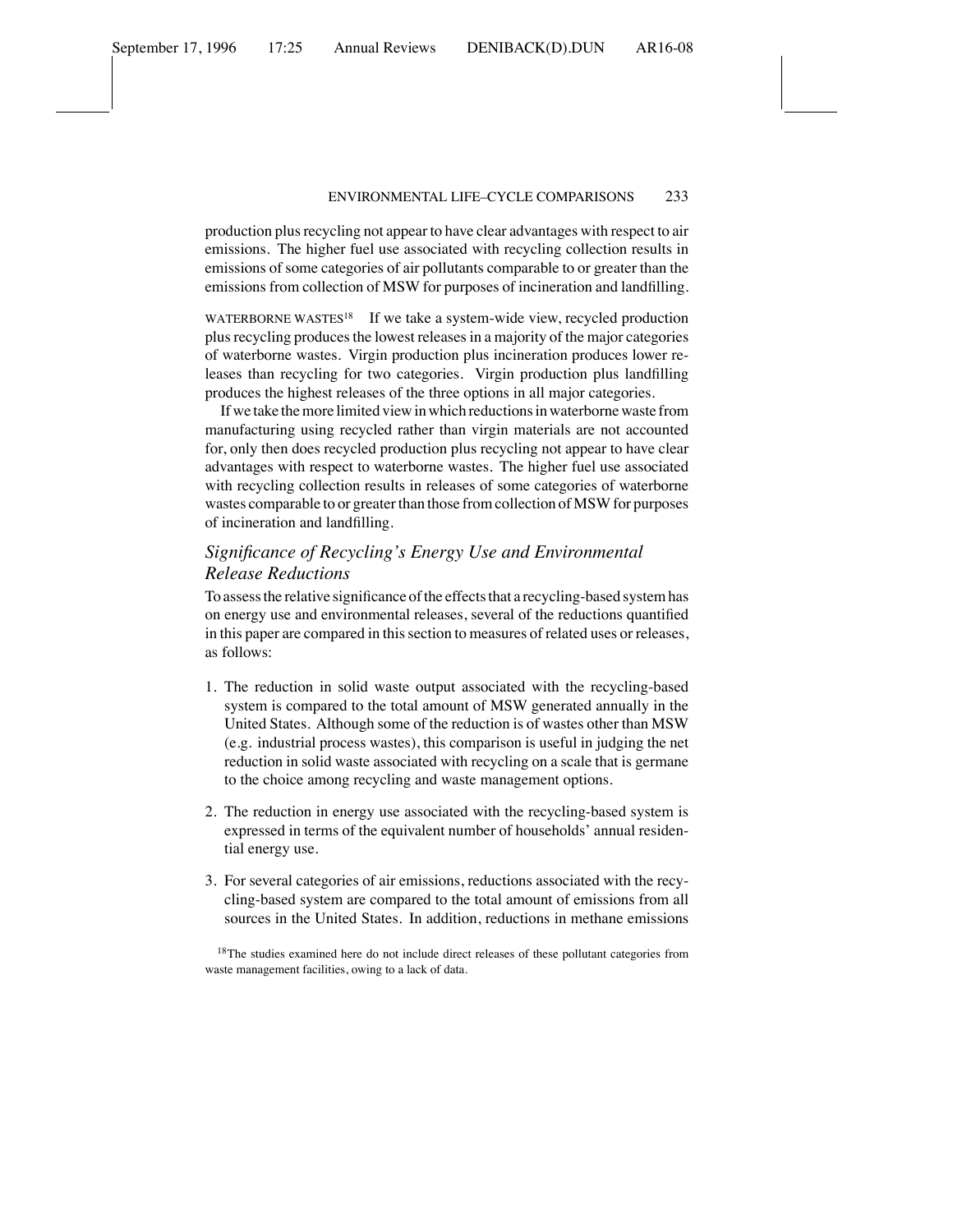are compared to the total emissions of methane from landfills in the United **States**.

4. For the remaining categories of air emissions and all of the categories of water pollutants, no relevant basis of comparison was identified.

To facilitate the comparisons, the per-ton energy use or releases for the virgin systems involving landfilling and incineration drawn from the 1994 FA study are first combined into a composite value for a "virgin production plus waste management" system. The composite value is a weighted average of the individual values, based on the relative use of landfilling and incineration to manage nonrecycled MSW in the United States. On a national basis, 80% of nonrecycled MSW is landfilled and 20% is incinerated (2); this 4:1 ratio is used to calculate the composite waste management value. Next, the difference between the recycling-based system and the virgin-based composite system is calculated; it represents the reductions in energy use and environmental releases associated with the recycling-based system. These per-ton reductions are then multiplied by the total number of tons of MSW-related materials recycled in the United States in 1995, which is estimated to be 55 million tons (29). The resulting values are the total annual reductions attributable to recycling of MSW in the United States at the current rate of about 26% (29). Finally, these values are compared to the measure of a related use or release indicated above.

The calculations just described are shown in detail in Table 8, and the results are as follows:

- 1. Recycling at the current rate of 26% reduces solid waste output by an amount equal to 32.9% of the amount of total MSW annually generated in the United States. The higher percentage reduction in solid waste output achieved by recycling is due to reductions in wastes in addition to MSW, primarily industrial process wastes.
- 2. Recycling reduces energy use by an amount equal to the energy used by 8.95 million households.
- 3. Recycling reduces atmospheric emissions of several gases by amounts equal to the following percentages of the total emissions of such gases from all sources in the United States:  $CO<sub>2</sub>: 1.5\%$ ; CH<sub>4</sub>:  $9.0\%$ ; CO:  $0.83\%$ ; NO<sub>x</sub>:  $1.3\%$ ; SO<sub>2</sub>:  $1.5\%$ .
- 4. Recycling at the current rate of 26% reduces emissions of methane by an amount equal to 24.2% of the total emissions of methane from all landfills in the United States.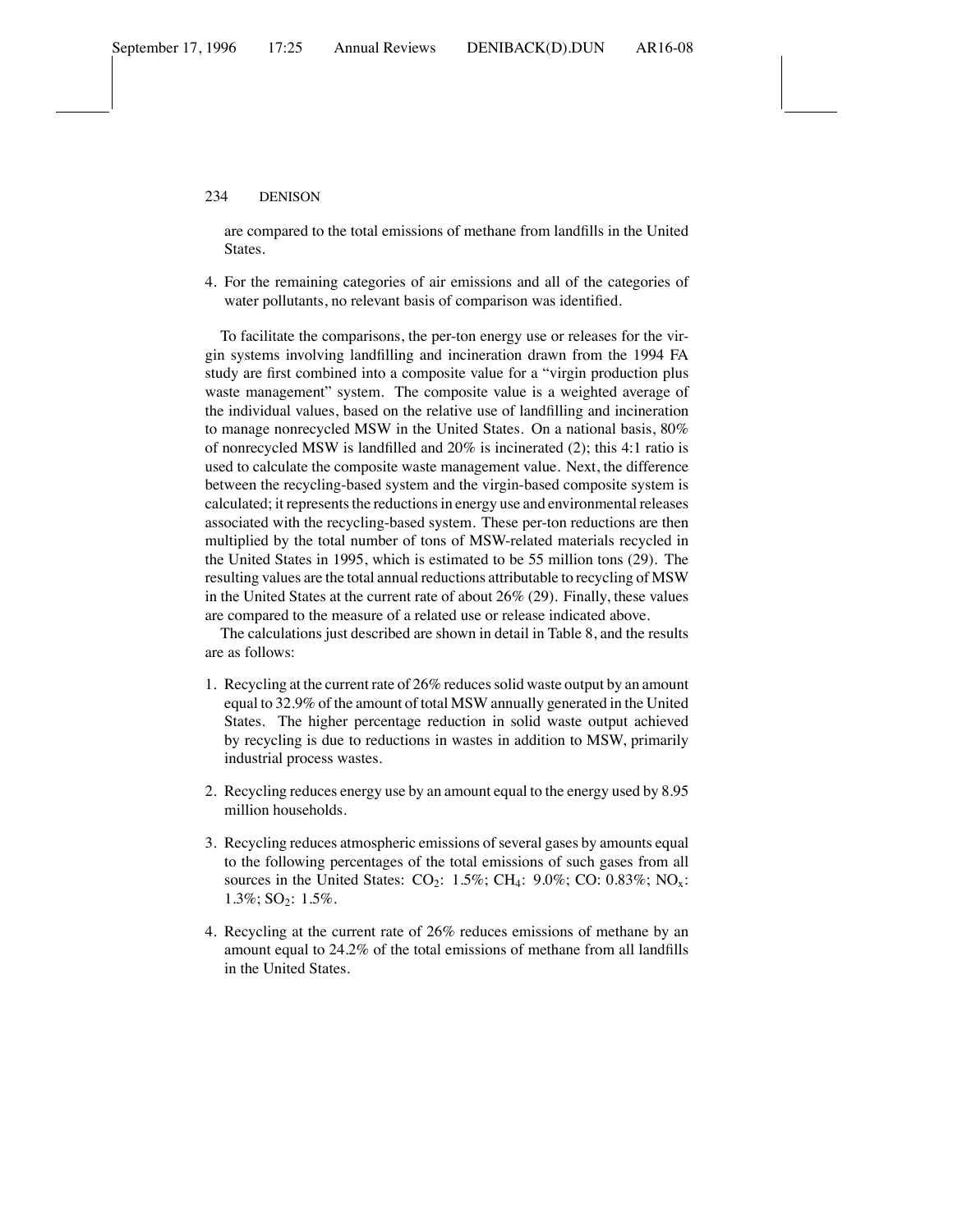| Solid waste (pounds per ton)                                          |                 |                 |             |                 |                 |
|-----------------------------------------------------------------------|-----------------|-----------------|-------------|-----------------|-----------------|
| Solid waste from recycling                                            |                 | $-831.8$        |             |                 |                 |
| Solid waste from landfilling                                          |                 | 2000.3          |             |                 |                 |
| Solid waste from incineration                                         |                 | 446.1           |             |                 |                 |
| Solid waste from waste management <sup>a</sup>                        |                 | 1689.5          |             |                 |                 |
| Reductions from recycling                                             |                 | 2521.3          |             |                 |                 |
| Million tons per total recycled                                       |                 | 69.3            |             |                 |                 |
| in the United States <sup>b</sup>                                     |                 |                 |             |                 |                 |
| Total MSW generated in United States (million tons) <sup>c</sup>      |                 | 211             |             |                 |                 |
| Weight of total MSW reduced by recycling (%)                          |                 | 32.9            |             |                 |                 |
| Energy use (million Btus per ton)                                     |                 |                 |             |                 |                 |
| Energy use for recycling                                              |                 | $-16.80$        |             |                 |                 |
| Energy use for landfilling                                            |                 | 0.53            |             |                 |                 |
| Energy use for incineration                                           |                 | $-4.73$         |             |                 |                 |
| Energy use for waste management <sup>a</sup>                          |                 | $-0.5$          |             |                 |                 |
| Reductions from recycling                                             |                 | 16.3            |             |                 |                 |
| Trillion Btus per total recycled in<br>the United States <sup>b</sup> |                 | 895.2           |             |                 |                 |
| Energy used per household (million Btus/year) <sup>d</sup>            |                 | 100             |             |                 |                 |
| Equivalent number of households'                                      |                 | 8.95 million    |             |                 |                 |
| energy reduced by recycling                                           |                 |                 |             |                 |                 |
| Air Emissions (pounds per ton)                                        |                 |                 |             |                 |                 |
|                                                                       | CO <sub>2</sub> | CH <sub>4</sub> | $_{\rm CO}$ | NO <sub>X</sub> | SO <sub>2</sub> |
| Emissions from recycling                                              | $-2494.3$       | $-0.0100$       | $-25.2$     | $-9.4$          | $-10.9$         |
| Emissions from landfilling                                            | 317.1           | 123.0           | 0.98        | 1.0             | 0.14            |
| Emissions from incineration                                           | 979.1           | $-0.0043$       | 0.80        | $-0.22$         | $-5.7$          |
| Emissions from waste management <sup>a</sup>                          | 449.5           | 98.4            | 0.94        | 0.77            | $-1.0$          |
| Reductions from recycling                                             | 2943.8          | 98.4            | 26.1        | 10.2            | 9.9             |
| Millions metric tons per total                                        | 73.6            | 2.5             | 0.7         | 0.3             | 0.2             |
| recycled in the United States <sup>b</sup>                            |                 |                 |             |                 |                 |
| Total emissions generated in                                          | 5069.2          | 27.3            | 79.0        | 20.0            | 16.4            |
| the United States <sup>e</sup> (millions metric tons)                 |                 |                 |             |                 |                 |
| Total US emissions                                                    | 1.5             | 9.0             | 0.83        | 1.3             | 1.5             |
| reduced by recycling $(\%)$                                           |                 |                 |             |                 |                 |
| Total landfill emissions generated in                                 |                 | 10.2            |             |                 |                 |
| the United states <sup>f</sup> (million metric tons)                  |                 |                 |             |                 |                 |
| Total US landfill emissions                                           |                 | 24.2            |             |                 |                 |
| reduced by recycling $(\%)$                                           |                 |                 |             |                 |                 |

**Table 8** Significance of reductions in solid waste, energy use, and certain air emissions resulting from use of a recycling vs waste management–based system

<sup>a</sup>Based on a 4:1 ratio of usage of landfilling to incineration for nonrecycled MSW (2).

 $b$ Based on a total recycled of 55 million tons in 1995 (29).

<sup>d</sup>Based on *Household Energy Consumption and Expenditures*, US Energy Information Administration, 1990.<br>
<sup>e</sup>Based on data for 1992 for CO<sub>2</sub>, CH<sub>4</sub> and CO from (33) and data for 1995 for NO<sub>x</sub> and SO<sub>2</sub> from (34).

Based on data for 1992 from (33): US Energy Information Administration, 1994.

 $c$ Based on (2).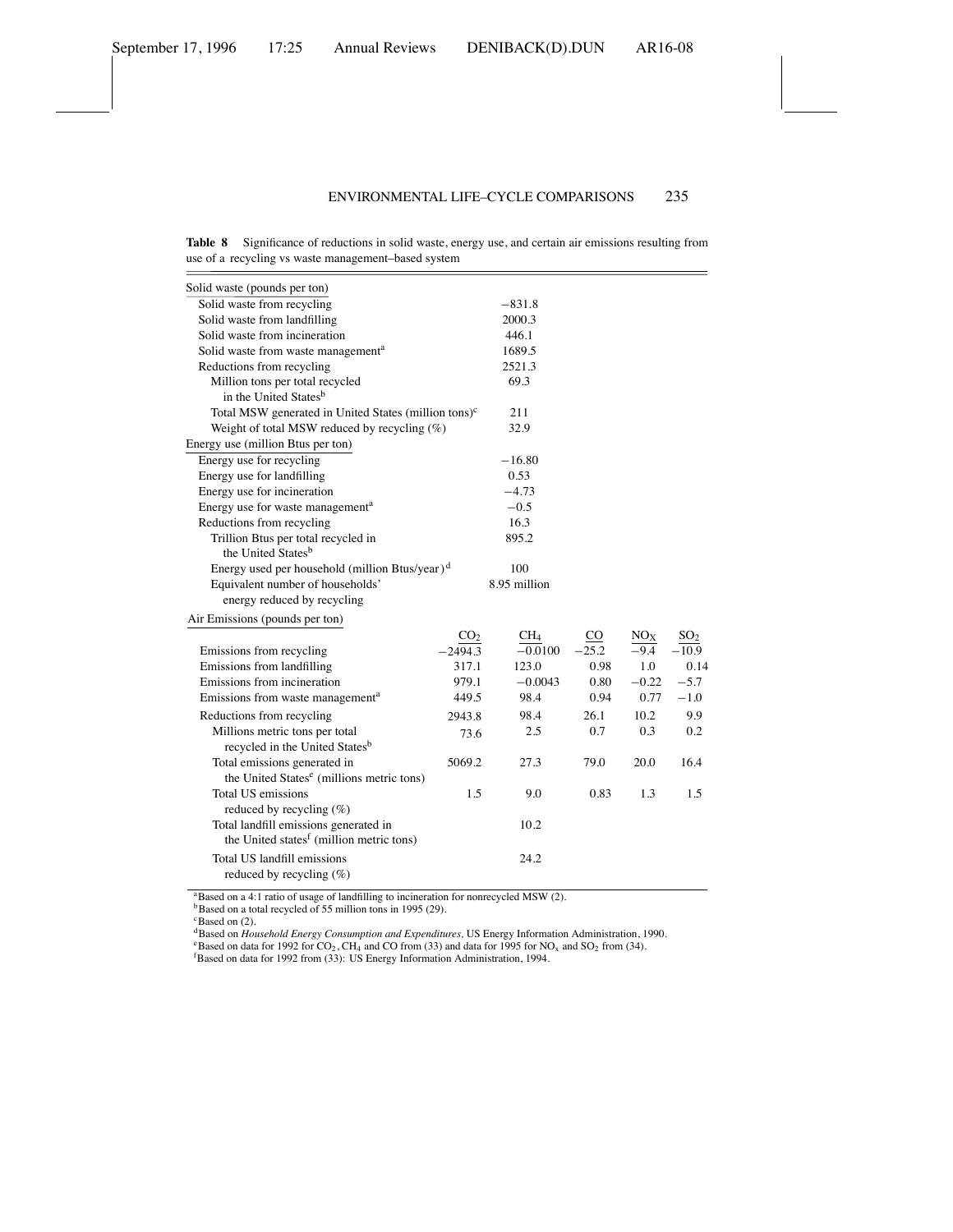**Any** *Annual Review* **chapter, as well as any article cited in an** *Annual Review* **chapter, may be purchased from the Annual Reviews Preprints and Reprints service. 1-800-347-8007; 415-259-5017; email: arpr@class.org. Visit the** *Annual Reviews home page* **at http://www.annurev.org.**

#### *Literature Cited*

- 1. Franklin Associates. 1994. *The Role of Recycling in Integrated Solid Waste Management to the Year 2000.* Stamford, CT: Keep America Beautiful
- 2. Franklin Associates. 1996. *Characterization of Municipal Solid Waste in the United States, 1995 Update. Rep. EPA/530-R-96- 001,* US Environ. Prot. Agency, Munic. Ind. Solid Waste Div., Washington, DC
- 3. Schaumberg G, Doyle K. 1994. *Wasting Resources to Reduce Waste: Recycling in New Jersey.* Washington, DC: Cato Inst.
- 4. DeLong J. 1994. *Wasting Away; Mismanaging Municipal Solid Waste.* Washington, DC: Compet. Enterp. Inst.
- 5. Paper Task Force. 1995. *Recommendations for Purchasing and Using Environmentally Preferable Paper*,Ch. 3; White Pap. 3. New York: Environ. Def. Fund
- 6. Tellus Institute. 1994. *Energy Implications of Integrated Solid Waste Management Systems*. *Rep. 94-11,* NY State Energy Res. Dev. Auth., Albany, NY
- 7. US Department of Energy, National Renewable Energy Laboratory. 1992. *Data Summary of Municipal Solid Waste Management Alternatives*, Vol. 1*.* NREL/TP-431-4988A. Menlo Park, CA: SRI Int.
- 8. Morris J, Canzoneri D. 1992. *Recycling Versus Incineration: An Energy Conservation Analysis*. Seattle: Sound Res. Manage. Group (SRMG)
- 9. Steuteville R. 1996. The state of garbage in America: part I. *Biocycle* 37(4):54–61
- 10. Franklin Associates. 1994. *Characterization of Municipal Solid Waste in the United States, 1994 Update, Rep. EPA/530-S-94- 042,* p. 142.US Environ. Prot. Agency, Munic. Ind. Solid Waste Div., Washington, DC
- 11. Solid Waste & Power. 1991. Treatment and use: the future of ash management? *Solid Waste & Power* 5(5):24
- 12. Denison RA, Ruston J, eds. 1990. *Recycling and Incineration: Evaluating the Choices.* Washington, DC: Island Press
- 13. National League of Cities. 1988. *Municipal Incinerators: 50 Questions Every Local Government Should Ask*, pp. 6–7. Washington DC: Natl. Leag. Cities
- 14. Hunt RG, Sellers JD, Franklin WE. 1992.

Resource and environmental profile analysis: a lifecycle environmental assessment for products and procedures. *Environ. Impact Assess. Rev.* 12:258

- 15. Franklin Associates. 1994. Appendix I. See Ref. 1, pp. I-4, I-36
- 16. Deleted in proof
- 17. Deleted in proof
- 18. Steuteville R. 1994. The state of garbage in America: part I. *Biocycle* 35(4):46– 52
- 19. Solid Waste & Power. 1993. *The 1993 Landfill Gas-to-Energy Activity Report.* Kansas City, MO: HCI
- 20. Franklin Associates. 1994. Chapter 6, Appendix I. See Ref. 1
- 21. Department of Energy. 1992. Volume I. See Ref. 7, p. 51
- 22. Tellus Institute. 1994. Appendix II-A. See Ref. 6
- 23. Stodolsky F, Mintz MM. 1993. *Energy Life-Cycle Analysis of Newspaper.* Argonne, IL: Energy Syst. Div., Argonne Natl. Lab., US Dep. Energy
- 24. Gaines LL, Stodolsky F. 1993. *Mandated Recycling Rates: Impacts on Energy Consumption and Municipal Solid Waste Volume*. Argonne, IL: Energy Syst. Div., Argonne Natl. Lab., US Dep. Energy
- 25. Paper Task Force. 1995. *Recommendations for Purchasing and Using Environmentally Preferable Paper,* Ch. 5, White Pap. 10A-C. New York: Environ. Def. Fund
- 26. Franklin Associates. 1994. Appendix I. See Ref. 1, p. I-6
- 27. Franklin Associates. 1994. Appendix I. See Ref. 1, p. I-8
- 28. Tellus Institute. 1992. *Assessing the Impacts of Production and Disposal of Packaging and Public Policy Measures to Alter Its Mix. Rep. 4*, *Impacts of Production and Disposal of Packaging Materials— Methods and Case Studies*, pp. 2-18–22. Boston, MA: Counc. State Govern., US Environ. Prot. Agency, NJ Dep. Environ. Prot. Energy
- 29. Waste Policy Center. 1996. *Recycling in America: The 25% Solution,* p. 7*.* Leesburg, VA: Waste Policy Cent.
- 30. Solid Waste & Power. 1993. WTE in North